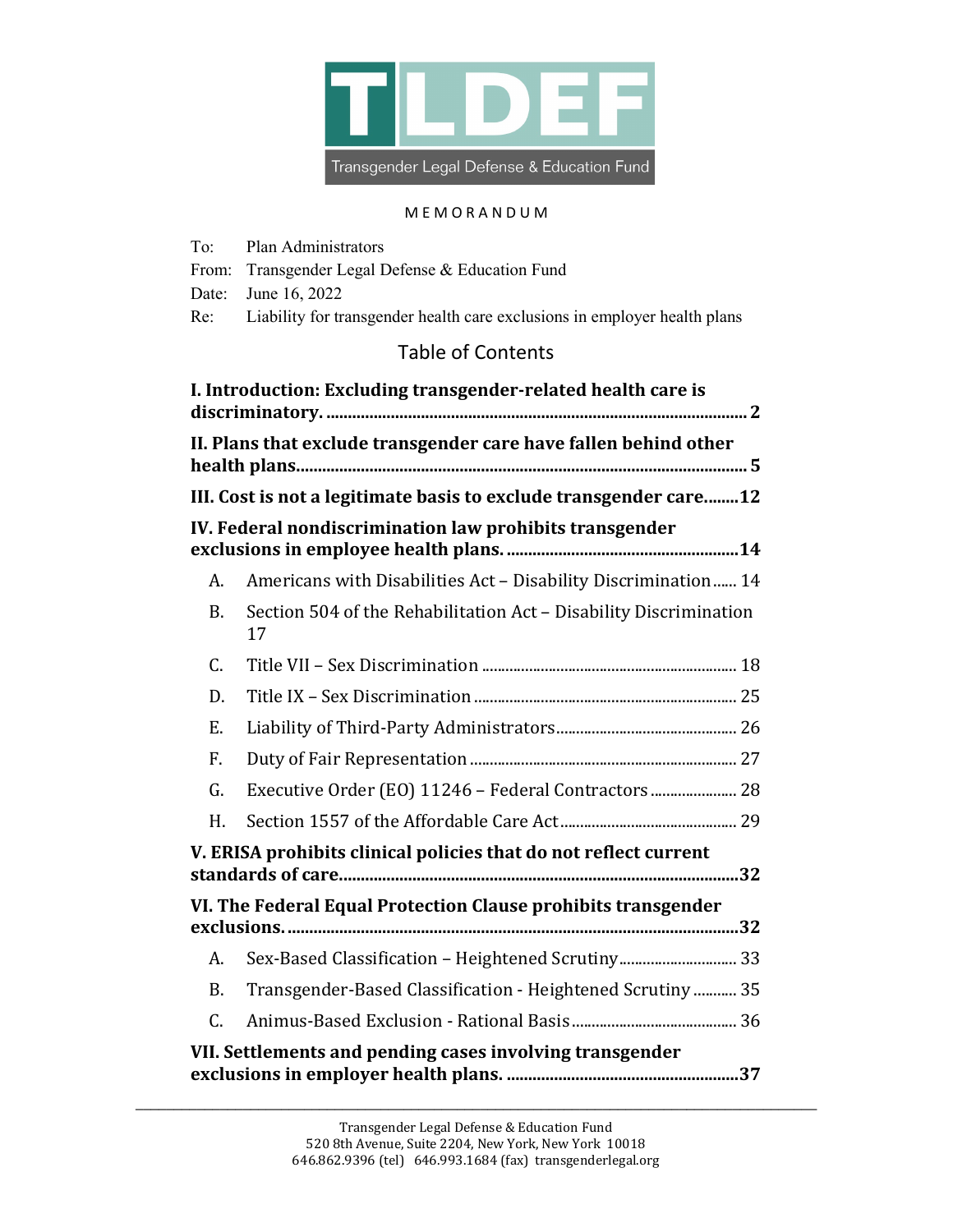# <span id="page-1-0"></span>**I. Introduction: Excluding transgender-related health care is discriminatory.**

Courts have consistently found that transgender exclusions in health plans violate numerous federal laws such as Title VII of the Civil Rights Act of  $1964<sup>1</sup>$  $1964<sup>1</sup>$  or

<span id="page-1-2"></span><span id="page-1-1"></span> $\frac{1}{1}$ <sup>1</sup>Kadel v. Folwell, No. 1:19-CV-272-LCB-LPA (M.D.N.C. June 10, 2022) (granting plaintiffs' motion for summary judgment because exclusion of transgender-related care "discriminates based on sex and transgender status in violation of the Equal Protection Clause and discriminates because of sex in violation of Title VII," and permanently enjoining enforcement of the exclusion); *Lange v. Houston Cty., Georgia*, 5:19-cv-392-MTT, 2022 WL 1812306 at \*12, 14 (M.D. Ga. June 2, 2022) (granting plaintiff's motion for summary judgment as to her Title VII claim because "discrimination on the basis of transgender status is discrimination on the basis of sex and is a violation of Title VII" and plan's exclusion of "sex change" surgeries "plainly discriminates because of transgender status"); *Fletcher v. Alaska*, 443 F. Supp. 3d 1024, 1030 (D. Alaska Mar. 6, 2020) (granting summary judgment under Title VII to the plaintiff where Alaska state employee health plan excluded surgeries "related to changing sex or sexual characteristics" because "[p]lainly, defendant treated plaintiff differently in terms of health coverage because of her sex, irrespective of whether 'sex' includes gender identity."); Stipulated Final Judgment and Order, *Fletcher v. Alaska*, ECF 69, (D. Alaska June 15, 2020) (ordering \$70,000 in compensation); *Boyden v. Conlin*, 341 F. Supp. 3d 979, 997 (W.D. Wis. 2018) (a jury awarded \$780,500 in damages after the court granted summary judgment against the Wisconsin state employee health plan because "[w]hether because of differential treatment based on natal sex, or because of a form of sex stereotyping where an individual is required effectively to maintain his or her natal sex characteristics, the Exclusion on its face treats transgender individuals differently on the basis of sex, thus triggering the protections of Title VII and the ACA's anti-discrimination provision."). *See also, Toomey v. Arizona*, No. 4:19-cv-00035-RM-LAB, 2019 WL 7172144, at \*6 (D. Ariz. Dec. 23, 2019) (denying motion to dismiss because a "narrow exclusion of coverage for 'gender reassignment surgery' is directly connected to the incongruence between Plaintiff's natal sex and his gender identity. Discrimination based on the incongruence between natal sex and gender identity—which transgender individuals, by definition, experience and display—implicates the gender stereotyping prohibited by Title VII."); ; *Baker v. Aetna Life Ins. Co. & L-3 Communications Corp.*, 228 F. Supp. 3d 764, 771 (N.D. Tex. 2017) (allowing Title VII claim to proceed, but ultimately finding no facial discrimination on the basis that the plan did not categorically exclude breast reconstruction for transgender women. *Baker v. Aetna Life Ins. Co.*, No. 3:15-cv-03679-D (N.D. Tex. Jan. 26, 2018)). *Cf. Maloney v. Yellowstone County*, Montana Dep't. of Labor and Industry Office of Admin. Hearings Nos. 1570-2019 and 1572-2019 (Aug. 14, 2020) (finding an exclusion unlawful under the Montana Human Rights Act, which is modeled after Title VII); Declaratory Ruling on Petition Regarding Health Insurers' Categorization of Certain Gender-Confirming Procedures as Cosmetic, Connecticut Commission on Human Rights and Opportunities, 26-27 (2020) (finding that offering or administering a plan with an exclusion is gender identity and sex discrimination); *Darin B. v. McGettigan*, E.E.O.C. App. No. 0120161068, 2017 WL 1103712 (Mar. 6, 2017) (establishing that a claim may proceed under Title VII where a transgender man was denied transgender-related surgery under his federal employee health plan).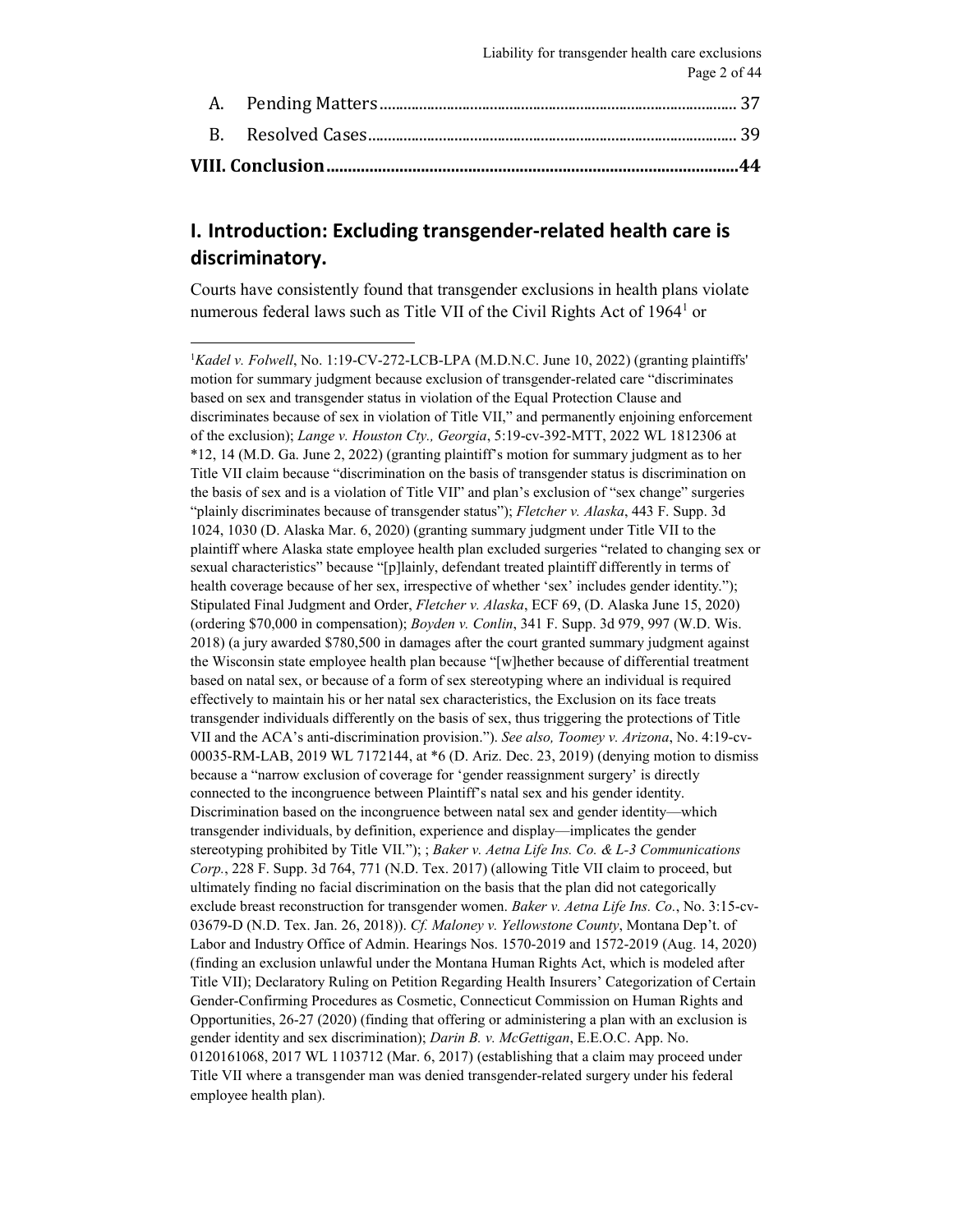<span id="page-2-5"></span>analogous sex discrimination provisions under Section 1557 of the Affordable Care Act.[2](#page-2-0) In *Bostock v. Clayton County, Georgia*, 140 S. Ct. 1731 (2020) the U.S. Supreme Court addressed the question of whether transgender people are protected under Title VII's sex-based nondiscrimination protections. The Court erased any doubt: under its holding that discrimination on the basis of transgender status is inherently unlawful sex discrimination, a categorical exclusion for transgender-related surgeries plainly violates Title VII.<sup>[3](#page-2-1)</sup> The Biden administration has issued an executive order directing agencies to enforce *Bostock*, noting that it is the policy of the administration "to prevent and combat discrimination on the basis of gender identity … and to fully enforce Title VII and other laws that prohibit discrimination on the basis of gender identity…."[4](#page-2-2)

As detailed herein, for over 40 years, courts have routinely found transgenderrelated health care to be medically necessary with no legitimate medical or actuarial basis to exclude such coverage. The first transgender-related surgery was performed in the U.S. over  $100$  years ago,<sup>[5](#page-2-3)</sup> and for over 60 years medical experts have understood that gender-transition surgeries are appropriate medical treatment.<sup>[6](#page-2-4)</sup> Insurers only began to adopt explicit exclusions for transgender-related

 $\overline{a}$ 

<span id="page-2-1"></span>3 *Lange,* 2022 WL 1812306 at \*13-14 (Concluding "defendants can't find a *Bostock* workaround. That is understandable. The Exclusion plainly discriminates because of transgender status" and i turn violates Title VII). *See also,* Nick J. Welle (Foley & Lardner LLP), *Recent Supreme Court Decision Might Require Changes to Your Benefit Plans – LGBT Coverage Issues* (July 15, 2020); Jacob Mattinson, et al. (McDermott Will & Emery), *LGBTQ Title VII Ruling May Impact Your Employee Benefit Plan*, The National Law Review (June 22, 2020); Stephen Miller (Society for Human Resource Management), *3 Checklists for Avoiding LGBTQ Discrimination in Your Benefits Programs* (June 30, 2020). Sources compiled at [https://transhealthproject.org/tools/legal-analysis.](https://transhealthproject.org/tools/legal-analysis)

<span id="page-2-0"></span><sup>&</sup>lt;sup>2</sup> Kadel v. Folwell, 446 F. Supp. 3d 1, 14 (M.D.N.C. Mar. 11, 2020) (rejecting a motion to dismiss against the North Carolina state employee health plan under § 1557 and Title IX under a *Price Waterhouse* sex-stereotyping theory and also because the exclusion discriminates "based on employee's physical sex characteristics."); *Flack v. Wisconsin Dep't of Health Servs.*, 395 F. Supp. 3d 1001, 1015 (W.D. Wis. 2019) (finding a transgender exclusion in Medicaid discriminates on the basis of sex under § 1557 as detailed in *Flack*, 328 F. Supp. 3d at 951); *Boyden v. Conlin*, 341 F. Supp. 3d 979, 997 (W.D. Wisc. 2018) (applying § 1557 to Wisconsin state employee health plan); *Tovar v. Essentia Health*, 342 F. Supp. 3d 947, 954 (D. Minn. 2018) (holding that employer and third-party administrator may be held liable under § 1557 for administering a self-funded plan containing an exclusion for "gender reassignment" treatment); *Cruz v. Zucker,* 116 F. Supp. 3d 334, 348 (S.D.N.Y. 2015) (entertaining a § 1557 sex discrimination claim for transgender people under Medicaid).

<span id="page-2-2"></span><sup>4</sup> Exec. Order No. 13988, Preventing and Combating Discrimination on the Basis of Gender Identity or Sexual Orientation, 86 FR 7023 (2021). *See also* Exec. Order No. 13985, Advancing Racial Equity and Support for Underserved Communities, 86 FR 7009 (2021) (directing "a comprehensive approach to advancing equity for all," including transgender individuals, who are designated as an underserved community).

<span id="page-2-3"></span><sup>5</sup> Joanne J. Meyerowitz, How Sex Changed 17-18 (2009) (noting examples of surgeries in 1902 and 1917).

<span id="page-2-4"></span><sup>6</sup> *See, e.g.*, Christian Hamburger et al., *Transvestism: Hormonal, Psychiatric, and Surgical*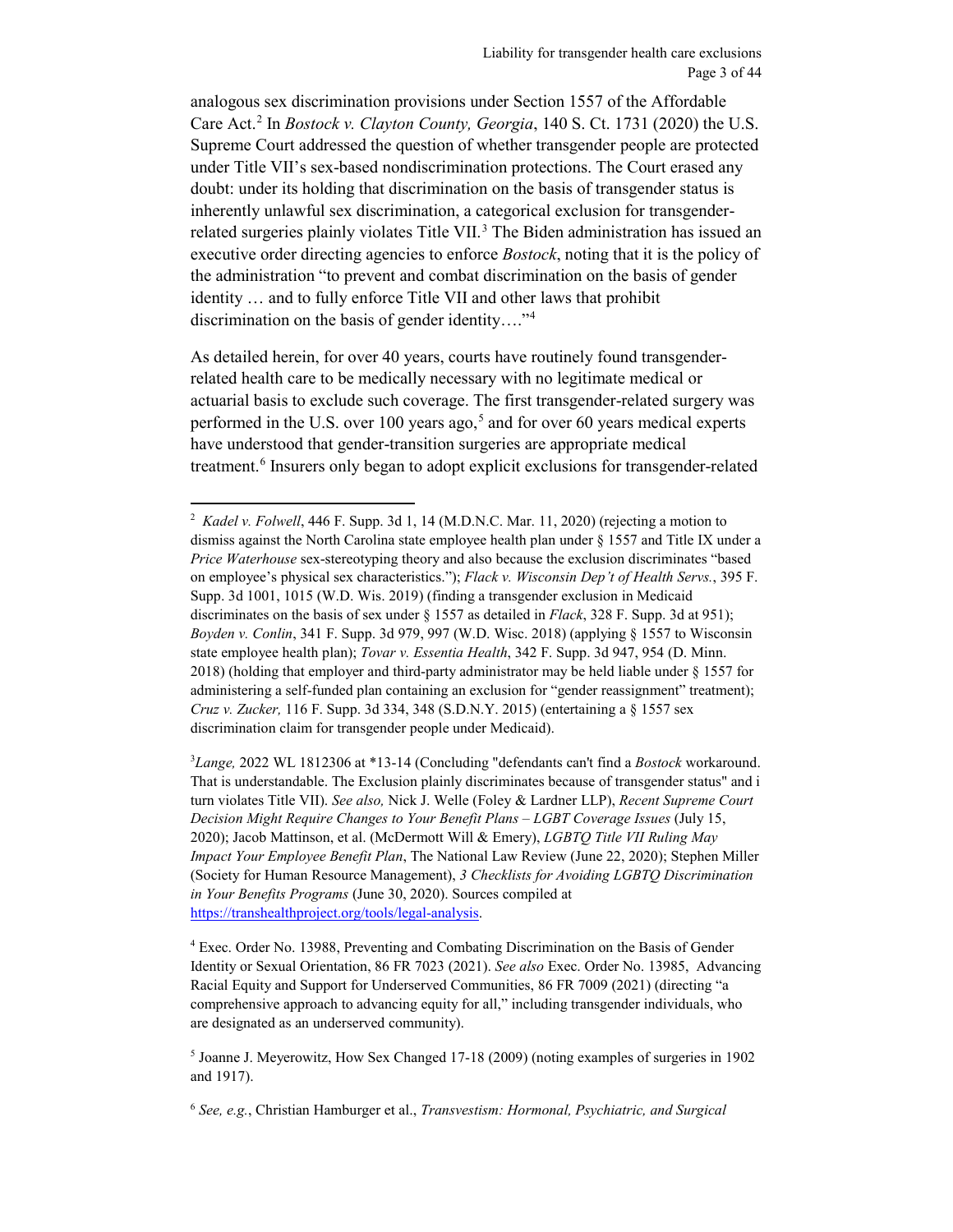care after courts found that coverage for this care falls under standard surgical, mental health, and pharmaceutical benefits.[7](#page-3-0) Moreover, existing plan definitions of "medically necessary" suffice to ensure that only medically necessary transgenderrelated services are provided.

In the employment context, transgender employees work the same hours and pay the same premiums as other employees yet earn unequal benefits in return. Employees who are transgender thus contribute to and subsidize the health care of their cisgender co-workers, while having to go without their own doctorrecommended care. Likewise, transgender individuals purchasing insurance on the individual market pay the same premiums as other consumers. Yet, when transgender care is excluded, they do not receive equal coverage and are left to pay out of pocket for care that is subject to an exclusion. Similarly, employees and individuals with transgender spouses or dependents are left to bear the full out-ofpocket cost of healthcare their loved ones need, or watch them go without this necessary treatment.

<span id="page-3-3"></span>Accordingly, singling out transgender health care for exclusion is discrimination. Just as it would be sex discrimination if a plan were to exclude all coverage for gynecological care, and it would be disability discrimination if a plan were to exclude all treatments for HIV,<sup>[8](#page-3-1)</sup> it is both sex and disability discrimination when a health plan carves out and excludes medically necessary care simply because it alters sex characteristics for the purpose of treating gender dysphoria. Thus, even before *Bostock*, the nation's major law firms consistently advised their clients to remove such exclusions from their health plans.<sup>[9](#page-3-2)</sup>

 $\overline{a}$ 

[https://www.eeoc.gov/policy/docs/benefits.html#II.%20Discrimination%20Based%20on%20Se](https://www.eeoc.gov/policy/docs/benefits.html#II.%20Discrimination%20Based%20on%20Sex,%20Race,%20Color,%20National%20Origin,%20or%20Religion%2087) [x,%20Race,%20Color,%20National%20Origin,%20or%20Religion%2087;](https://www.eeoc.gov/policy/docs/benefits.html#II.%20Discrimination%20Based%20on%20Sex,%20Race,%20Color,%20National%20Origin,%20or%20Religion%2087) https://www.eeoc.gov/policy/docs/benefits.html#II.%20Equal%20Benefits%20(ADA).

*Treatment*, 152 JAMA 391, 392-93 (1953) (noting that feelings of being transgender, referred to then as "transvestism," generally arise in early childhood and attempts to change a transgender person's gender identity are futile); Harry Benjamin, *Transsexualism and Transvestism as Psycho-Somatic and Somato-Psychic Syndromes*, 8 Am. J. Psychotherapy 219, 228 (1954) ("[P]sychotherapy for the purpose of curing the condition is a waste of time. … Nevertheless the condition requires psychiatric help, reinforced by hormone treatment and, in some cases, by surgery. In this way a reasonably contented existence may be worked out for these patients."); Harry Benjamin, *Clinical Aspects of Transsexualism in the Male and Female*, 18 Am. J. Psychotherapy 458, 458 (1964) (characterizing variations in sex experienced by transgender people as "an intrinsic part of nature" and noting "[s]ince … the mind cannot be adjusted to the body, the opposite seems to me not only permissible, but indicated, in carefully selected cases.").

<span id="page-3-0"></span><sup>7</sup> *See Davidson v. Aetna Life & Cas. Ins. Co.*, 420 N.Y.S.2d 450, 453 (N.Y. Sup. Ct. 1979) (rejecting Aetna's attempt to exclude transgender-related surgery under a "cosmetic" exclusion and requiring them to pay the claim).

<span id="page-3-1"></span><sup>8</sup> *See generally* U.S. Equal Employment Opportunity Commission, EEOC Compliance Manual  $(2000)$ ,

<span id="page-3-2"></span><sup>&</sup>lt;sup>9</sup> *E.g.*, Todd Solomon, Jacob Mattinson and Erin Steele (McDermott Will & Emery),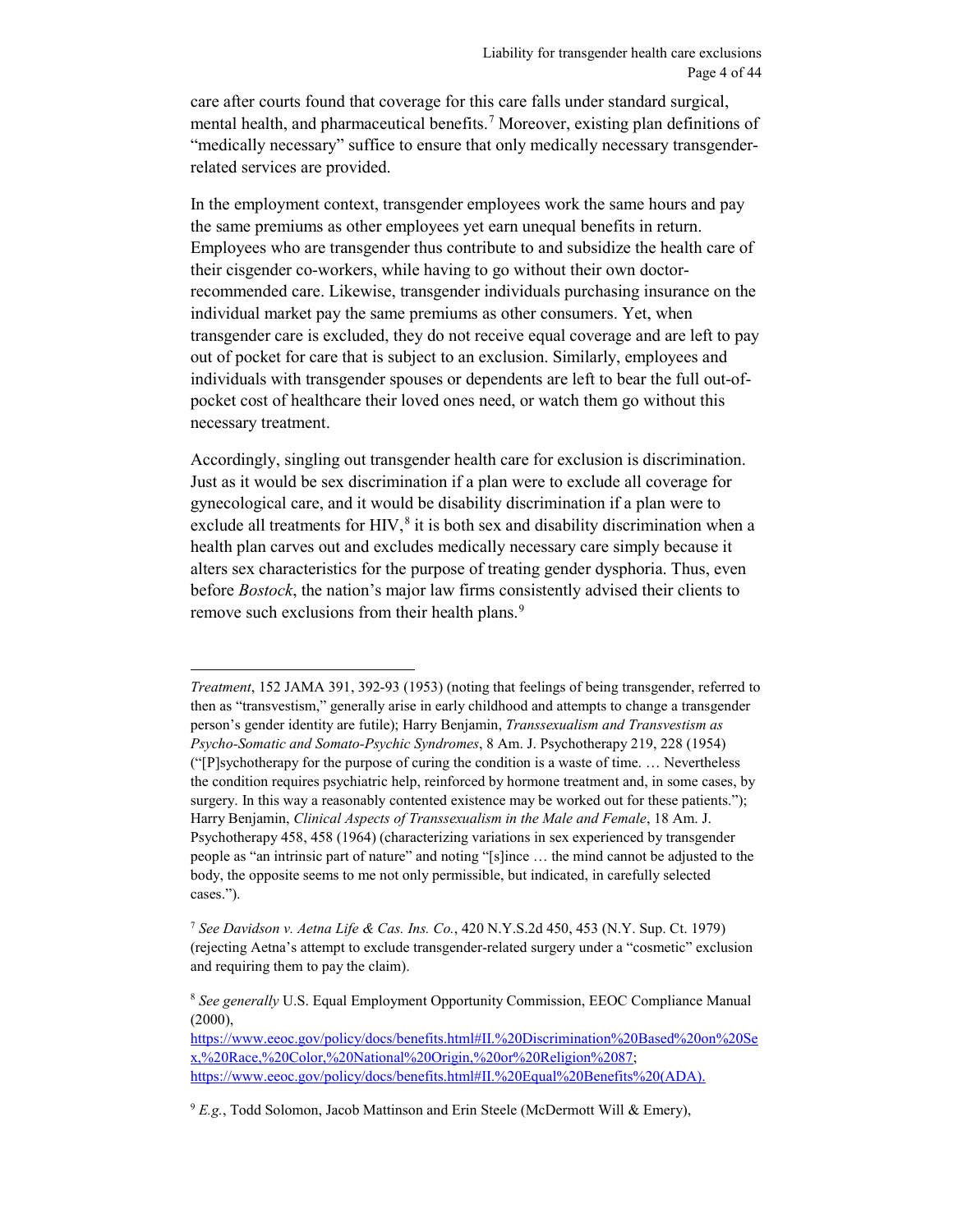Even when a plan covers some transgender care, it is nonetheless discrimination where the plan or claims administrator categorically excludes specific services such as facial gender reassignment surgery or surgery for people who are under the age of eighteen. When an administrator designates a procedure as not medically necessary for all individuals with gender dysphoria and foregoes consideration of medical necessity on an individualized basis, an administrator similarly discriminates on the basis of sex and disability.<sup>[10](#page-4-1)</sup>

## <span id="page-4-0"></span>**II. Plans that exclude transgender care have fallen behind other health plans.**

 $\overline{a}$ 

Employers have increasingly removed transgender exclusions from health plans to meet the needs of their transgender employees, remain competitive in hiring,  $\frac{11}{11}$  $\frac{11}{11}$  $\frac{11}{11}$  win

*Transgender Health Benefits: Best Practices & Legal Considerations*, 56 Benefits Magazine 22, 24 (2019) ("The legal consequences of excluding gender transition-related health coverage are evolving, but it is clear that many plan sponsors and health insurers that exclude transitionrelated medical care do so at the risk of violating antidiscrimination laws."); Denise M. Visconti, Finn Pressly, and Anne Sanchez LaWer (Littler), *HHS Proposed Regulations Remove Protections from the Affordable Care Act for Transgender Patients* (2019) ("[E]mployers should continue to evaluate whether their employer-sponsored benefits plans and programs contain blanket, categorical exclusions from coverage for health services or care related to transgender- or transition-related procedures. If these plans and programs contain such exclusions, employers should consult with their benefits group, Plan Administrator and counsel to determine how best to ensure compliance with Section 1557 and Title VII."); Nathaniel M. Glasser & Cassandra Labbees (Epstein Becker & Green), *Group Health Plans Cannot Categorically Exclude Coverage for Gender Dysphoria, Say Two More Federal Courts* (2018) ("Plans cannot categorically exclude coverage for procedures to treat gender dysphoria. ... [E]mployers are advised to review their plans to ensure that services to treat gender dysphoria and related conditions are made available to their covered employees."); Lars C. Golumbic, *Who May Sue You and Why: How to Reduce Your ERISA Risks, and the Role of Fiduciary Liability Insurance*, A Chubb Special Report 18 (2017) ("To minimize the risk of Section 1557 claims, it will be incumbent on employers and health care providers to work closely with experienced counsel when crafting policies and coverage options to prevent discriminatory distinctions on the basis of protected classes."). Sources compiled at [https://transhealthproject.org/tools/legal-analysis.](https://transhealthproject.org/tools/legal-analysis)

<span id="page-4-1"></span><sup>10</sup> See Declaratory Ruling on Petition Regarding Health Insurers' Categorization of Certain Gender-Confirming Procedures as Cosmetic, Connecticut Commission on Human Rights and Opportunities, 10-12 (2020 *available at* [https://www.glad.org/cases/challenging-insurance](https://www.glad.org/cases/challenging-insurance-exclusions-for-gender-affirming-medical-care)[exclusions-for-gender-affirming-medical-care;](https://www.glad.org/cases/challenging-insurance-exclusions-for-gender-affirming-medical-care) National Center for Lesbian Rights, *Parties Settle Landmark Lawsuit by Transgender Employee Who Was Unlawfully Denied Medically Necessary Care* (Mar. 3, 2020)[, http://www.nclrights.org/press-room/press-release/parties](http://www.nclrights.org/press-room/press-release/parties-settle-landmark-lawsuit-by-transgender-employee-who-was-unlawfully-denied-medically-necessary-care)[settle-landmark-lawsuit-by-transgender-employee-who-was-unlawfully-denied-medically](http://www.nclrights.org/press-room/press-release/parties-settle-landmark-lawsuit-by-transgender-employee-who-was-unlawfully-denied-medically-necessary-care)[necessary-care](http://www.nclrights.org/press-room/press-release/parties-settle-landmark-lawsuit-by-transgender-employee-who-was-unlawfully-denied-medically-necessary-care) (settling the employer-based claims for \$345,000 in damages where the thirdparty administrator maintained an exclusion for facial gender-transition surgeries in its clinical criteria and the third-party administrator settled for \$60,000 in damages).

<span id="page-4-2"></span><sup>11</sup> Sandra Cherub, *Nevada to Offer Transgender Health Coverage Starting July 1*, Las Vegas Review-Journal, Jun. 17, 2015, [http://www.reviewjournal.com/news/nevada/nevada-offer](http://www.reviewjournal.com/news/nevada/nevada-offer-transgender-health-coverage-starting-july-1)[transgender-health-coverage-starting-july-1](http://www.reviewjournal.com/news/nevada/nevada-offer-transgender-health-coverage-starting-july-1) ("Jeffery Garofalo, a Las Vegas attorney and [Public Employee Benefits Program] board member, said the policy change is a positive step for Nevada. 'I am grateful that our plan documents … are going to be in line with current and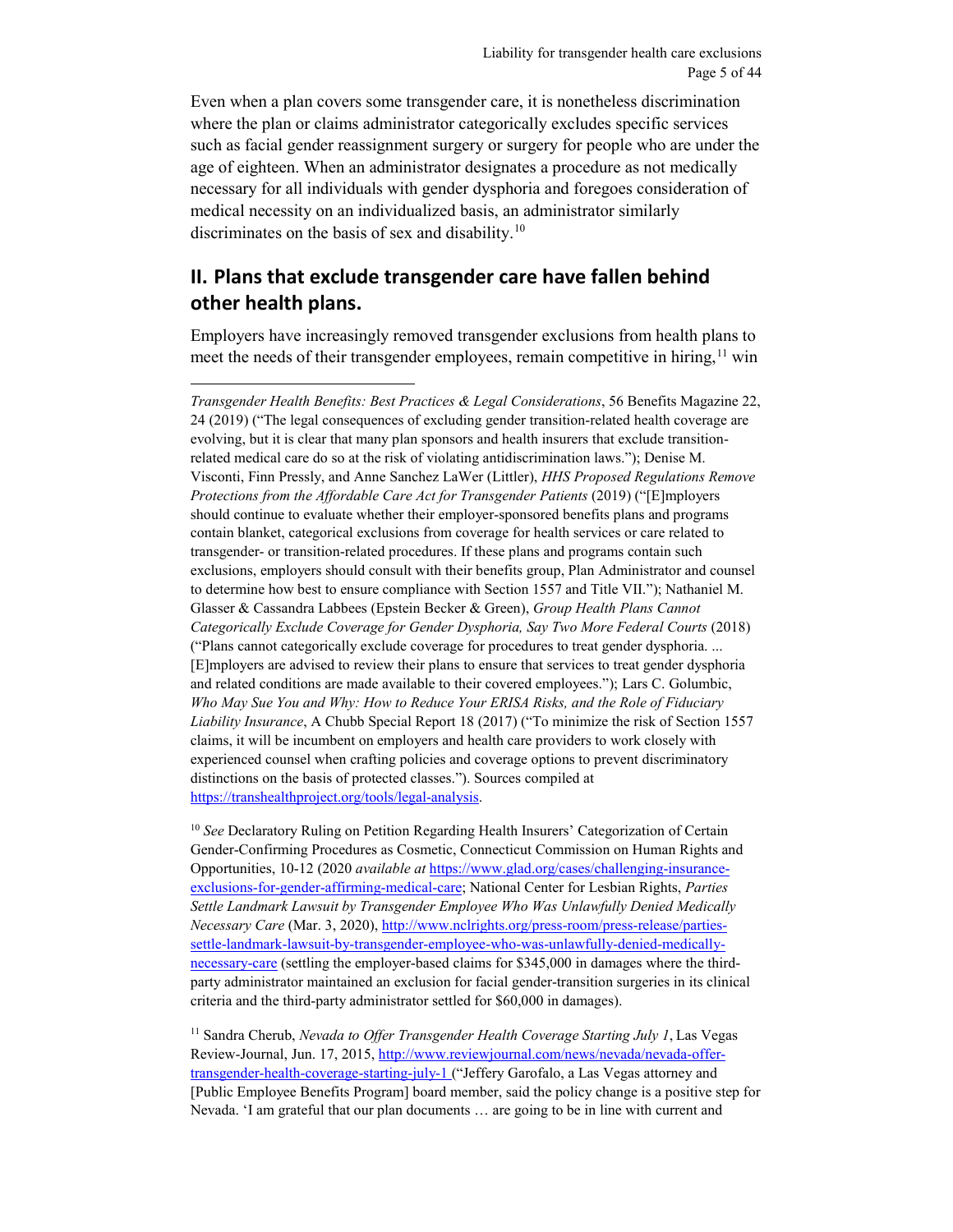customers,  $^{12}$  $^{12}$  $^{12}$  and comply with nondiscrimination laws.<sup>13</sup> Transgender-inclusive benefits are an important signal on which customers and applicants rely to assess a company's commitment to diversity. As Julie Stich of the International Foundation of Employee Benefit Plans notes, "employers that lag behind are already paying the price in recruiting and retention. . . . When searching for meaningful employment, individuals look for employers with cultures that resonate. . . . Employers are seeking top talent, and offering [a trans-]inclusive benefits package sets them apart from their competition."<sup>[14](#page-5-2)</sup>

In the Human Rights Campaign's *Corporate Equality Index 2021*, approximately 9 out of 10 (91%) of the businesses ranked—and over two-thirds (71%) of Fortune 500 businesses—offer transgender-inclusive health care coverage.[15](#page-5-3) Colleges and universities have also increasingly removed exclusions from student<sup>[16](#page-5-4)</sup> and staff<sup>17</sup> health plans.

The federal government prohibits categorical transgender exclusions in its

 $\overline{a}$ 

[https://www.co.portage.wi.us/Home/Components/MeetingsManager/MeetingItem/ShowDocum](https://www.co.portage.wi.us/Home/Components/MeetingsManager/MeetingItem/ShowDocument/?documentID=609) [ent/?documentID=609.](https://www.co.portage.wi.us/Home/Components/MeetingsManager/MeetingItem/ShowDocument/?documentID=609)

<span id="page-5-2"></span><sup>14</sup> Lydia Dishman, *Finally, employers are expanding trans-inclusive benefits*, Fast Company, June 28, 2018, [https://www.fastcompany.com/40590804/finally-employers-are-expanding](https://www.fastcompany.com/40590804/finally-employers-are-expanding-trans-inclusive-benefits)[trans-inclusive-benefits.](https://www.fastcompany.com/40590804/finally-employers-are-expanding-trans-inclusive-benefits) 

<span id="page-5-3"></span><sup>15</sup> Human Rights Campaign Foundation, Corporate Equality Index 2021, 7, 18 (2021), [https://www.hrc.org/campaigns/corporate-equality-index.](https://www.hrc.org/campaigns/corporate-equality-index)

<span id="page-5-4"></span><sup>16</sup> Campus Pride, *Colleges and Universities that Cover Transition-Related Medical Expenses Under Student Health Insurance*,<https://www.campuspride.org/tpc/student-health-insurance> (list not comprehensive).

<span id="page-5-5"></span><sup>17</sup> Campus Pride, *Colleges and Universities that Cover Transition-Related Medical Expenses Under Employee Health Insurance*,<https://www.campuspride.org/tpc/employee-health> (list not comprehensive).

modern thinking and respectful of our society,' Garofalo said. It sends a message, he said, that Nevada 'is an enlightened and welcoming place.'").

<span id="page-5-0"></span><sup>12</sup> Avery Anapol, *Starbucks Expands Health Benefits for Transgender Employees*, The Hill, Jun. 26, 2018[, https://thehill.com/blogs/blog-briefing-room/394221-starbucks-expands-health](https://thehill.com/blogs/blog-briefing-room/394221-starbucks-expands-health-benefits-for-transgender-employees)[benefits-for-transgender-employees.](https://thehill.com/blogs/blog-briefing-room/394221-starbucks-expands-health-benefits-for-transgender-employees)

<span id="page-5-1"></span><sup>13</sup> Alan Hovorka, *Portage County Adds Transgender Benefits to Its Health Care Plan*, Stevens Point Journal, Mar. 5, 2020,

[https://www.stevenspointjournal.com/story/news/2020/03/05/portage-county-adds-transgender](https://www.stevenspointjournal.com/story/news/2020/03/05/portage-county-adds-transgender-benefits-its-health-care-plan/4927948002)[benefits-its-health-care-plan/4927948002](https://www.stevenspointjournal.com/story/news/2020/03/05/portage-county-adds-transgender-benefits-its-health-care-plan/4927948002) ("Portage County Human Resources Committee Chair James Gifford said the county wanted to err on the side of caution and not open itself up to a potential lawsuit. Gifford said he didn't want to violate anyone's civil rights because of rulings like Conley's. 'Look, we don't want to take the risk on some huge settlement,' he said. 'I didn't think we had any option. We don't certainly want to get involved with a federal discrimination suit.'"); Portage County Human Resources, Memorandum re: Health Plan Amendment – Transgender Benefits Coverage (2020),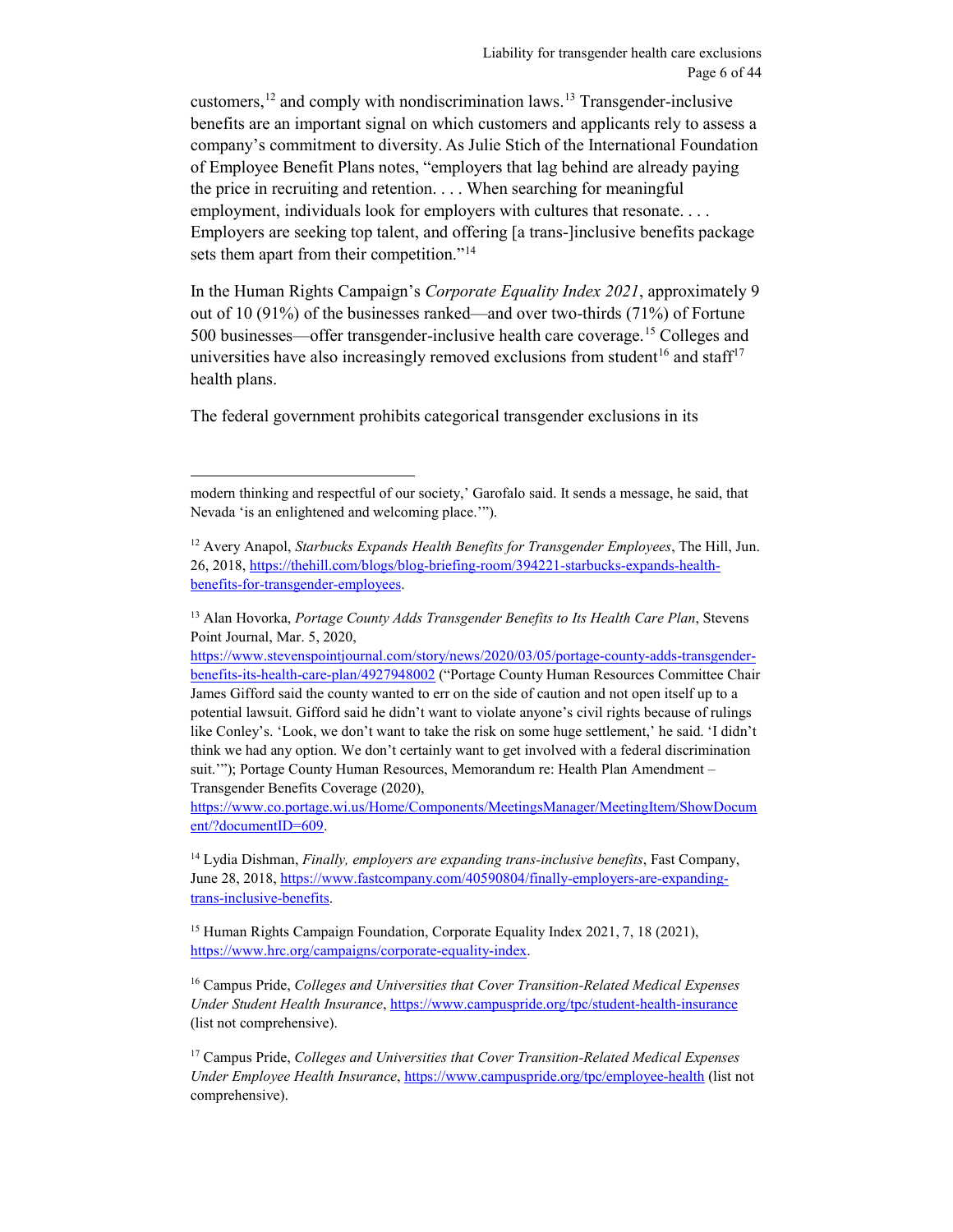employee health plans.<sup>[18](#page-6-0)</sup> The Veterans Administration will begin covering surgeries, Medicare has covered gender dysphoria treatments since an exclusion was removed in 2014.<sup>[19](#page-6-1)</sup> At least 24 states plus the District of Columbia cover gender dysphoria treatments in their Medicaid plans,  $2<sup>0</sup>$  and courts have repeatedly struck down blanket exclusions under Medicaid.<sup>[21](#page-6-3)</sup> Twenty-three states plus the District of Columbia have laws, regulations, or bulletins that clarify that the

<span id="page-6-1"></span><sup>19</sup> Department of Health and Human Services, Departmental Appeals Board, NCD 140.3. Transsexual Surgery, No. A-13-87 (May 30, 2014),

<https://www.hhs.gov/sites/default/files/static/dab/decisions/board-decisions/2014/dab2576.pdf> (invalidating National Coverage Determination that categorically excluded gender dysphoria treatments); In the Case of Claim for UnitedHealthcare/AARP Medicare Complete, M-15-1069, 2016 WL 1470038 (H.H.S. Jan. 21, 2016) (requiring coverage for vaginoplasty under Medicare Advantage plan).

<span id="page-6-2"></span><sup>20</sup> *See* TLDEF, *Medicaid Regulations and Guidance*, [https://transhealthproject.org/resources/medicaid-regulations-and-guidance.](https://transhealthproject.org/resources/medicaid-regulations-and-guidance)

 $\overline{a}$ 

<span id="page-6-3"></span><sup>21</sup> *E.g.*, *Flack v. Wisconsin Dep't of Health Servs.*, 395 F. Supp. 3d 1001 (W.D. Wis. 2019) (striking down Wisconsin Medicaid exclusion under § 1557 of the Affordable Care Act, Availability and Comparability Provisions of the Medicaid Act, and Equal Protection); *Good v. Iowa Dep't of Human Servs.*, No. CVCV055470 (Iowa Dist. Ct. Jun. 6, 2018) (striking down Iowa's categorical Medicaid ban as discrimination under the Iowa Civil Rights Act and the Iowa Equal Protection Clause, as violative of privacy rights, and as unreasonable, arbitrary and capricious), *aff'd Good v. Iowa Dep't of Human Servs.*, 924 N.W.2d 853 (Iowa 2019) (holding that the exclusion is discrimination under the Iowa Civil Rights Act); *Cruz v. Zucker*, 195 F. Supp. 3d 554, 571 (S.D.N.Y. 2016), *on reconsideration*, 218 F. Supp. 3d 246 (S.D.N.Y. 2016), and *appeal withdrawn*, (Dec. 30, 2016) (finding that a categorical ban on medically necessary treatments for a specific diagnosis, gender dysphoria, violates the federal Medicaid Act's Availability Provision); *M.K. v. Div. Med. Assistance & Health Servs.*, 92 NJAR2d (DMA) 38, 1992 WL 280789 at \*9 (N.J. Admin. 1992) (ordering coverage of genital reassignment surgery under NJ Medicaid and rejecting arguments that it was experimental and/or cosmetic); *Pinneke v. Preisser*, 623 F.2d 546, 550 (8th Cir. 1980) (striking down Iowa's Medicaid transgender exclusion, which "reflect[ed] inadequate solicitude for the applicant's diagnosed condition, the treatment prescribed by the applicant's physicians, and the accumulated knowledge of the medical community."); *Rush v. Parham*, 625 F.2d 1150, 1157 n.12 (5th Cir. 1980) (observing that a categorical denial of healthcare simply "because it was transsexual surgery" would violate Medicaid laws); *J. D. v. Lackner*, 80 Cal. App. 3d 90, 95 (Cal. Ct. App. 1978) (requiring coverage for transgender surgery under California's Medicaid program); *G.B. v. Lackner*, 80 Cal. App. 3d 64, 71 (Cal. Ct. App. 1978) (same); *Doe v. State of Minn., Dep't of Pub. Welfare*, 257 N.W. 2d 816, 820 (Minn. 1977) (deeming transgender exclusion to be arbitrary and capricious). *But see Smith v. Rasmussen*, 249 F.3d 755, 760 (8th Cir. 2001) (declining to overturn a Medicaid surgery ban where hormones were covered). *See also* Stipulated Settlement Agreement and Order, Being v. Crum, No. 3:19-cv-00060-HRH (D. Alaska Jan. 25, 2021) (agreeing to remove exclusion for transgender surgery in Alaska Medicaid plan following the filing of a class action complaint with Equal Protection, § 1557, and Medicaid availability and comparability claims).

<span id="page-6-0"></span><sup>18</sup> FEHB Program Carrier Letter No. 2015-12, *Covered Benefits for Gender Transition Services*  (June 23, 2015)[, https://www.opm.gov/healthcare-insurance/healthcare/carriers/2015/2015-](https://www.opm.gov/healthcare-insurance/healthcare/carriers/2015/2015-12.pdf) [12.pdf](https://www.opm.gov/healthcare-insurance/healthcare/carriers/2015/2015-12.pdf) ("no carrier participating in the Federal Employees Health Benefits Program may have a general exclusion of services, drugs or supplies related to gender transition or 'sex transformations.'").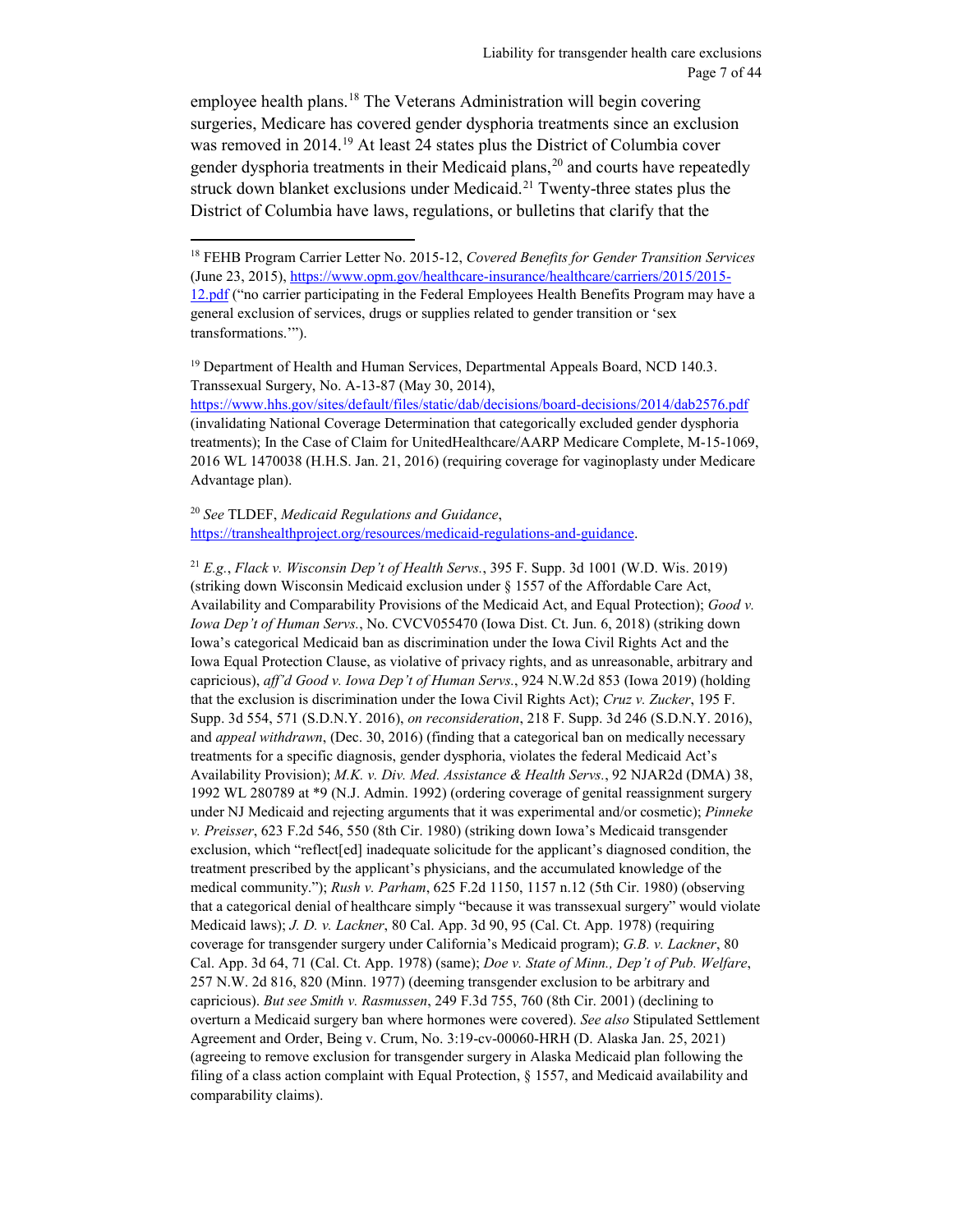exclusion of transgender-related care is prohibited under state and federal laws governing insurance.[22](#page-7-0) The IRS has recognized treatment for gender dysphoria as medically necessary, tax-deductible care.<sup>[23](#page-7-1)</sup> Ten of the U.S. Courts of Appeals have concluded or assumed that severe gender dysphoria constitutes a "serious medical need."[24](#page-7-2) Indeed, the medical necessity of transgender-related care is so well established that blanket exclusions in the prison context have repeatedly been found to violate the Eighth Amendment's prohibition on cruel and unusual punishment.<sup>25</sup> And in the context of child custody cases, parents have been denied

 $\overline{a}$ 

<span id="page-7-2"></span><sup>24</sup> *See Battista v. Clarke*, 645 F.3d 449, 455 (1st Cir. 2011) (finding that gender dysphoria "can be extremely dangerous" and upholding injunction requiring hormone therapy for inmate); *Cuoco v. Moritsugu*, 222 F.3d 99, 106 (2d Cir. 2000) (assuming without deciding that gender dysphoria constitutes a serious medical need); *De'lonta v. Johnson*, 708 F.3d 520 (4th Cir. 2013) (finding that denial of sex reassignment surgery states an Eight Amendment claim); *Praylor v. Texas Dept. of Criminal Justice*, 430 F.3d 1208, 1209 (5th Cir. 2005) (assuming without deciding that gender dysphoria does present a serious medical need); *Phillips v. Michigan Dept. of Corrections*, 731 F. Supp. 792, 800 (W.D. Mich. 1990), *decision aff'd*, 932 F.2d 969 (6th Cir. 1991) (upholding lower court finding that gender dysphoria presents a serious medical need and reaffirming injunction entitling inmate to hormone therapy); *Meriwether v. Faulkner*, 821 F.2d 408, 411-13 (7th Cir. 1987) (holding that gender dysphoria presents a serious medical need and noting that sex reassignment surgery has been found to be a medical necessity for treatment of gender dysphoria rather than being a cosmetic surgery); *Fields v. Smith*, 653 F.3d 550, 555 (7th Cir. 2011), *cert. denied*, 132 S. Ct. 1810 (U.S. 2012) (finding that gender dysphoria presents a serious medical need and that hormone therapy—not counseling is the only effective treatment); *White v. Farrier*, 849 F.2d 322, 325-27 (8th Cir. 1988) (acknowledging that gender dysphoria is a serious medical condition); *Edmo v. Corizon, Inc.*, 935 F.3d 757, 785 (9th Cir. 2019) ("The State does not dispute that Edmo's gender dysphoria is a sufficiently serious medical need to trigger the State's obligations under the Eighth Amendment. Nor could it."), *en banc rev. denied*, 949 F.3d 489 (9th Cir. 2019), *cert. denied sub nom. Idaho Dep't of Corr. v. Edmo*, 141 S. Ct. 610 (2020); *Brown v. Zavaras*, 63 F.3d 967, 970 (10th Cir. 1995) (finding that gender dysphoria presents a medical need entitling inmate to treatment); *Kothmann v. Rosario*, 558 Fed. Appx. 907 (11th Cir. 2014) (finding that gender dysphoria presents a serious medical need). *See also Wolfe v. Horn*, 130 F. Supp. 2d 648, 652 (E.D. Pa. 2001) (assuming without deciding that gender dysphoria presents a serious medical need). No U.S. Court of Appeals has held otherwise.

<span id="page-7-3"></span><sup>25</sup> *E.g.*, *Campbell v. Kallas*, No. 16-CV-261-JDP, 2020 WL 7230235, at \*8 (W.D. Wis. Dec. 8, 2020) (finding deliberate indifference to a serious medical need where a state prison categorically denied a transgender woman genital surgery to treat her gender dysphoria); *Keohane v. Fla. Dep't of Corr. Sec'y*, 952 F.3d 1257, 1293 (11th Cir. 2020) (commenting that a now-rescinded freeze-frame policy of categorically denying treatments for gender dysphoria would be unconstitutional because "responding to an inmate's acknowledged medical need with what amounts to a shoulder-shrugging refusal even to consider whether a particular course of treatment is appropriate is the very definition of 'deliberate indifference'—anti-medicine, if you will."); *Edmo*, 935 F.3d at 797 (ordering gender-confirmation surgery as its denial was an

<span id="page-7-0"></span><sup>22</sup> *See* TLDEF, *State Health Insurance Laws & Guidance*,

<https://transhealthproject.org/resources/state-health-insurance-laws-and-guidance> (listing bulletins, regulations and statutes that prohibit exclusions).

<span id="page-7-1"></span><sup>23</sup> *O'Donnabhain v. Comm'r*, 134 T.C. 34, 65 (2010), acq., 2011-47 I.R.B. 789 (Nov. 21, 2011); recommendation regarding acq., Subject: *O'Donnabhain v. Comm'r*, IRS AOD-2011-03 (Nov. 3, 2011).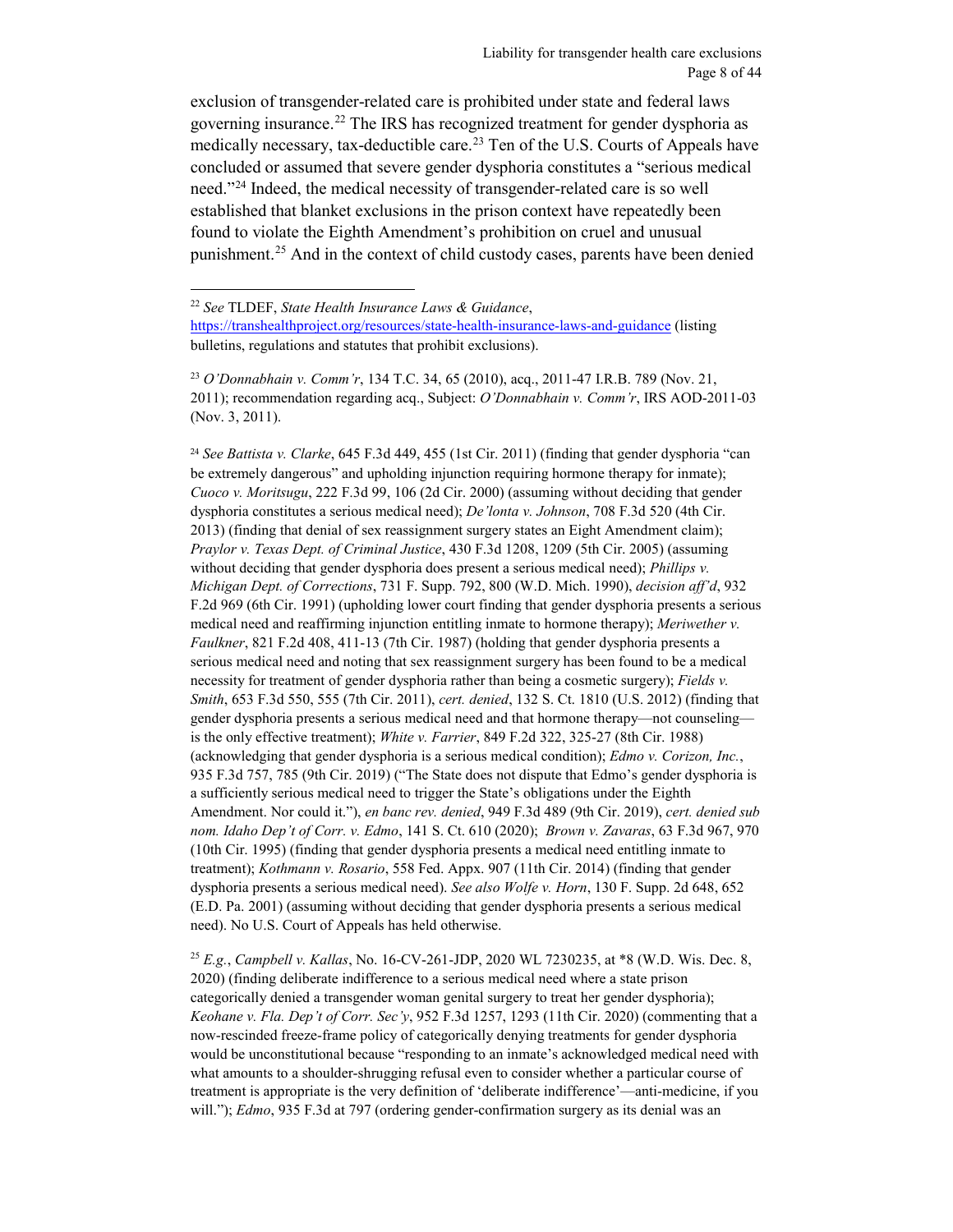custody where they refuse to provide doctor-recommended transgender-related medical treatment.<sup>[26](#page-8-0)</sup> In short, there is no legitimate medical basis to deny coverage for transgender-related care.

Similarly, all major insurance companies recognize the medical necessity of treatment for gender dysphoria<sup>27</sup> and administer plans that will cover such care. For example, Aetna's gender dysphoria medical policy notes, "Aetna considers gender reassignment surgery medically necessary" when its clinical criteria are met.<sup>[28](#page-8-2)</sup> UnitedHealthcare's policy similarly states that where the stated criteria are met, the procedures are "medically necessary and covered as a proven benefit."<sup>[29](#page-8-3)</sup>

 $\overline{a}$ 

<span id="page-8-0"></span><sup>26</sup> *In re: JNS*, No. F17-334 X, (Hamilton Cty. Ohio Juvenile Ct. Feb. 16, 2018), [https://www.prizmnews.com/wp-content/uploads/371667957-Ruling-from-Judge-Sylvia-Sieve-](https://www.prizmnews.com/wp-content/uploads/371667957-Ruling-from-Judge-Sylvia-Sieve-Hendon-on-transgender-boy.pdf)[Hendon-on-transgender-boy.pdf](https://www.prizmnews.com/wp-content/uploads/371667957-Ruling-from-Judge-Sylvia-Sieve-Hendon-on-transgender-boy.pdf) (granting custody to a transgender teenager's grandparents where the parents refused to allow him to access hormone therapy).

<span id="page-8-1"></span><sup>27</sup> TLDEF, Health Insurance Medical Policies[, https://transhealthproject.org/resources/health](https://transhealthproject.org/resources/health-insurance-medical-policies)[insurance-medical-policies](https://transhealthproject.org/resources/health-insurance-medical-policies) (providing links to 150+ insurance company clinical guidelines on gender reassignment surgery and related treatments).

<span id="page-8-2"></span><sup>28</sup> Aetna, *Clinical Policy Bulletin: Gender Reassignment Surgery*, [http://www.aetna.com/cpb/medical/data/600\\_699/0615.html.](http://www.aetna.com/cpb/medical/data/600_699/0615.html)

<span id="page-8-3"></span><sup>29</sup> UnitedHealthcare, *Medical Coverage Policy: Gender Dysphoria Treatment*,

Eighth Amendment violation and rejecting analysis in *Gibson v. Collier*, 920 F.3d 212, 215 (5th Cir. 2019)); *De'lonta v. Johnson*, 708 F.3d 520 (4th Cir. 2013) (declining to dismiss an Eight Amendment claim where the prison provided psychological counseling and hormones but not surgery); *Fields*, 653 F.3d at 556 (striking down a Wisconsin statute that barred comprehensive transgender healthcare to prisoners as an Eight Amendment violation, observing that there was no evidence that there are adequate alternative treatments for gender dysphoria that "reduces dysphoria and can prevent the severe emotional and physical harms associated with it."); Findings and Recommendations Regarding Dismissal of Certain Claims and Defendants, Gonzales v. Cal. Dep't. of Corr. and Rehab. No. 1:19-cv-01467 (E.D. Cal. Apr. 13, 2020) (finding Equal Protection and Eighth Amendment claims where staff were not permitted to recommend surgery); *Hicklin v. Precynthe*, No. 4:16-CV-01357-NCC, 2018 WL 806764, at \*13 (E.D. Mo. Feb. 9, 2018) (striking down a blanket policy of denying hormone treatment to any prisoner who was not receiving hormone treatment prior to entering prison as a violation of the Eight Amendment); Joint Notice of Settlement Agreement, Quine v. Beard, No. 14-cv-02726- JST (N.D. Cal. Aug. 7, 2015) (agreeing to provide incarcerated trans woman with surgery and pay attorney's fees); *Norsworthy v. Beard*, 87 F. Supp. 3d 1164 (N.D. Cal. 2015) (granting a preliminary injunction ordering genital reassignment surgery to be provided to an inmate who had been denied care based on a blanket exclusion and ultimately settling, including nearly \$500,000 in attorney's fees); *Soneeya v. Spencer*, 851 F. Supp. 2d 228, 247 (D. Mass. 2012) (holding that a "blanket ban on certain types of treatment, without consideration of the medical requirements of individual inmates, is exactly the type of policy that was found to violate Eighth Amendment standards in other cases both in this district and in other circuits."); *Brooks v. Berg*, 270 F. Supp. 2d 302, 312 (N.D.N.Y 2003) *vacated in part*, 289 F. Supp. 2d 286 (N.D.N.Y. 2003) (finding a denial of care objectively unreasonable "[i]n light of the numerous cases which hold that prison officials may not deny transsexual inmates all medical attention, especially when this denial is not based on sound medical judgment"). *But see Gibson v. Collier*, 920 F.3d 212, 221 (5th Cir. 2019) (declining to find a denial of gender reassignment surgery as an Eighth Amendment violation where the record contained only the WPATH *Standards of Care*).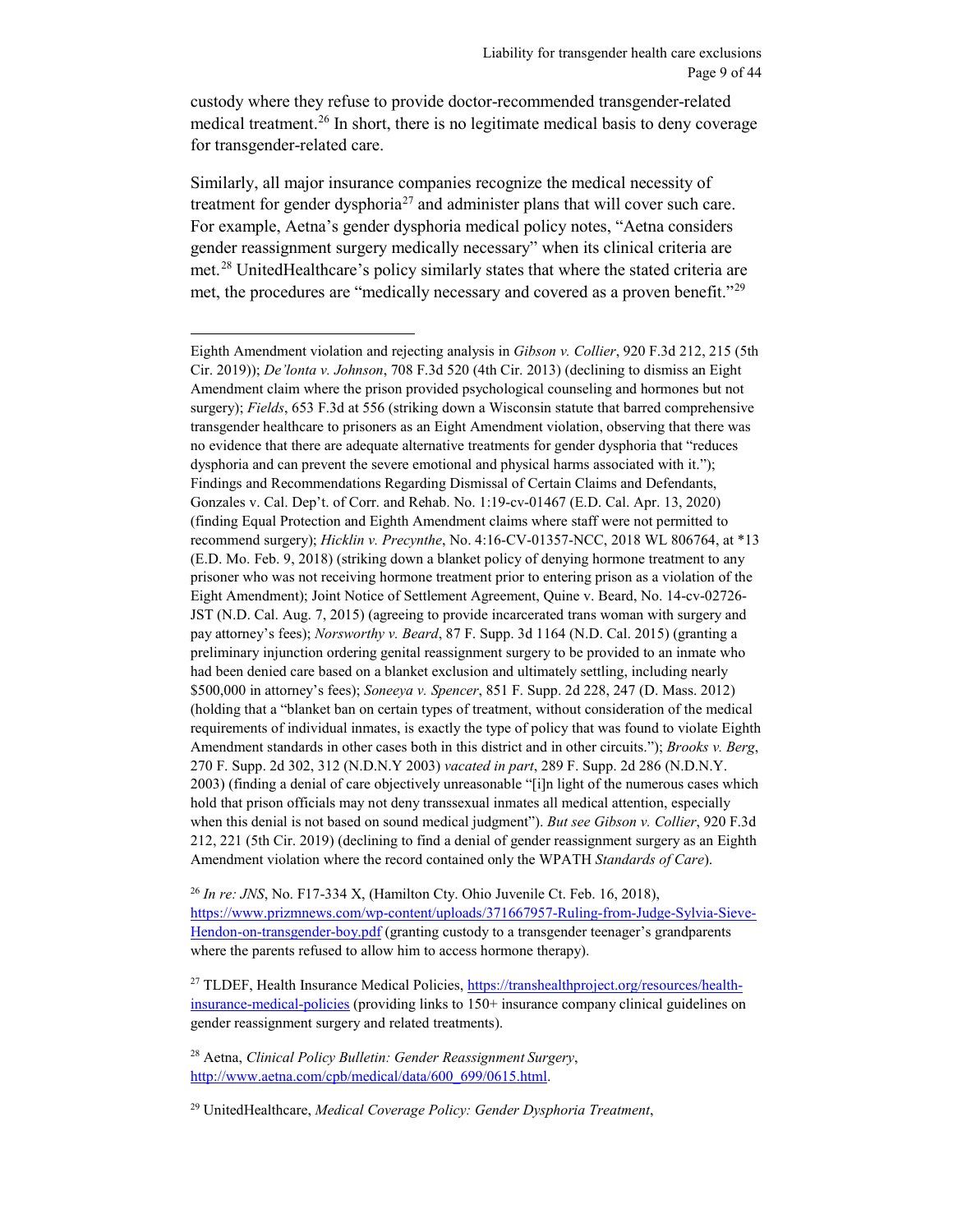Such widespread coverage is unsurprising given that transgender-related care has been endorsed by all of the leading medical groups, including the following:

- 1. American Medical Association
- 2. American Psychiatric Association
- 3. American Psychological Association
- 4. American Academy of Child and Adolescent Psychiatry
- 5. American Academy of Dermatology
- 6. American Academy of Family Physicians
- 7. American Academy of Nursing
- 8. American Academy of Pediatrics
- 9. American Academy of Physician Assistants
- 10. American College Health Association
- 11. American College of Nurse-Midwives
- 12. American College of Obstetricians and Gynecologists
- 13. American College of Physicians
- 14. American Counseling Association
- 15. American Heart Association
- 16. American Medical Student Association
- 17. American Nurses Association
- 18. American Osteopathic Association
- 19. American Public Health Association
- 20. American Society of Plastic Surgeons
- 21. Endocrine Society
- 22. GLMA: Health Professionals Advancing LGBTQ Equality
- 23. National Association of Nurse Practitioners in Women's Health
- 24. National Association of Social Workers
- 25. National Commission on Correctional Health Care
- 26. Pediatric Endocrine Society
- 27. Society for Adolescent Health and Medicine
- 28. World Medical Association
- 29. World Professional Association for Transgender Health (WPATH).<sup>[30](#page-9-0)</sup>

Globally, transgender-inclusive health care has long been standard in national health plans. Countries that publicly fund transgender-related surgeries include

 $\overline{a}$ [https://www.uhcprovider.com/content/provider/en/viewer.html?file=%2Fcontent%2Fdam%2Fp](https://www.uhcprovider.com/content/provider/en/viewer.html?file=%2Fcontent%2Fdam%2Fprovider%2Fdocs%2Fpublic%2Fpolicies%2Fcomm-medical-drug%2Fgender-dysphoria-treatment.pdf) [rovider%2Fdocs%2Fpublic%2Fpolicies%2Fcomm-medical-drug%2Fgender-dysphoria](https://www.uhcprovider.com/content/provider/en/viewer.html?file=%2Fcontent%2Fdam%2Fprovider%2Fdocs%2Fpublic%2Fpolicies%2Fcomm-medical-drug%2Fgender-dysphoria-treatment.pdf)[treatment.pdf.](https://www.uhcprovider.com/content/provider/en/viewer.html?file=%2Fcontent%2Fdam%2Fprovider%2Fdocs%2Fpublic%2Fpolicies%2Fcomm-medical-drug%2Fgender-dysphoria-treatment.pdf) 

<span id="page-9-0"></span><sup>&</sup>lt;sup>30</sup> TLDEF, Medical Organization Statements, [https://transhealthproject.org/resources/medical](https://transhealthproject.org/resources/medical-organization-statements)[organization-statements](https://transhealthproject.org/resources/medical-organization-statements) (listing 29 medical organizations that have endorsed transgender health care).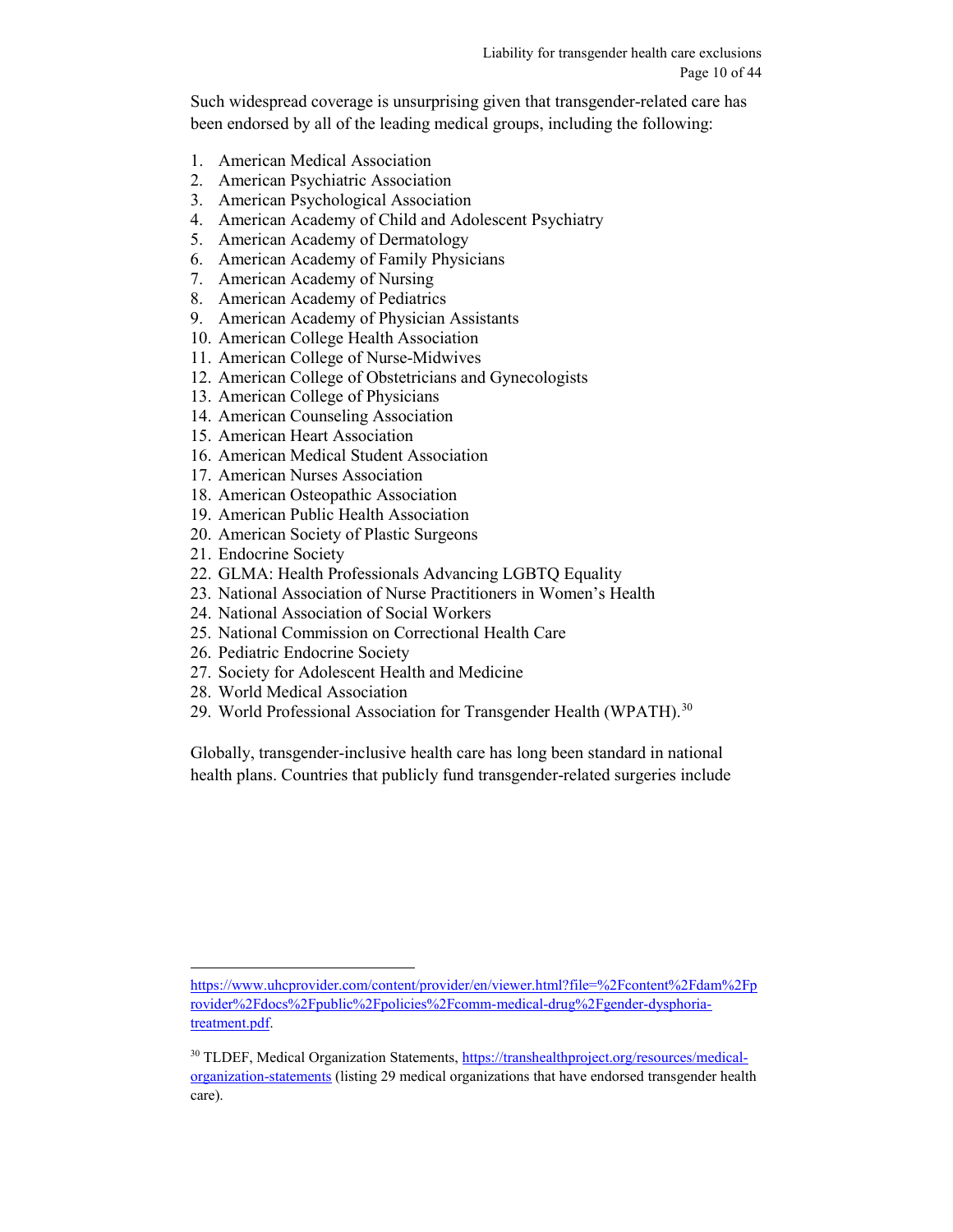Argentina,<sup>[31](#page-10-0)</sup> Brazil,<sup>[32](#page-10-1)</sup> Canada,<sup>33</sup> Cuba,<sup>34</sup> India,<sup>[35](#page-10-4)</sup> Iran,<sup>36</sup> Japan,<sup>37</sup> and virtually all European countries and the United Kingdom,<sup>38</sup> where a court found a blanket ban to be unlawful.<sup>[39](#page-10-8)</sup> The Parliamentary Assembly of the Council of Europe also passed a resolution calling on member states to "make gender reassignment procedures, such as hormone treatment, surgery and psychological support, accessible for transgender people, and ensure that they are reimbursed by public health insurance schemes."<sup>[40](#page-10-9)</sup> A commitment to transgender health care equality is

 $\overline{a}$ 

<span id="page-10-2"></span><sup>33</sup> All Canadian provinces cover gender dysphoria surgeries. *See* Daniel McHardie, New Brunswick will now cover gender-confirming surgeries, CBC News, Jun. 3, 2016, <http://www.cbc.ca/news/canada/new-brunswick/gender-confirming-surgeries-1.3614766> (becoming one of the last province in Canada to remove its exclusion); Gail Harding, *P.E.I. to cover gender reconstructive surgeries*, CBC News, May 9, 2018, [http://www.cbc.ca/news/canada/prince-edward-island/pei-health-gender-constructive-surgeries-](http://www.cbc.ca/news/canada/prince-edward-island/pei-health-gender-constructive-surgeries-1.4655251)[1.4655251.](http://www.cbc.ca/news/canada/prince-edward-island/pei-health-gender-constructive-surgeries-1.4655251)

<span id="page-10-4"></span><sup>35</sup> Neelam Pandey, *Free Gender Reassignment Surgeries Soon at Gov't Hospitals Under New Transgender Rights Rules*, June 8, 2020, [https://theprint.in/india/governance/free-gender](https://theprint.in/india/governance/free-gender-reassignment-surgeries-soon-at-govt-hospitals-under-new-transgender-rights-rules/437561)[reassignment-surgeries-soon-at-govt-hospitals-under-new-transgender-rights-rules/437561.](https://theprint.in/india/governance/free-gender-reassignment-surgeries-soon-at-govt-hospitals-under-new-transgender-rights-rules/437561)

<span id="page-10-5"></span><sup>36</sup> Vanessa Barford, *Iran's 'Diagnosed Transsexuals'*, BBC News, Feb. 28, 2008, <http://news.bbc.co.uk/1/hi/7259057.stm> (noting the government will pay up to half the cost).

<span id="page-10-6"></span><sup>37</sup> *Japan's social security net for transgender people improving but obstacles loom for seniors*, Japan Times, June 14, 2018[, https://www.japantimes.co.jp/news/2018/06/14/national/social](https://www.japantimes.co.jp/news/2018/06/14/national/social-issues/japans-social-security-net-transgender-people-improving-obstacles-loom-seniors)[issues/japans-social-security-net-transgender-people-improving-obstacles-loom-seniors.](https://www.japantimes.co.jp/news/2018/06/14/national/social-issues/japans-social-security-net-transgender-people-improving-obstacles-loom-seniors)

<span id="page-10-7"></span><sup>38</sup> Stephen Whittle et al., Transgender EuroStudy: Legal Survey and Focus on the Transgender Experience of Health Care (2008)[, http://www.pfc.org.uk/pdf/eurostudy.pdf;](http://www.pfc.org.uk/pdf/eurostudy.pdf) Daniel Woolls, *Spanish teen undergoes sex change operation*, The San Diego Union-Tribune, Jan. 12, 2010, [http://www.sandiegouniontribune.com/sdut-spanish-teen-undergoes-sex-change-operation-](http://www.sandiegouniontribune.com/sdut-spanish-teen-undergoes-sex-change-operation-2010jan12-story.html)[2010jan12-story.html](http://www.sandiegouniontribune.com/sdut-spanish-teen-undergoes-sex-change-operation-2010jan12-story.html) (noting that three regional systems provide coverage); Press Release by the Office of the Deputy Prime Minister and the Ministry for Health: *Malta Recognises the Fundamental Importance of Universal Access To Health Care*, May 22, 2018, [https://www.gov.mt/en/Government/DOI/Press%20Releases/Pages/2018/May/22/pr181140.asp](https://www.gov.mt/en/Government/DOI/Press%20Releases/Pages/2018/May/22/pr181140.aspx) [x.](https://www.gov.mt/en/Government/DOI/Press%20Releases/Pages/2018/May/22/pr181140.aspx)

<span id="page-10-8"></span><sup>39</sup> A. Jain & C. Bradbeer, Gender Identity Disorder: Treatment and Post-Transition Care in Transsexual Adults, 18 Int'l J. of STD & AIDS 147, 149 (2007).

<span id="page-10-9"></span><sup>40</sup> Parliamentary Assembly of the Council of Europe*, Discrimination against transgender people in Europe, Resolution 2048* (2015), [http://assembly.coe.int/nw/xml/XRef/X2H-Xref-](http://assembly.coe.int/nw/xml/XRef/X2H-Xref-ViewPDF.asp?FileID=21736&lang=en.)

<span id="page-10-0"></span><sup>31</sup> Associated Press, *In Argentina, sex change surgery becomes a right,* SFGate, May 11, 2012, [http://www.sfgate.com/world/article/In-Argentina-sex-change-surgery-becomes-a-right-](http://www.sfgate.com/world/article/In-Argentina-sex-change-surgery-becomes-a-right-3550708.php)[3550708.php.](http://www.sfgate.com/world/article/In-Argentina-sex-change-surgery-becomes-a-right-3550708.php) 

<span id="page-10-1"></span><sup>32</sup> Associated Press, *Brazil to Provide Free Sex-Change Operations: Court Rules the Surgery is a Constitutional Right for Residents*, NBCNews.com, Aug. 17, 2007, [http://www.nbcnews.com/id/20323334/ns/health-health\\_care/t/brazil-provide-free-sex-change](http://www.nbcnews.com/id/20323334/ns/health-health_care/t/brazil-provide-free-sex-change-operations)[operations.](http://www.nbcnews.com/id/20323334/ns/health-health_care/t/brazil-provide-free-sex-change-operations)

<span id="page-10-3"></span><sup>34</sup> Shasta Darlington, *Cuban Enjoys New Benefit of Free Sex-Change Operation*, CNN, June 1, 2011, [http://www.cnn.com/2011/WORLD/americas/06/01/cuba.sex.change/index.html.](http://www.cnn.com/2011/WORLD/americas/06/01/cuba.sex.change/index.html)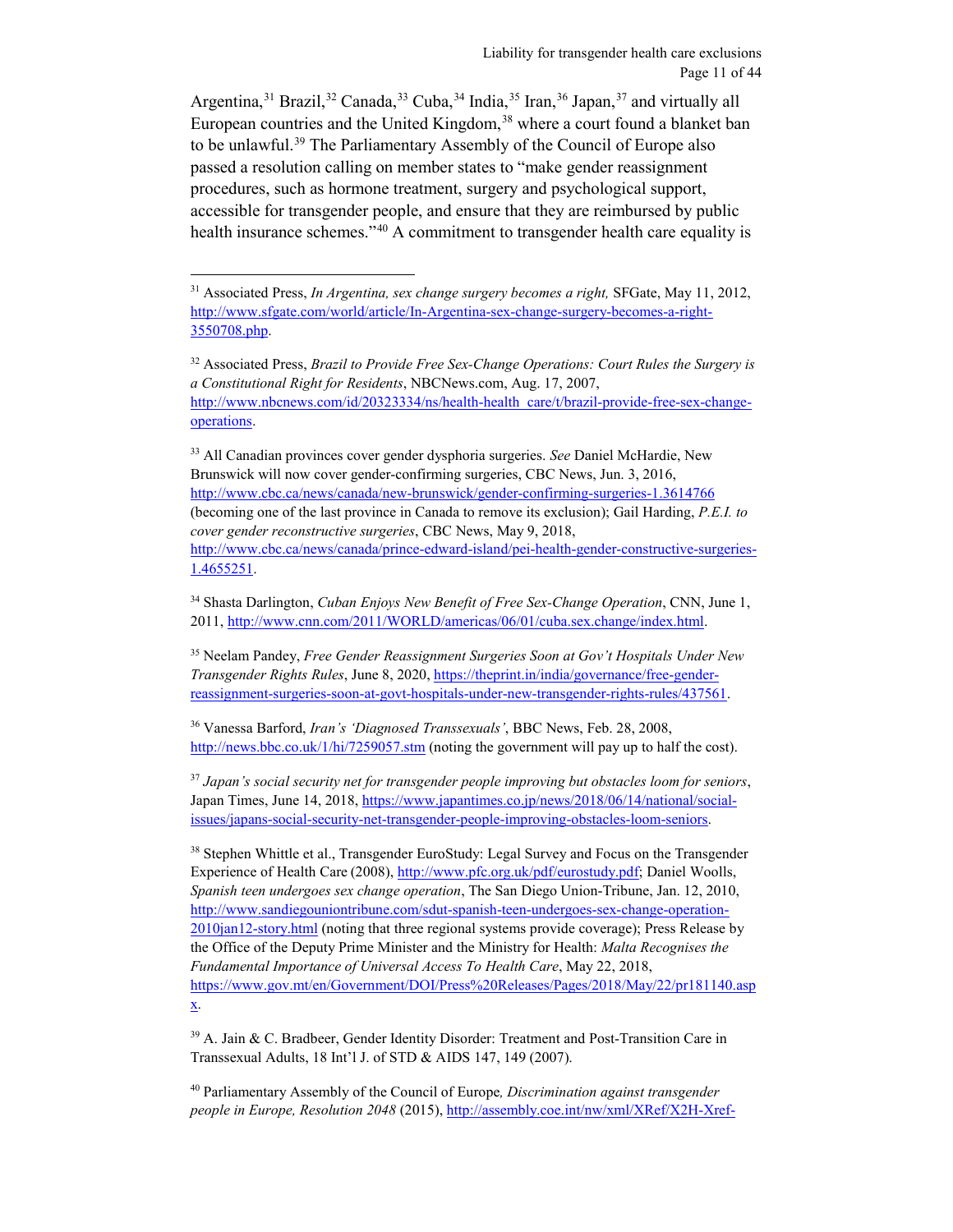also found under international human rights principles.<sup>41</sup>

The widespread insurance coverage for and endorsement of transgender-related health care calls into question any professed justification for singling out this care for exclusion.

## <span id="page-11-0"></span>**III. Cost is not a legitimate basis to exclude transgender care.**

There is no legitimate reason to target transgender care—and transgender care only—for cost-saving purposes. All health care costs money, and there are far more widespread, expensive, and preventable medical conditions that could be targeted if cost were truly the concern.<sup>[42](#page-11-2)</sup> Cost containment measures must instead be applied equally to all plan members and not single out treatment that is used exclusively by a historically marginalized population.

In reality, removing a transgender exclusion is cost-neutral or cost-saving. There is no actuarial basis to price transgender-related surgeries separately from any other type of surgery.<sup>[43](#page-11-3)</sup> A survey found that two thirds of employers that provided information on actual costs of employee utilization of gender dysphoria coverage reported zero costs.<sup>44</sup> An analysis of the utilization of transgender-related care over 6.5 years in one California health plan found a utilization rate of 0.062 per 1000

#### $\overline{a}$ [ViewPDF.asp?FileID=21736&lang=en.](http://assembly.coe.int/nw/xml/XRef/X2H-Xref-ViewPDF.asp?FileID=21736&lang=en.)

<span id="page-11-1"></span><sup>41</sup> The Yogyakarta Principles are an authoritative statement under international human rights law of the rights of persons of diverse sexual orientations and gender identities. They provide that "[e]veryone has the right to the highest attainable standard of physical and mental health, without discrimination on the basis of … gender identity." The Yogyakarta Principles: Principles on the Application of International Human Rights Law in Relation to Sexual Orientation and Gender Identity, 22 (2006)[, http://yogyakartaprinciples.org/wp](http://yogyakartaprinciples.org/wp-content/uploads/2016/08/principles_en.pdf)[content/uploads/2016/08/principles\\_en.pdf.](http://yogyakartaprinciples.org/wp-content/uploads/2016/08/principles_en.pdf) Further, states shall "[e]nsure that gender affirming healthcare is provided by the public health system or, if not so provided, that the costs are covered or reimbursable under private and public health insurance schemes." *Id.* at 20.

<span id="page-11-2"></span> $42$  The North Carolina state employee health plan has identified the top high-cost treatments as "diabetes, cancers, cardiology, orthopedics, and rheumatology." The other "biggest cost drivers" are inflation and utilization of specialty drugs. Dee Jones and Beth Horner, *The North Carolina State Health Plan for Teachers and State Employees: Strategies in Creating Financial Stability While Improving Member Health*, 79 N. Carolina Med. J. 56, 57, 59 (2018).

<span id="page-11-3"></span><sup>43</sup> The City and County of San Francisco initially raised premiums when it became the first major U.S. employer to remove blanket exclusions for transgender-related care in 2001. But after five years, "beneficial cost data led Kaiser and Blue Shield to no longer separately rate and price the transgender benefit—in other words, to treat the benefit the same as other medical procedures such as gall bladder removal or heart surgery." City and County of San Francisco and San Francisco Human Rights Commission, *San Francisco City and County Transgender Health Benefit* (Aug. 7, 2007),

[https://transhealthproject.org/documents/19/SF\\_transgender\\_health\\_benefit.pdf.](https://transhealthproject.org/documents/19/SF_transgender_health_benefit.pdf)

<span id="page-11-4"></span><sup>44</sup> Jody L. Herman, The Williams Inst., Costs and benefits of providing transition-related health care coverage in employee health benefits plans: findings from a survey of employers, 2 (2013), [https://escholarship.org/uc/item/5z38157s.](https://escholarship.org/uc/item/5z38157s)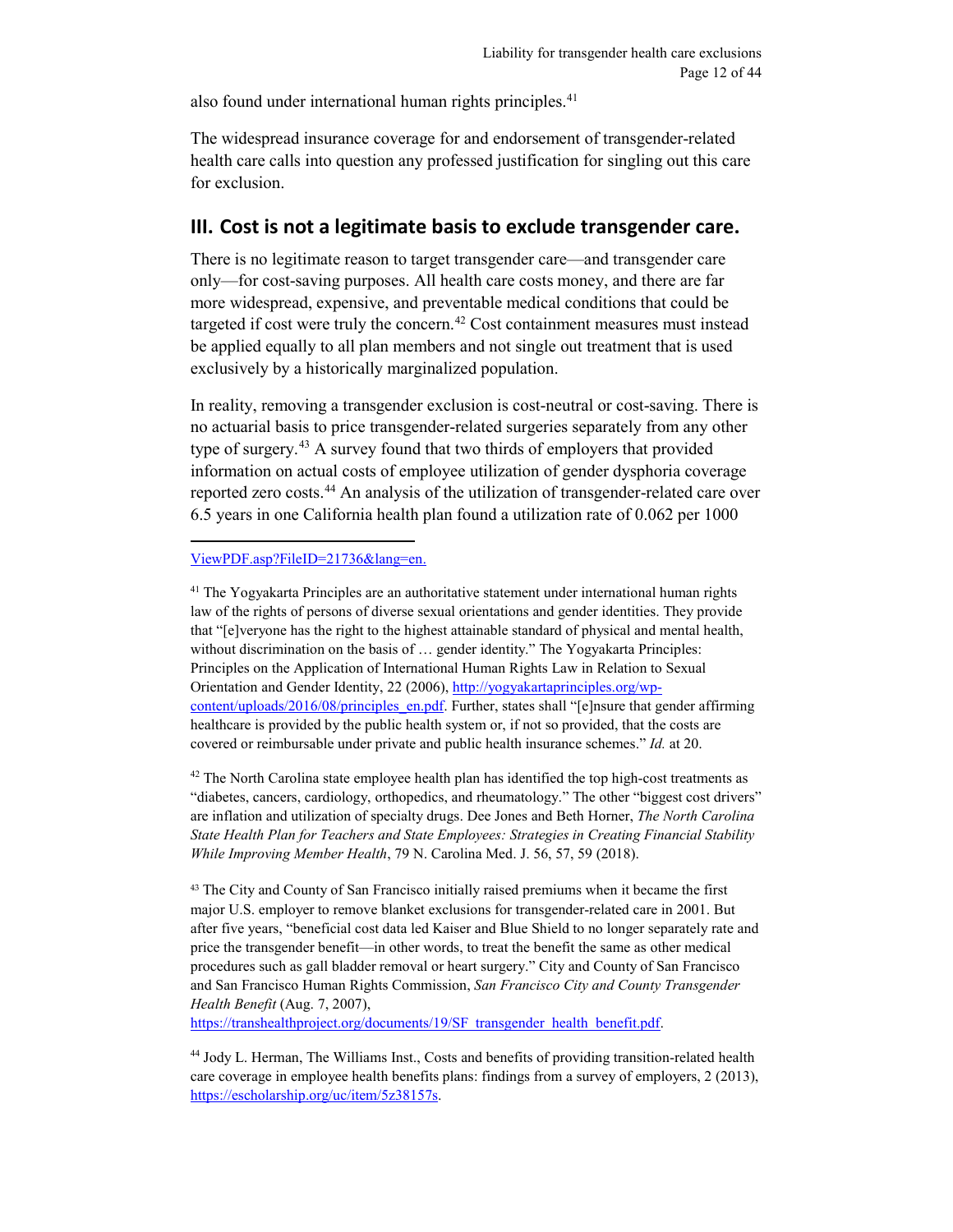<span id="page-12-0"></span>covered persons.[45](#page-12-1) Estimates from other state health plans show equally low costs with North Carolina estimating  $0.011\%$  to  $0.027\%$  of premium,<sup>46</sup> in Alaska,  $0.03\%$ to  $0.05\%$ ,  $47$  and in Wisconsin the costs at most were "immaterial at  $0.1\%$  to  $0.2\%$ of the total cost."[48](#page-12-4) Cost estimates under Wisconsin Medicaid were "actuarially immaterial as they are equal to approximately 0.008% to 0.03%" of Wisconsin's share of its Medicaid budget. $49$  An analysis in the military context concluded that the financial cost was "too low to matter"<sup>50</sup> or, as military leadership noted, "'budget dust,' hardly even a rounding error."<sup>[51](#page-12-7)</sup> This is because only a small percentage of the population is transgender<sup>[52](#page-12-8)</sup> and not all transgender individuals undergo all available treatments.

In contrast, the exclusion of transgender-related health care services likely causes increased health care costs because of the catastrophic costs resulting from untreated gender dysphoria and co-morbidities such as anxiety, alcohol and drug abuse, incidence of HIV, depression, and suicide attempts.<sup>53</sup> As one study concluded, "[w]hile justice, legality, and a desire to avoid discrimination should drive decisions about benefit coverage, this case for the transgender population

<span id="page-12-4"></span><sup>48</sup> *Boyden v. Conlin*, 341 F. Supp. 3d 979, 1000 (W.D. Wis. 2018).

 $\overline{a}$ 

<span id="page-12-5"></span><sup>49</sup> *Flack*, 395 F. Supp. 3d at 1008. *See also Good v. Iowa Dep't of Human Servs.*, Nos. CVCV054956, CVCV055470, slip op. at 27, 29 (Iowa Dist. Ct. Jun. 6, 2018) (rejecting cost argument under Equal Protection analysis).

<span id="page-12-6"></span>50 Aaron Belkin, Caring for Our Transgender Troops—The Negligible Cost of Transition-Related Care, 373 New England J. of Med. 1089, 1092 (2015).

<span id="page-12-7"></span><sup>51</sup> Decl. of Raymond Edwin Mabus, Jr. [fmr. U.S. Secretary of the Navy] in Support of Plaintiff's Motion for Preliminary Injunction at ¶ 41, *Doe v. Trump*, No. 17-cv-1597-CKK (D.D.C. Aug. 31, 2017), ECF No. 13-9[, http://files.eqcf.org/wp-content/uploads/2017/09/13-Ps-](http://files.eqcf.org/wp-content/uploads/2017/09/13-Ps-App-PI.pdf)[App-PI.pdf.](http://files.eqcf.org/wp-content/uploads/2017/09/13-Ps-App-PI.pdf) 

<span id="page-12-8"></span><sup>52</sup> Transgender people comprise about 0.6% of the population. Jan Hoffman, *Estimate of U.S. Transgender Population Doubles to 1.4 Million Adults*, N.Y. TIMES, June 30, 2016, [https://www.nytimes.com/2016/07/01/health/transgender-population.html;](https://www.nytimes.com/2016/07/01/health/transgender-population.html) Cal. Economic Impact Assessment, *supra* not[e 45,](#page-12-0) 2 (concluding that requiring equal benefits for transgender people "will have an immaterial impact on extra demands for treatments, because of the low prevalence of the impacted population.").

<span id="page-12-9"></span><sup>53</sup> Cal. Economic Impact Assessment, *supra* not[e 45,](#page-12-0) at 9-12.

<span id="page-12-1"></span><sup>45</sup> State of Cal., Dep't. of Ins., *Economic Impact Assessment Gender Nondiscrimination in Health Insurance*, 5 (Apr. 13, 2012)[, http://transgenderlawcenter.org/wp](http://transgenderlawcenter.org/wp-content/uploads/2013/04/Economic-Impact-Assessment-Gender-Nondiscrimination-In-Health-Insurance.pdf)[content/uploads/2013/04/Economic-Impact-Assessment-Gender-Nondiscrimination-In-Health-](http://transgenderlawcenter.org/wp-content/uploads/2013/04/Economic-Impact-Assessment-Gender-Nondiscrimination-In-Health-Insurance.pdf)[Insurance.pdf.](http://transgenderlawcenter.org/wp-content/uploads/2013/04/Economic-Impact-Assessment-Gender-Nondiscrimination-In-Health-Insurance.pdf) 

<span id="page-12-2"></span><sup>46</sup> Segal Consulting memorandum to Mona Moon re: Transgender Cost Estimate, Nov. 29, 2016, [https://files.nc.gov/ncshp/documents/board-of-trustees/3aii-3-The-Segal-Company-](https://files.nc.gov/ncshp/documents/board-of-trustees/3aii-3-The-Segal-Company-Transgender-Cost-Estimate-Memorandum.pdf)[Transgender-Cost-Estimate-Memorandum.pdf.](https://files.nc.gov/ncshp/documents/board-of-trustees/3aii-3-The-Segal-Company-Transgender-Cost-Estimate-Memorandum.pdf)

<span id="page-12-3"></span><sup>47</sup> Plaintiffs' Motion for Partial Summary Judgment, Fletcher v. Alaska, No. 1:18-cv-00007- HRH (D. Alaska July 1, 2019), ECF No. 28.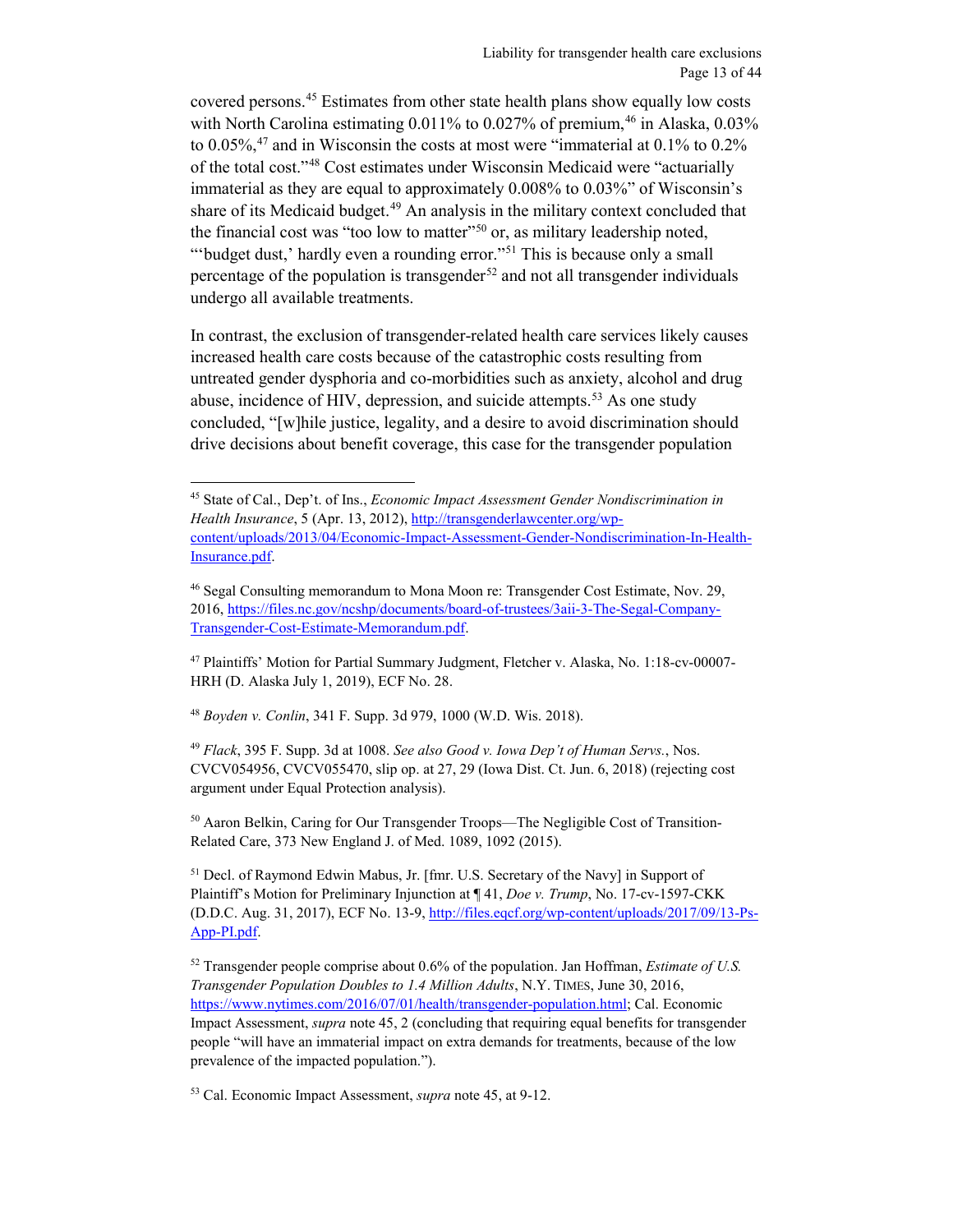also appears economically attractive."[54](#page-13-2)

# <span id="page-13-0"></span>**IV. Federal nondiscrimination law prohibits transgender exclusions in employee health plans.**

### **A. Americans with Disabilities Act – Disability Discrimination**

<span id="page-13-1"></span>Excluding treatments for gender dysphoria is discrimination under the Americans with Disabilities Act (ADA). Courts have found people with gender dysphoria to be protected under the ADA in the context of both employment (Title I),<sup>[55](#page-13-3)</sup> public services (Title II),<sup>56</sup> and public accommodations (Title III).<sup>[57](#page-13-5)</sup> While the ADA contains a provision that purports to exclude coverage for "gender identity disorders not resulting from physical impairments"<sup>[58](#page-13-6)</sup> that exclusion appears to be patently unconstitutional to the extent it applies to gender dysphoria, and indeed U.S. Department of Justice has historically declined to defend the constitutionality of a gender dysphoria exclusion in the ADA. [59](#page-13-7) The ADA prohibits employers from

<span id="page-13-4"></span><sup>56</sup> *Tay v. Dennison*, No. 19-CV-00501-NJR, 2020 WL 2100761, at \*3 (S.D. Ill. May 1, 2020) (allowing incarcerated transgender woman's ADA failure to accommodate claim to proceed); *Doe v. Mass. Dep't of Correction,* No. 1:17-cv-12255-RGS, 2018 WL 2994403, at \*6-8 (D. Mass. June 14, 2018) (drawing a distinction between gender identity disorder and gender dysphoria and suggesting that there may be a physical etiology underlying gender dysphoria sufficient to take it out of "not resulting from physical impairments" category); *Edmo v. Idaho Dep't of Correction,* No. 1:17-CV-00151-BLW, 2018 WL 2745898, at \*8 (D. Idaho June 7, 2018) (declining to dismiss Title II claim because whether plaintiff's "diagnosis falls under a specific exclusion of the ADA presents a genuine dispute of material fact in this case.").

<span id="page-13-5"></span><sup>57</sup> *Doe v. Hosp. of Univ. of Pennsylvania*, No. CV 19-2881-KSM, 2021 WL 2661501, at \*10 (E.D. Pa. June 29, 2021) (allowing a gender dysphoria claim to proceed under Title I and Title III).

<span id="page-13-6"></span><sup>58</sup> 42 U.S.C. § 12211(b).

 $\overline{a}$ 

<span id="page-13-2"></span><sup>&</sup>lt;sup>54</sup> William V. Padula et al., Societal Implications of Health Insurance Coverage for Medically Necessary Services in the U.S. Transgender Population: A Cost-Effectiveness Analysis, 31 J. Gen. Internal Med. (2016), [http://rdcu.be/uZLO.](http://rdcu.be/uZLO)

<span id="page-13-3"></span><sup>55</sup> *Lange*, 499 F. Supp. 3d at 1270 (rejecting a motion to dismiss that argued gender dysphoria is not a disability under the ADA); *Blatt v. Cabela's Retail, Inc.*, No. 5:14-CV-04822-JFL, 2017 WL 2178123, at \*4 (E.D. Pa. May 18, 2017) (gender dysphoria resulting in substantial limits on major life activities is encompassed within the protections of the ADA, and does not fall within the exemption under 42 U.S.C. § 12211(b) regarding the now-deprecated diagnosis of "gender identity disorder"). Claims were dismissed in *Doe v. Northrop Grumman Sys. Corp.*, 418 F. Supp. 3d 921, 930 (N.D. Ala. 2019) and *Parker v. Strawser Constr., Inc.*, 307 F. Supp. 3d 744, 755 (S.D. Ohio 2018) because plaintiffs failed to allege gender dysphoria results from a physical impairment.

<span id="page-13-7"></span><sup>59</sup> Statement of Interest of the United States, Doe v. Dzurenda, No. 3:16-cv-1934-RNC (D. Conn. Oct. 27, 2017) (urging the court to adopt a construction "under which Plaintiff's gender dysphoria would not be excluded from the ADA's definition of 'disability,'" notwithstanding the ADA's exclusion of coverage for the now-deprecated diagnosis of "gender identity disorder."); Statement of Interest of the United States, Doe v. Arrisi, No. 3:16-CV-8640-MAS-DEA (D.N.J. July 17, 2017) (same); Second Statement of Interest of the United States at 6, Blatt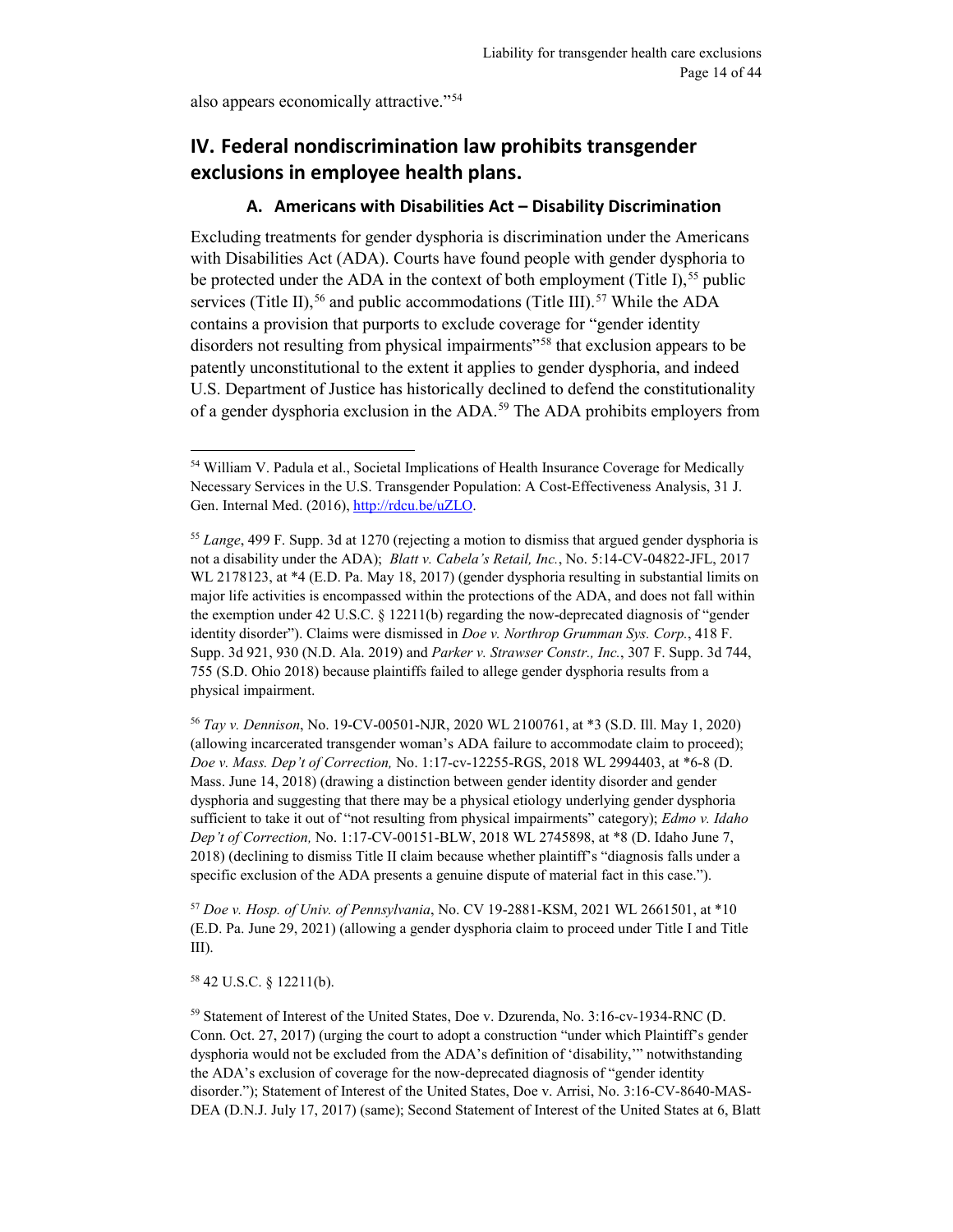discriminating on the basis of disability in the provision of health insurance to their  $employees<sup>60</sup>$  and dependents<sup>[61](#page-14-1)</sup> whether or not the benefits are administered by the employer. Insurance companies may also be held liable under Title  $I<sup>62</sup>$  and Title  $III<sup>63</sup>$  for administering discriminatory plans. Accordingly, an exclusion for

 $\overline{a}$ 

<span id="page-14-0"></span><sup>60</sup> 42 U.S.C. § 12112(a); 29 C.F.R. § 1630.4(a)(vi) (prohibiting disability discrimination with respect to all terms, conditions, and privileges of employment including "[f]ringe benefits available by virtue of employment, whether or not administered by the covered entity").

<span id="page-14-1"></span><sup>61</sup> 29 C.F.R. § 1630.8 ("It is unlawful for a covered entity to exclude or deny equal jobs or benefits to, or otherwise discriminate against, a qualified individual because of the known disability of an individual with whom the qualified individual is known to have a family, business, social or other relationship or association."); *see also Polifko v. Office of Personnel Management*, EEOC Request No. 05940611 (Jan. 4, 1995) (holding that, based on the association provision of the ADA and the Commission's "Interim Guidance on Application of ADA to Health Insurance," Complainant had standing to bring a claim of discrimination on the basis of his relationship with his wife, an individual with a disability, who had been denied specific treatment for breast cancer by an insurance carrier); *Polifko v. Office of Personnel Management* (OPM), EEOC Appeal No. 01960976 (April 3, 1997), *request for reconsideration denied*, EEOC Request No. 05970769 (January 23, 1998) (finding a disability-based exclusion was unlawful).

<span id="page-14-2"></span> $62$  The EEOC and numerous courts have concluded that insurance companies may be considered "agents" of employers and therefore "covered entities" for purposes of the ADA. *Compare* EEOC Compliance Manual, No. 915.003, 2-III(B)(2)(b)(2000),

<https://www.eeoc.gov/policy/docs/threshold.html> (citing *Carparts*) (stating that "an insurance company that provides discriminatory benefits to the employees of a law firm may be liable under the EEO statutes as the law firm's agent"), *with e.g., Carparts Distribution Center, Inc. v. Automotive Wholesaler's Ass'n of New England, Inc.*, 37 F.3d 12, 17 (1st Cir. 1994) (holding that insurance company could be considered a covered entity for purposes of ADA if, inter alia, it "act[s] on behalf of the entity in the matter of providing and administering employee health benefits"); *accord. Spirt v. Teachers Ins. & Annuity Ass'n*, 691 F.2d 1054, 1063 (2d Cir. 1982), *vacated and remanded sub nom*. *Long Island Univ. v. Spirt*, 463 U.S. 1223 (1983), *reinstated on remand*, 735 F.2d 23 (2d Cir.), *cert. denied*, 469 U.S. 881 (1984) (Title VII); *Graf v. K-Mart Corp.*, No. 88-1254, 1989 WL 407247, at \*2-4 (W.D. Pa. Aug. 28, 1989) (Title VII); *United States v. State of Illinois*, 3 A.D. Cases 1157, 1994 WL 562180, at \*2 (N.D. Ill. 1994) ("There is no express requirement that the covered entity be an employer of the qualified individual."). These authorities make clear that, when an insurer provides discriminatory benefits policies or model policies that affect the compensation, terms, conditions or privileges of employment, the insurer or third-party administrator can be held liable under the ADA for its own discriminatory policies carried out within the agency relationship that it has with the employer.

<span id="page-14-3"></span><sup>63</sup> *E.g.*, *Fletcher v. Tufts University*, 367 F. Supp. 2d 99, 115 (D. Mass. 2005) (denying motion to dismiss and holding that employee of Tufts University could sue the Metropolitan Life Insurance Company for its discriminatory employer-sponsored disability benefits plan under

v. Cabela's Retail, 2017 WL 2178123, at \*4 (E.D. Pa. May 18, 2017) (No. 5:14-cv-4822-JFL) (same). Additionally, the Justice Department has declined to defend the constitutionality of the ADA's "gender identity disorder" exclusion. Notice by the United States of Decision not to Intervene to Defend the Constitutionality of a Federal Statute, Doe v. Mass. Dept. of Correction, 2018 WL 1156227 (D. Mass. May 30, 2018) (No. 1:17-CV-12255-RGS). *See also* Kevin M. Barry and Jennifer L. Levi, *The Future of Disability Rights Protections for Transgender People*, 35 Touro L. Rev. 25, 49 (2019) ("[N]o defendant has attempted to defend the constitutionality of the ADA's transgender exclusion either.").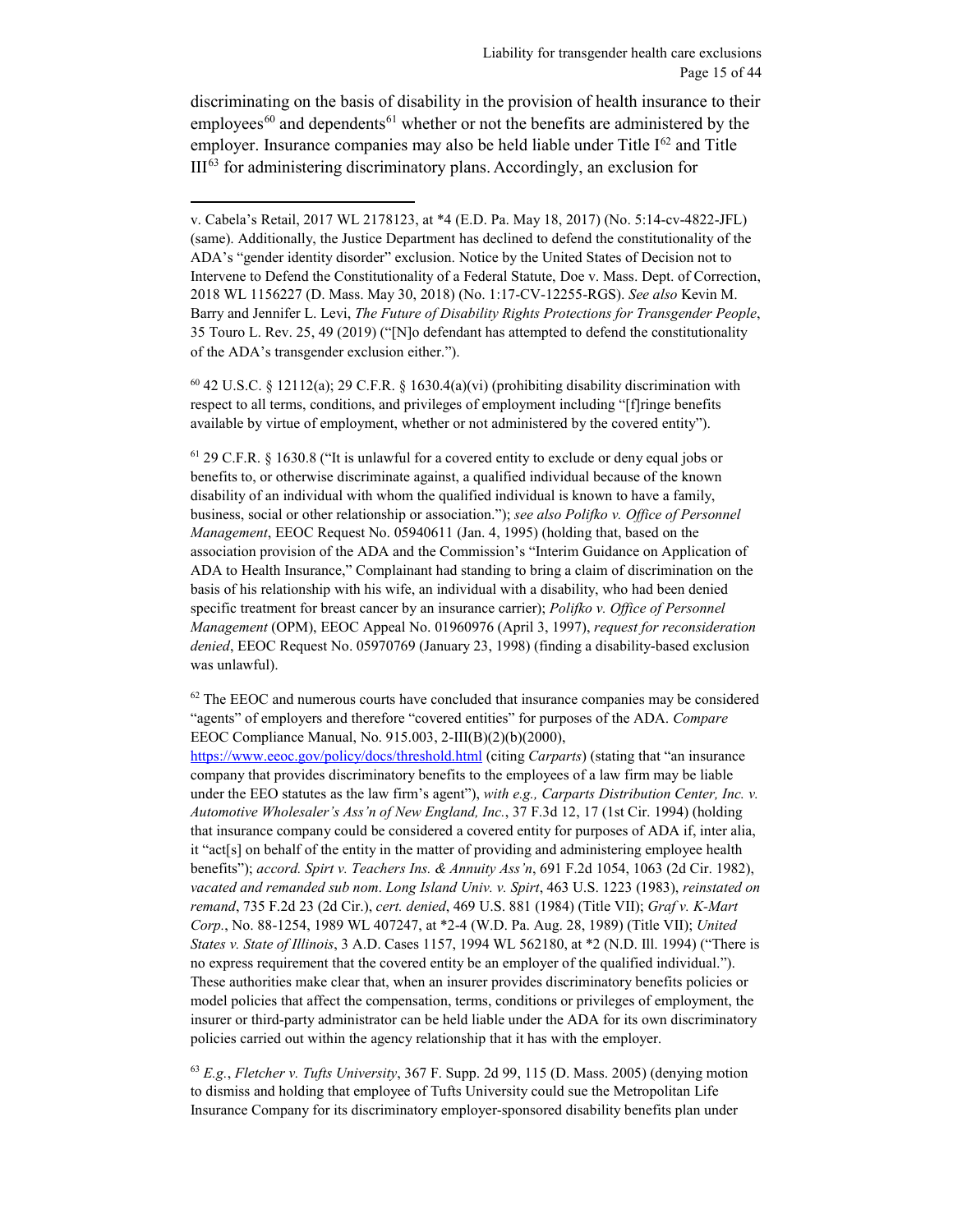treatment of gender dysphoria, which has no nondiscriminatory basis, would be an unlawful disability-based exclusion. The same would hold true for the exclusion of specific categories of treatment, such as facial gender reassignment surgery, when the treatment is covered for other diagnoses, but not for gender dysphoria.

Such diagnosis-based exclusions are anomalous because singling out a particular disability for exclusion of coverage is an unlawful disability-based distinction.<sup>[64](#page-15-0)</sup> Thus plans do not exclude, for example, all treatments related to diabetes, HIV, or any other specific medical condition. Courts have ruled that other categorical exclusions—such as excluding certain cancer treatments or all autism treatments— also violate the ADA absent a non-discriminatory actuarial justification.<sup>[65](#page-15-1)</sup>

Covering only psychological treatment of gender dysphoria would not correct the discrimination because psychotherapy alone cannot resolve gender dysphoria.<sup>[66](#page-15-2)</sup>

 $\overline{a}$ 

<span id="page-15-1"></span><sup>65</sup> *Henderson v. Bodine Aluminum, Inc.*, 70 F.3d 958, 960–61 (8th Cir. 1995) (granting preliminary injunction to provide coverage for a certain cancer treatment because "denial of that treatment arguably violates the ADA" where "the plan provides the treatment for other conditions directly comparable to the one at issue"); *Carparts*, 37 F.3d at 14, 16 (holding that caps on AIDS-related care in employer-provided health plan could constitute Title I and Title III discrimination); *Fletcher*, 367 F. Supp. 2d at 104 (holding that plaintiff stated Title I and Title III ADA claims where employer adopted and maintained a health plan that provided inferior benefits to people with mental health conditions); *Whitley v. Dr Pepper Snapple Grp., Inc.*, No. 4:17-CV-0047 (E.D. Tex. May. 4, 2017) (denying a motion to dismiss a Title I ADA claim where a self-funded plan excluded applied behavior analysis, a form of autism treatment); *de Louis v. Metro. Atlanta Rapid Transit Auth.*, 1:04-CV-2816-CC, 2005 WL 8154830, at \*10 (N.D. Ga. Aug. 4, 2005) (holding that a public employee stated a claim under Title II for "alleged[] discriminati[on] against him in the provision of disability benefits" on the basis of his mental illness); *Morgenthal ex rel. Morgenthal v. Am. Tel. & Tel. Co.*, 1999 WL 187055, at \*1 (S.D.N.Y. Apr. 6, 1999) (denying motion to dismiss in Title I ADA complaint against employer where plan excluded all treatments for "developmental disabilities" including autism treatments).

<span id="page-15-2"></span><sup>66</sup> *See, e.g.*, *In re Heilig*, 816 A.2d 68, 78 (Md. 2003) ("Although psychotherapy may help the transsexual deal with the psychological difficulties of transsexualism, courts have recognized that psychotherapy is not a 'cure' for transsexualism. Because transsexualism is universally recognized as inherent, rather than chosen, psychotherapy will never succeed in 'curing' the patient."); *Sommers v. Iowa Civil Rights Comm'n*, 337 N.W.2d 470, 473 (Iowa 1983) ("It is generally agreed that transsexualism is irreversible and can only be treated with surgery to remove some of the transsexual feelings of psychological distress; psychotherapy is ineffective."); *Doe v. McConn*, 489 F. Supp. 76, 77 (S.D. Tex. 1980) (making a factual finding that "[t]reatment of this condition in adults by psychotherapy alone has been futile" and that "[a]dministration of hormones of the opposite sex followed by sex-conversion operations has

Title III of the ADA); *Boots v. Nw. Mut. Life. Ins. Co.,* 77 F. Supp. 2d 211, 214-16 (D.N.H. 1999) (denying motion to dismiss and holding that employee could sue Northwestern Mutual Life Insurance Company for its discriminatory employer-sponsored disability benefits plan under Title III of the ADA).

<span id="page-15-0"></span><sup>64</sup> EEOC Compliance Manual, *supra* note [8,](#page-3-3) Disability-Based Distinctions https://www.eeoc.gov/policy/docs/benefits.html#II.%20Equal%20Benefits%20(ADA) (noting that singling out a particular disability for exclusion of coverage is an unlawful disability-based distinction).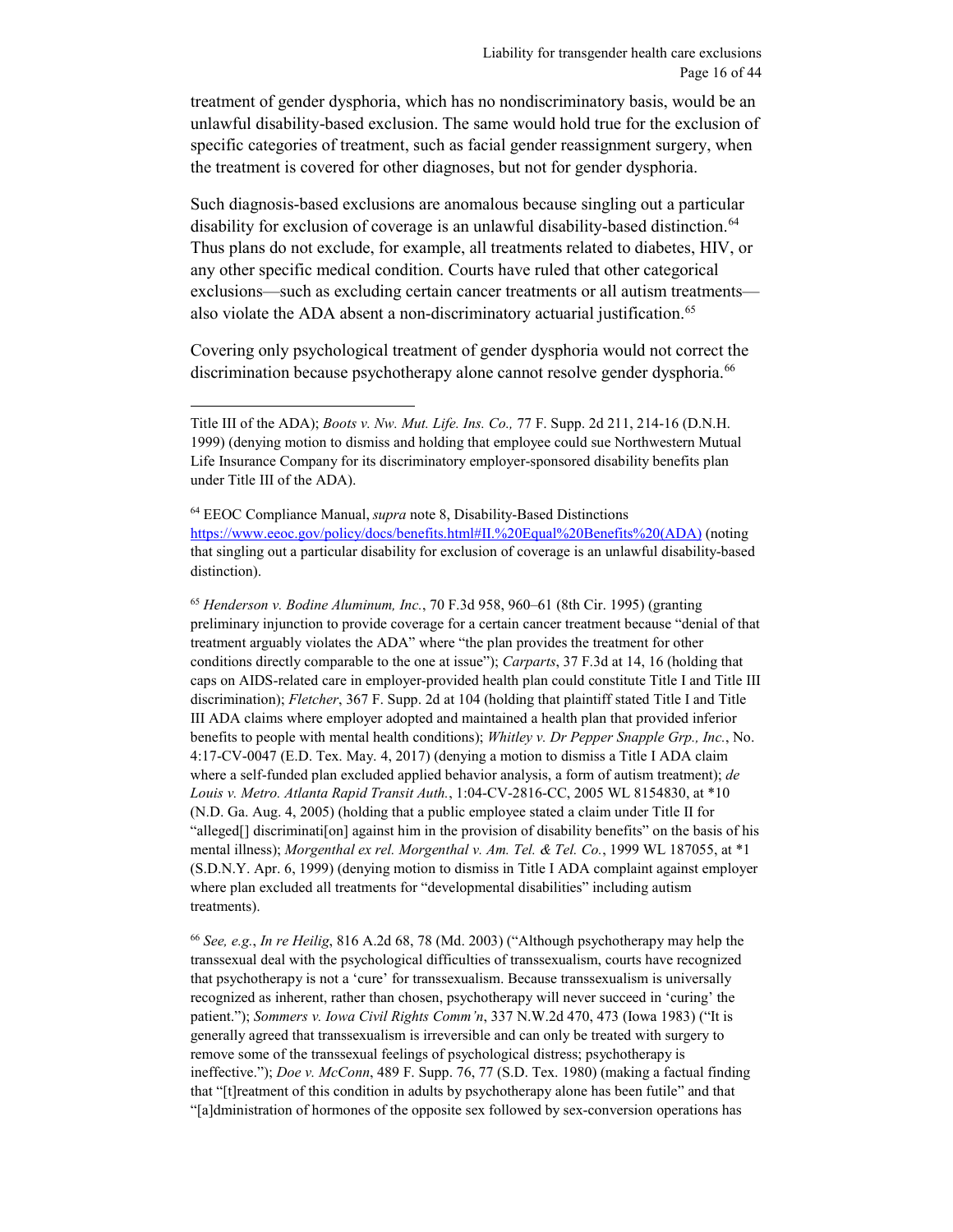Most people diagnosed with gender dysphoria need to undergo medical treatments to alleviate their symptoms, and hormone therapy alone is typically insufficient. In the Medicaid context, courts have repeatedly found that categorical exclusions of transgender-related medical care are arbitrary and unlawful diagnosis-based exclusions, <sup>[67](#page-16-1)</sup> and the same would be true under the ADA.

## **B. Section 504 of the Rehabilitation Act – Disability Discrimination**

<span id="page-16-0"></span>Similarly, for entities receiving federal funding, Section 504 of the Rehabilitation Act of 1973 also prohibits disability discrimination and, by extension, diagnosisbased exclusions. Section 504 provides that "[n]o otherwise qualified individual with a disability . . . shall, solely by reason of her or his disability, be excluded from the participation in, be denied the benefits of, or be subjected to discrimination under any program or activity receiving Federal financial assistance."<sup>68</sup> Gender dysphoria is a disability under Section 504,<sup>[69](#page-16-3)</sup> and the

<span id="page-16-1"></span><sup>67</sup> *Cruz*, 195 F. Supp. 3d at 571 (rejecting categorical transgender care ban under NY Medicaid); *Pinneke*, 623 F.2d at 549 (finding "a state plan absolutely excluding the only available treatment known at this stage of the art for a particular condition must be considered an arbitrary denial of benefits based solely on the 'diagnosis, type of illness, or condition.'"); *Rush*, 625 F.2d at 1157 ("We caution, however, that if defendants simply denied payment for the proposed surgery because it was transsexual surgery, Georgia should now be required to pay for the operation, since a 'state may not arbitrarily deny or reduce the amount, duration, or scope of a required service . . . solely because of the diagnosis, type of illness, or condition.'"); *Doe v. State of Minn., Doe v. State of Minn.*, 257 N.W. 2d at 820 ("The total exclusion of transsexual surgery from eligibility for M.A. benefits is directly related to the type of treatment involved and, therefore, is in direct contravention of the aforestated regulation.").

<span id="page-16-2"></span><sup>68</sup> 29 U.S.C. § 794(a). Under Section 504, a "program or activity receiving Federal financial assistance" includes "a department, agency, special purpose district, or other instrumentality of a State or of a local government," "a college, university, or other postsecondary institution, or a public system of higher education," or "an entire corporation, partnership, or other private organization," which receives federal funds or "[a]ny other thing of value by way of grant, loan, contract or cooperative agreement."29 U.S.C. § 794(b)(1).

<span id="page-16-3"></span><sup>69</sup> *Doe v. Hosp. of Univ. of Pennsylvania*, 2021 WL 2661501, at \*10 (allowing a gender dysphoria claim to proceed under Section 504); *Shorter v. Barr,* No. 4:19-cv-108-WS/CAS, 2020 WL 1942785, at \*10 (N.D. Fla. Mar. 13, 2020), *report and recommendation adopted*, No. 4:19-cv-108-WS/CAS, 2020 WL 1942300 (N.D. Fla. Apr. 22, 2020) (denying "Defendant Barr's motion to dismiss the Rehabilitation Act claim on the basis of the Act's exclusion of 'gender identity disorder not resulting from physical impairments.'"); *Iglesias v. True*, 403 F. Supp. 3d 680, 687 (S.D. Ill. 2019) (allowing a pro se incarcerated transgender woman's Rehabilitation Act claim to proceed). *Cf. Darin B. v. McGettigan*, E.E.O.C. App. No.

resulted in better emotional and social adjustment by the transsexual individual in the majority of cases."); *Richards v. U.S. Tennis Ass'n*, 400 N.Y.S. 2d 267, 271 (N.Y. Sup. Ct. 1977) ("Medical Science has not found any . . . cure (other than sex reassignment surgery and hormone therapy) for transsexualism, nor has psychotherapy been successful in altering the transsexual's identification with the other sex or his desire for surgical change."); *Doe v. State of Minn., Dep't of Pub. Welfare*, 257 N.W. 2d 816, 819 (Minn. 1977) ("Given the fact that the roots of transsexualism are generally implanted early in life, the consensus of medical literature is that psychoanalysis is not a successful mode of treatment for the adult transsexual.").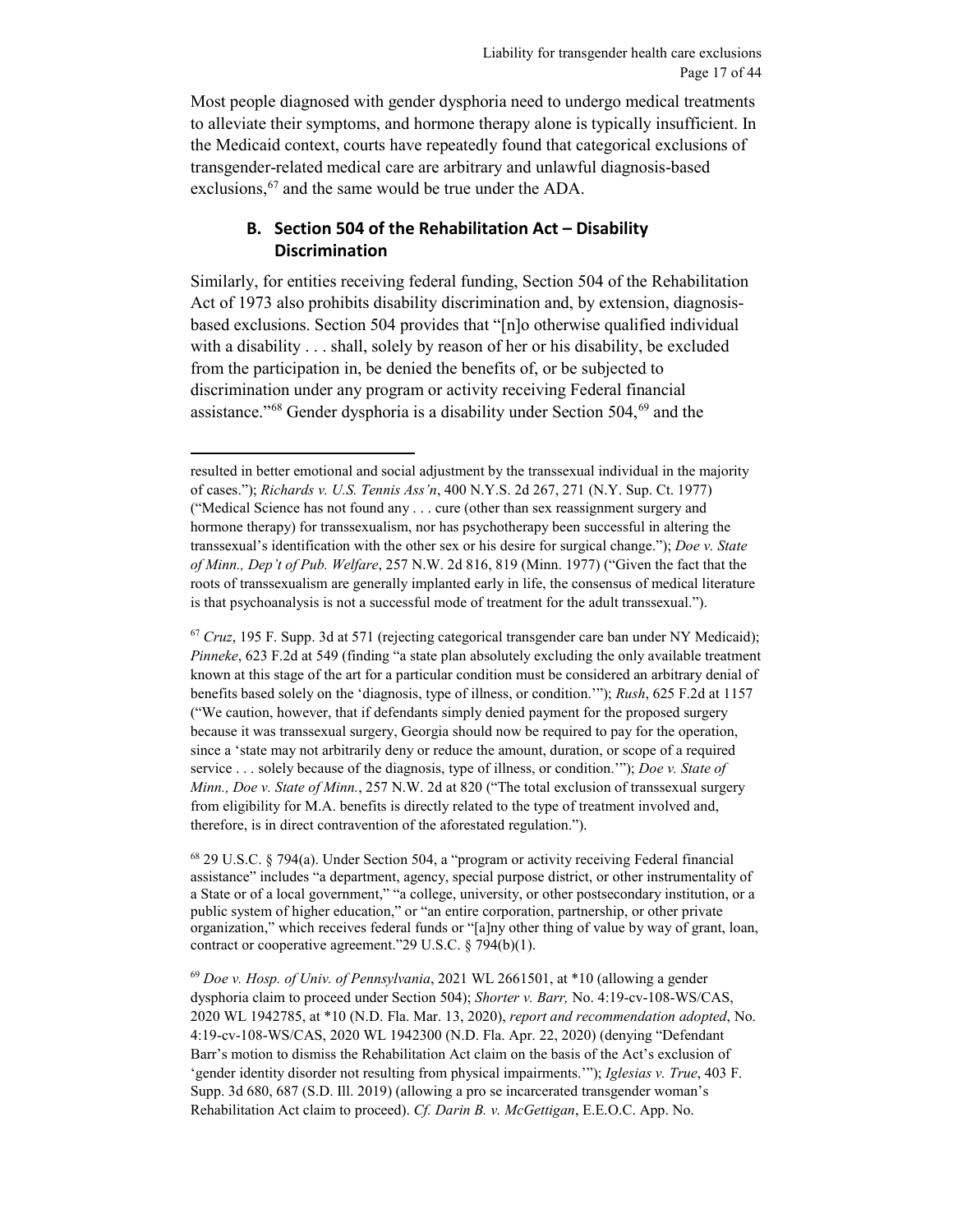analysis is the same as under the ADA.[70](#page-17-1)

#### **C. Title VII – Sex Discrimination**

<span id="page-17-0"></span>A transgender-related exclusion is also unlawful sex discrimination under Title VII of the Civil Rights Act of 1964, which prohibits discrimination in employee benefits.<sup>[71](#page-17-2)</sup> Under Title VII, "discrimination based on . . . transgender status necessarily entails discrimination based on sex."[72](#page-17-3) Justice Gorsuch explained that the "statute's message . . . is equally simple and momentous: An individual's . . . transgender status is not relevant to employment decisions."<sup>73</sup> Thus, where an employer intentionally treats transgender employees worse than cisgender ones,  $74$ the employer has committed unlawful sex discrimination.<sup>[75](#page-17-6)</sup>

<span id="page-17-1"></span><sup>70</sup> Section 504 and ADA cases are interchangeable. *E.g.*, *T.W. ex rel. Wilson v. Sch. Bd. of Seminole Cty., Fla*., 610 F.3d 588, 604 (11th Cir. 2010).

<span id="page-17-2"></span><sup>71</sup>*Kadel v. Folwell*, No. 1:19-CV-272-LCB-LPA, 2022 WL 2106270 at \*28-29 (M.D.N.C. June 10, 2022) (granting plantiff's motion for summary judgement on Title VII claim); *Lange v. Houston County Georgia*, 5:19-cv-392-MTT, 2022 WL 1812306 at \*12, 14 (M.D. Ga. June 2, 2022) (granting plaintiff's motion for summary judgment as to her Title VII claim because "discrimination on the basis of transgender status is discrimination on the basis of sex and is a violation of Title VII" and plan's exclusion of "sex change" surgeries "plainly discriminates because of transgender status."). *See also,* 42 U.S.C. § 2000e-2(a)(1) (making it unlawful for an employer to "discriminate against any individual with respect to his compensation, terms, conditions, or privileges of employment, because of such individual's ... sex"); *Newport News Shipbldg. & Dry Dock v. EEOC*, 462 U.S. 669, 682 (1983) ("Health insurance and other fringe benefits are 'compensation, terms, conditions, or privileges of employment.'").

<span id="page-17-3"></span><sup>72</sup> *Bostock v. Clayton County, Georgia*, 140 S. Ct. 1731, 1746 (2020).

<span id="page-17-4"></span><sup>73</sup> *Id*. at \*7.

 $\overline{a}$ 

<span id="page-17-5"></span> $74$  Cisgender people are non-transgender people. They "identify as being the same sex they were determined to have at birth." *Doe by & through Doe v. Boyertown Area Sch. Dist.*, 897 F.3d 518, 521 (3d Cir. 2018), *cert. denied sub nom. Doe v. Boyertown Area Sch. Dist*., 139 S. Ct. 2636 (2019).

<span id="page-17-6"></span><sup>75</sup> *Id*. ("Just as sex is necessarily a but-for *cause* when an employer discriminates against . . . transgender employees, an employer who discriminates on these grounds inescapably *intends* to rely on sex in its decision making."); *See also Glenn v. Brumby*, 663 F.3d 1312, 1317 (11th Cir. 2011) ("[D]iscrimination against a transgender individual because of her gender-nonconformity is sex discrimination."). Although decided under the Equal Protection Clause, *Glenn* relied on Title VII precedents, most notably *Price Waterhouse v. Hopkins*, 490 U.S. 228 (1989), on which *Bostock* also draws. *See Glenn*, 663 F.3d at 1312; *see also Bostock*, 140 S. Ct. at 1740.

<sup>0120161068, 2017</sup> WL 1103712 (Mar. 6, 2017) (establishing that a claim may proceed under Section 501 of the Rehabilitation Act where a transgender man was denied nipple reconstruction under his federal employee health plan). The definitions of disability under the ADA and Rehabilitation Act are identical. Compare 42 U.S.C. § 12102 (defining "disability"), with 29 U.S.C. §§ 705(9)(B), (20)(B) (cross-referencing ADA definition of "disability"); see also Americans with Disabilities Act Amendments Act of 2008 § 7 (conforming Section 504's definition of "disability" to definition of disability "in section 3 of the Americans with Disabilities Act of 1990").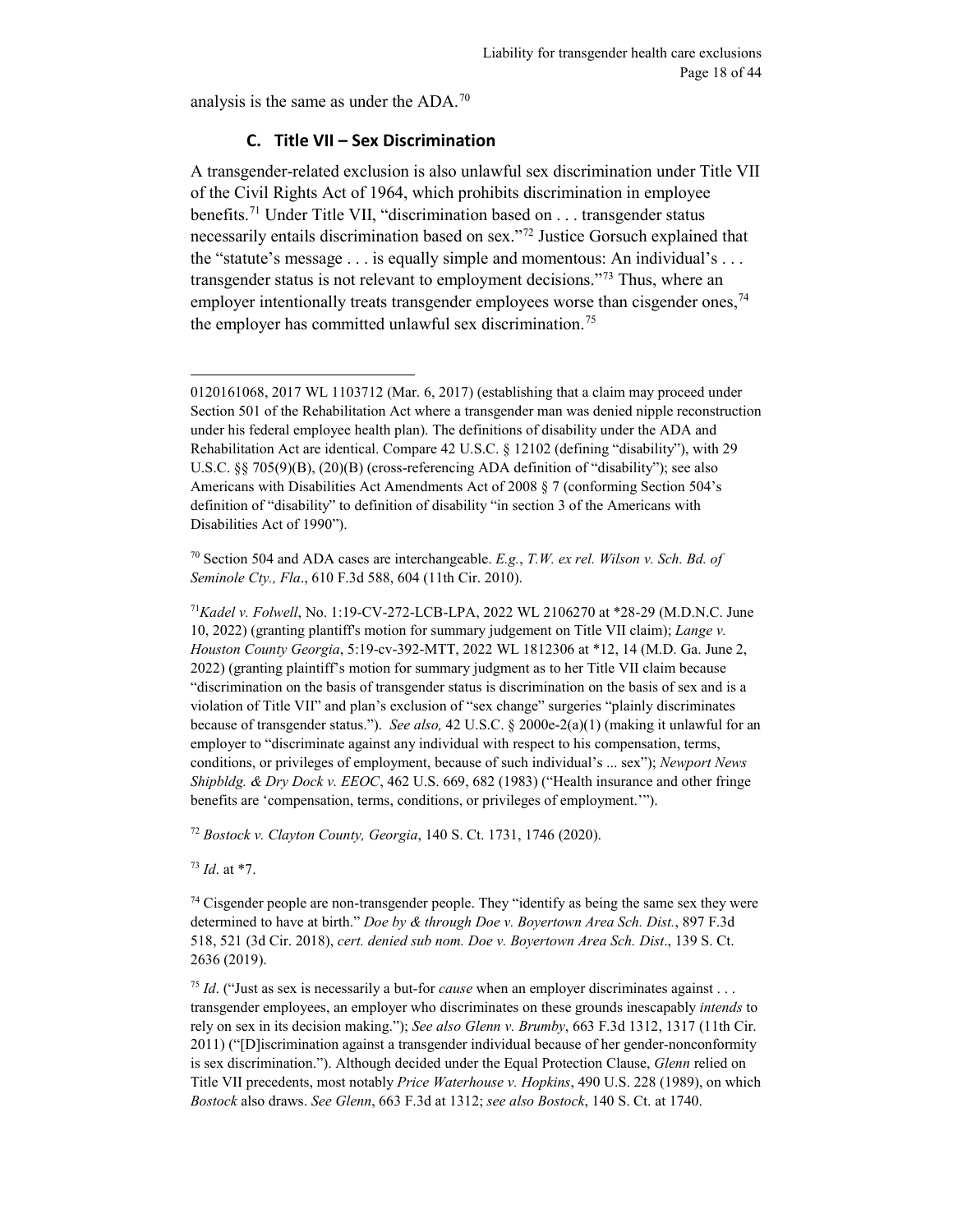An exclusion for gender-transition health care targets transgender people because it excludes coverage for medically-necessary healthcare for no reason other than a transgender person needs it. Only transgender people need gender-transition care. A treatment that may radically change sex characteristics, such as a mastectomy, is not subject to the exclusion unless it is undertaken for the very purpose of changing sex characteristics—that is, unless it is undertaken by a transgender person. The exclusion on its own terms is the "but-for cause" of an adverse employment action on the basis of sex. The exclusion applies only where an employee seeks gender transition and it denies coverage for healthcare that would otherwise be covered as medically necessary.

Federal courts have consistently found that transgender exclusions in employee health plans violate Title VII or analogous sex discrimination provisions in Title IX or Section 1557 of the Affordable Care Act.[76](#page-18-0) For example, in *Boyden v. Conlin*, a court found that the exclusion of trans health care in the Wisconsin state employee health plan violated Title VII, § 1557 and Equal Protection. Just prior to the ruling, noting that the "legal landscape" had changed, the Wisconsin Group Insurance Board voted to voluntarily remove the exclusion.<sup>77</sup> A jury issued a \$780,500 verdict for the plaintiffs, including reimbursement for facial gender reassignment surgery.[78](#page-18-2)

Transgender exclusions also constitute sex discrimination for another reason. "Sex" is defined at a minimum to include the physical characteristics that comprise one's sex, i.e., brain characteristics, hormone levels, genital appearance, reproductive organs, and secondary sex characteristics such as breasts and facial features. [79](#page-18-3) Under Title VII, an employer cannot fire a woman for not having a uterus or require all men to have a certain level of testosterone. Similarly, it would be discriminatory to offer an insurance policy that prohibited coverage for sexlinked services, such as hysterectomies or prostate exams.

Viewed under a sex stereotyping framework, transgender people do not conform with *the* core sex stereotype, namely that people born with typically male sex

<span id="page-18-0"></span> $\overline{a}$ <sup>76</sup> *Supra* note[s 1](#page-1-2)[-2.](#page-2-5)

<span id="page-18-1"></span><sup>77</sup> Emmarie Huetteman, *In a reversal, Wisconsin to cover state workers seeking transgender treatment*, Kaiser Health News (Aug 29, 2018),

[https://www.mprnews.org/story/2018/08/30/npr-in-reversal-wisconsin-to-cover-state-workers](https://www.mprnews.org/story/2018/08/30/npr-in-reversal-wisconsin-to-cover-state-workers-seeking-transgender-treatment)[seeking-transgender-treatment.](https://www.mprnews.org/story/2018/08/30/npr-in-reversal-wisconsin-to-cover-state-workers-seeking-transgender-treatment)

<span id="page-18-2"></span><sup>78</sup> Zack Ford, *Transgender Women Celebrate Monumental Court Win*, ThinkProgress Oct. 30, 2018, [https://archive.thinkprogress.org/wisconsin-transgender-women-health-care-court](https://archive.thinkprogress.org/wisconsin-transgender-women-health-care-court-victory-e5ca758264b4)[victory-e5ca758264b4.](https://archive.thinkprogress.org/wisconsin-transgender-women-health-care-court-victory-e5ca758264b4)

<span id="page-18-3"></span><sup>79</sup> *See, e.g.*, Julie A. Greenberg & Marybeth Herald, *You Can't Take it With You: Constitutional Consequences of Interstate Gender Identity Rulings*, 80 Wash. L. Rev. 819, 825-26 (2005) (discussing eight factors that contribute to a person's sex, including gender identity); Dru M. Levasseur, *Gender Identity Defines Sex: Updating the Law to Reflect Modern Medical Science is Key to Transgender Rights*, 39 Vt. L. Rev. 943, 951, 951 n.36 (2015).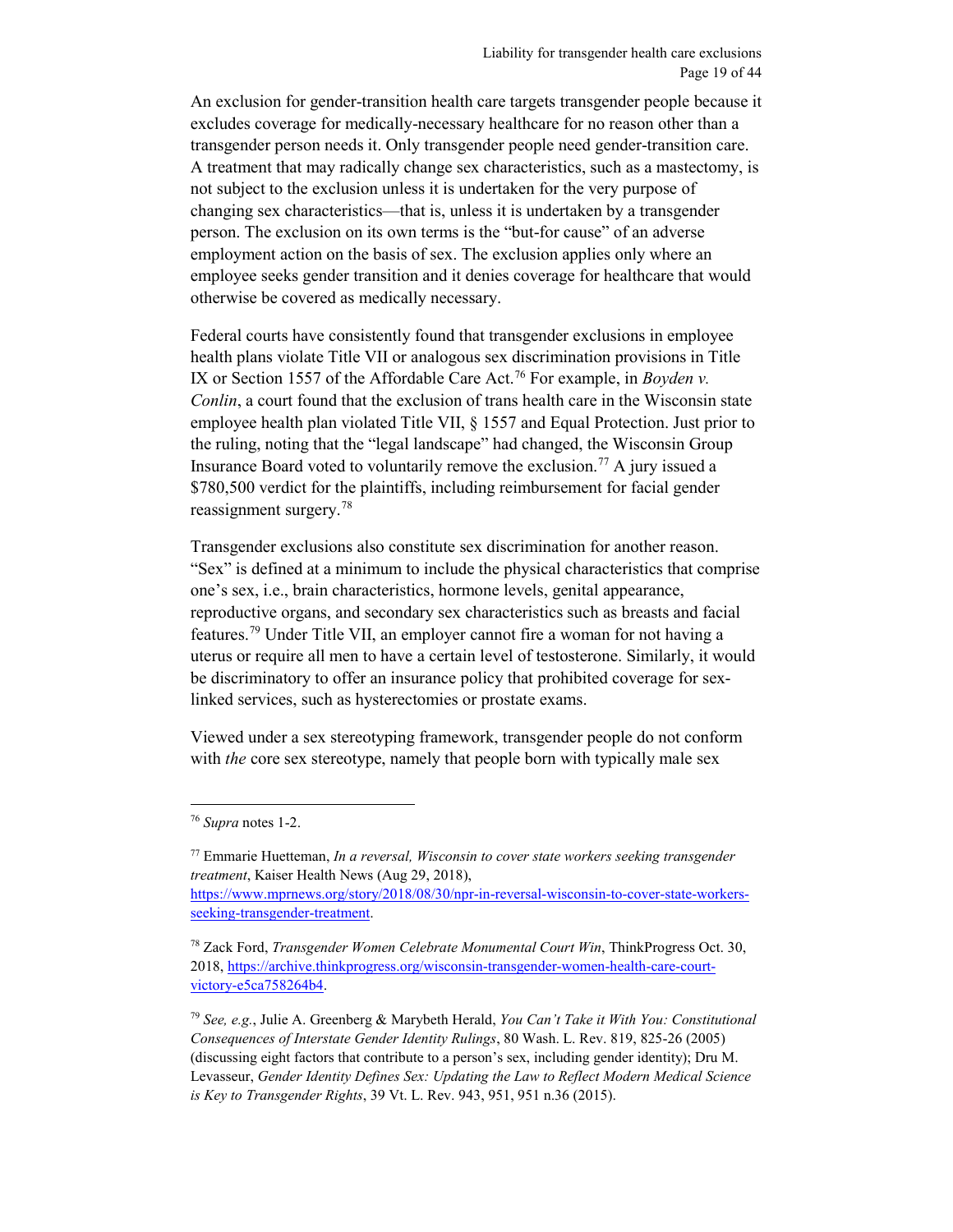organs are men and people born with typically female sex organs are women. The Sixth Circuit notes, "an employer cannot discriminate on the basis of transgender status without imposing its stereotypical notions of how sexual organs and gender identity ought to align."<sup>[80](#page-19-0)</sup> This is a much more basic form of sex stereotyping than has already been widely recognized under *Price Waterhouse v. Hopkins*, 490 U.S. 228 (1989) and its progeny. Common procedures such as hysterectomy, oophorectomy, mastectomy, vaginectomy, orchiectomy, and penectomy all change genital or reproductive sex characteristics. But those procedures are covered for employees so long as they are not performed for the *purpose* of changing sex characteristics from one sex to another. That is, they are covered as long as the individual does not challenge the sex stereotype that genitals at birth are the sole and permanent determinant of one's sex and gender.<sup>[81](#page-19-1)</sup>

By the same token, a policy prohibiting coverage for treatments that *change* sex characteristics is discrimination "because of sex."[82](#page-19-2) A hysterectomy, for example, is covered for treating myriad conditions such as endometriosis. But if medically necessary hysterectomies are excluded only when the purpose of the surgery is to change sex characteristics, this is a sex-based exclusion.<sup>[83](#page-19-3)</sup>

By excluding coverage for transgender-related surgical care, an employer is in effect dictating the very configuration of an employee's physical sex characteristics—in contradiction to the recommendations of that individual's physician—for no other reason than that the employer has an unlawful preference regarding its employees' anatomy, such as whether an employee has typicallyfemale breasts, a penis, or a vagina.<sup>84</sup> The employer's specific discomfort with

 $\overline{a}$ 

<span id="page-19-2"></span><sup>82</sup> *See Schroer v. Billington*, 577 F. Supp. 2d 293, 306-08 (D.D.C. 2008) (noting that "the Library's refusal to hire Schroer after being advised that she planned to change her anatomical sex by undergoing sex reassignment surgery was literally discrimination 'because of ... sex.'").

<span id="page-19-3"></span><sup>83</sup>Viewed another way, an employee may have a hysterectomy covered under employee benefits only if the sex of that individual is female. If the individual is currently or is seeking to be recognized as male, then the surgery will be excluded *because of* that employee's sex.

<span id="page-19-4"></span><sup>84</sup> *See Kadel v. Folwell,* No. 1:19-CV-272-LCB-LPA, 2022 WL 2106270 at \*19 (M.D.N.C. June 10, 2022) (transgender exclusion precluded coverage for plaintiff's "hormone treatments and surgery that aligned her physiology more closely with that of a stereotypical woman" but would have covered similar treatments had plaintiff been assigned female at birth); Recent Case, *Macy v. Holder*, 2012 WL 1435995 (E.E.O.C. Apr. 20, 2012), 126 Harv. L. Rev. 1731 (2013) [https://harvardlawreview.org/wp-content/uploads/pdfs/vol126\\_macy\\_v\\_holder.pdf](https://harvardlawreview.org/wp-content/uploads/pdfs/vol126_macy_v_holder.pdf) (describing how "transgender discrimination is based on sex because it is rooted in aversion to or assumptions about biological sex characteristics").

<span id="page-19-0"></span><sup>80</sup> *Equal Employment Opportunity Comm'n v. R.G. &. G.R. Harris Funeral Homes, Inc.*, 884 F.3d 560, 576 (6th Cir. 2018), *cert. granted in part sub nom. R.G. & G.R. Harris Funeral Homes, Inc. v. E.E.O.C*., 139 S. Ct. 1599 (2019), and *aff'd sub nom. Bostock v. Clayton Cty., Georgia*, 140 S. Ct. 1731 (2020).

<span id="page-19-1"></span><sup>81</sup> *See Kadel*, 446 F. Supp. 3d at 14 (M.D.N.C. Mar. 11, 2020) ("[B]y denying coverage for gender-confirming treatment, the Exclusion tethers Plaintiffs to sex stereotypes which, as a matter of medical necessity, they seek to reject.").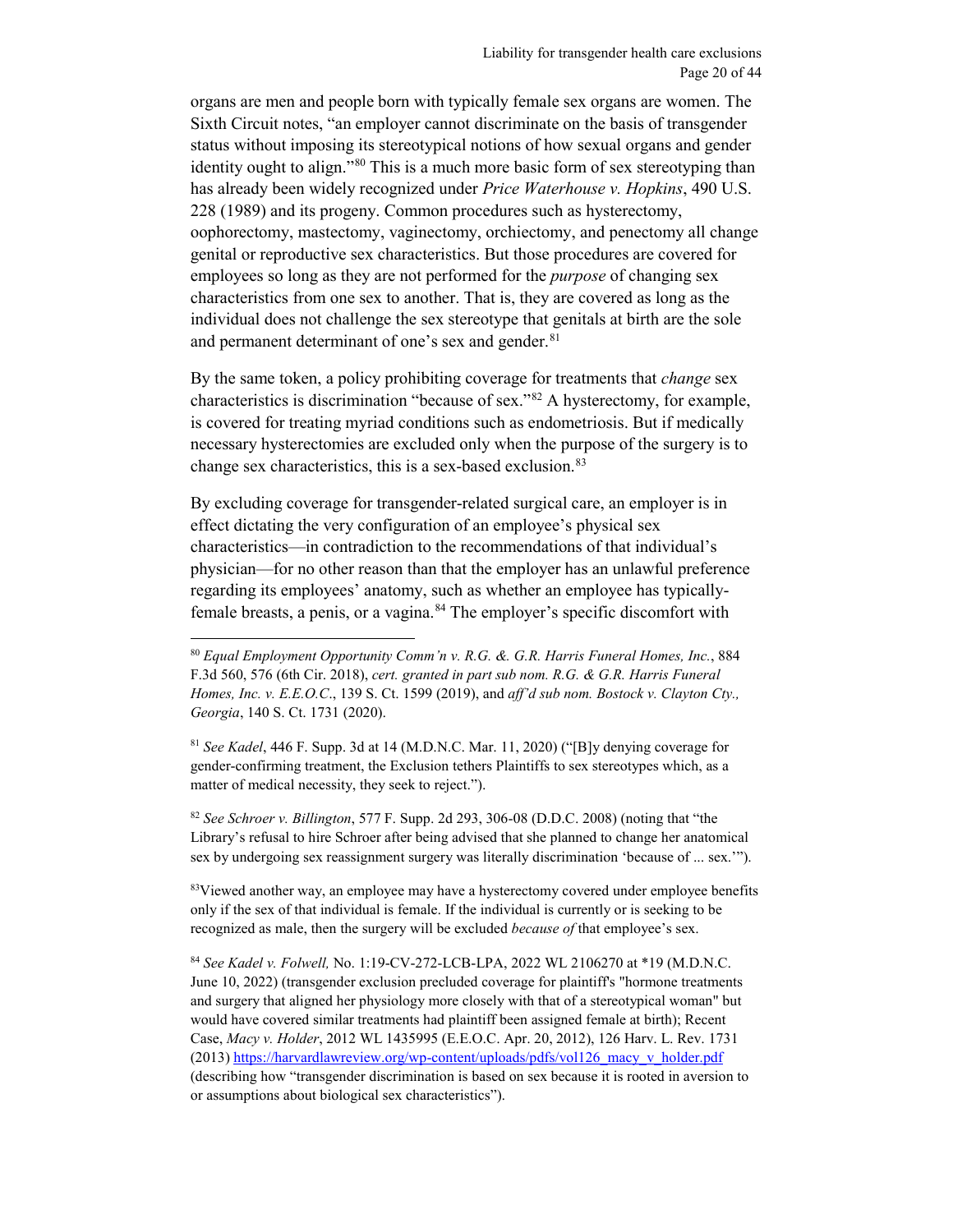medical treatment because it deliberately changes sex characteristics from one sex to another is impermissible sex discrimination—in the same way that adverse employment action against an employee changing from one religion to another is impermissible religious discrimination.<sup>[85](#page-20-1)</sup> As the Sixth Circuit notes, "[g]ender (or sex) is not being treated as 'irrelevant to employment decisions' if an employee's attempt or desire to change his or her sex leads to an adverse employment decision["86](#page-20-2)—in this case, the decision to not provide equal compensation under the health plan.

Health plans have made a variety of unsuccessful arguments as to why transgender exclusions are allegedly not sex discrimination, including the following:

- <span id="page-20-0"></span>• The exclusion does not limit coverage based on sex because it applies equally to both men and women.<sup>[87](#page-20-3)</sup>
- <span id="page-20-6"></span>• The plan does not discriminate against transgender people because they can be on the plan and receive coverage for non-transgender related care.<sup>[88](#page-20-4)</sup>
- A surgery-only exclusion does not target gender dysphoria treatments because other gender dysphoria treatments such as hormones or mental health care may be provided under the plan.<sup>[89](#page-20-5)</sup>

<span id="page-20-2"></span><sup>86</sup> *Harris Funeral Homes*, 884 F.3d at 576.

<span id="page-20-3"></span><sup>87</sup> *E.g.*, Defendants State of Arizona, Davidson, and Shannon's Motion to Dismiss Complaint, Toomey v. Arizona, 4:19-cv-00035-RM-LAB (D. Ariz. Mar. 28, 2019) [hereinafter Toomey MTD] ("The exclusion is facially neutral, applicable to all employees, regardless of sex."); State of Alaska's Combined Memorandum in Support of Cross-Motion for Summary Judgment and Opposition to Plaintiff's Motion for Partial Summary Judgment at 13, 17, Fletcher v. Alaska, No. 1:18-cv-00007-HRH, (D. Alaska Aug. 16, 2019) [hereinafter Fletcher MSJ] ("[T]he exclusion applies to all employees regardless of their sex. Clearly, therefore, Plaintiff's case does not fall under the gender stereotyping standard announced in *Price Waterhouse*.").

<span id="page-20-4"></span><sup>88</sup> Defendant's Opposition to Plaintiffs' Motion for Modification of the Preliminary Injunction, Flack v. Wisconsin, No. 3:18-cv-00309-wmc (W.D. Wisc. Nov. 16, 2018) [hereinafter Flack Opposition] at 29 ("[T]he Exclusion does not draw any facial classifications based on transgender status. It 'does not deny [transgender individuals] access to [Medicaid coverage] or exclude them from the particular package of Medicaid services [Wisconsin] has chosen to provide."").

<span id="page-20-5"></span><sup>89</sup> *E.g.*, *Lange v. Houston Cty., Georgia,* 5:19-cv-392-MTT, 2022 WL 1812306 at \*14 (M.D. Ga. June 2, 2022) (defendants' second argument—the Exclusion is lawful because it excludes only some treatment because of transgender status—has, if possible, even less merit"); Toomey MTD *supra* not[e 87,](#page-20-0) at 24 ("[T]he Health Plan does provide coverage for other forms of treatment for individuals with gender dysphoria. For example, coverage is provided for mental health counseling and hormone therapy medically necessary for gender dysphoria."); Fletcher

<span id="page-20-1"></span> <sup>85</sup> *Harris Funeral Homes,* 884 F.3d at 575; *Schroer*, 577 F. Supp. 2d at 306. *See also Price Waterhouse v. Hopkins*, 490 U.S. 228, 244-45 (1989) (noting that "once a plaintiff in a Title VII case shows that gender played a motivating part in an employment decision, the defendant may avoid a finding of liability only by proving that it would have made the same decision even if it had not allowed gender to play such a role.").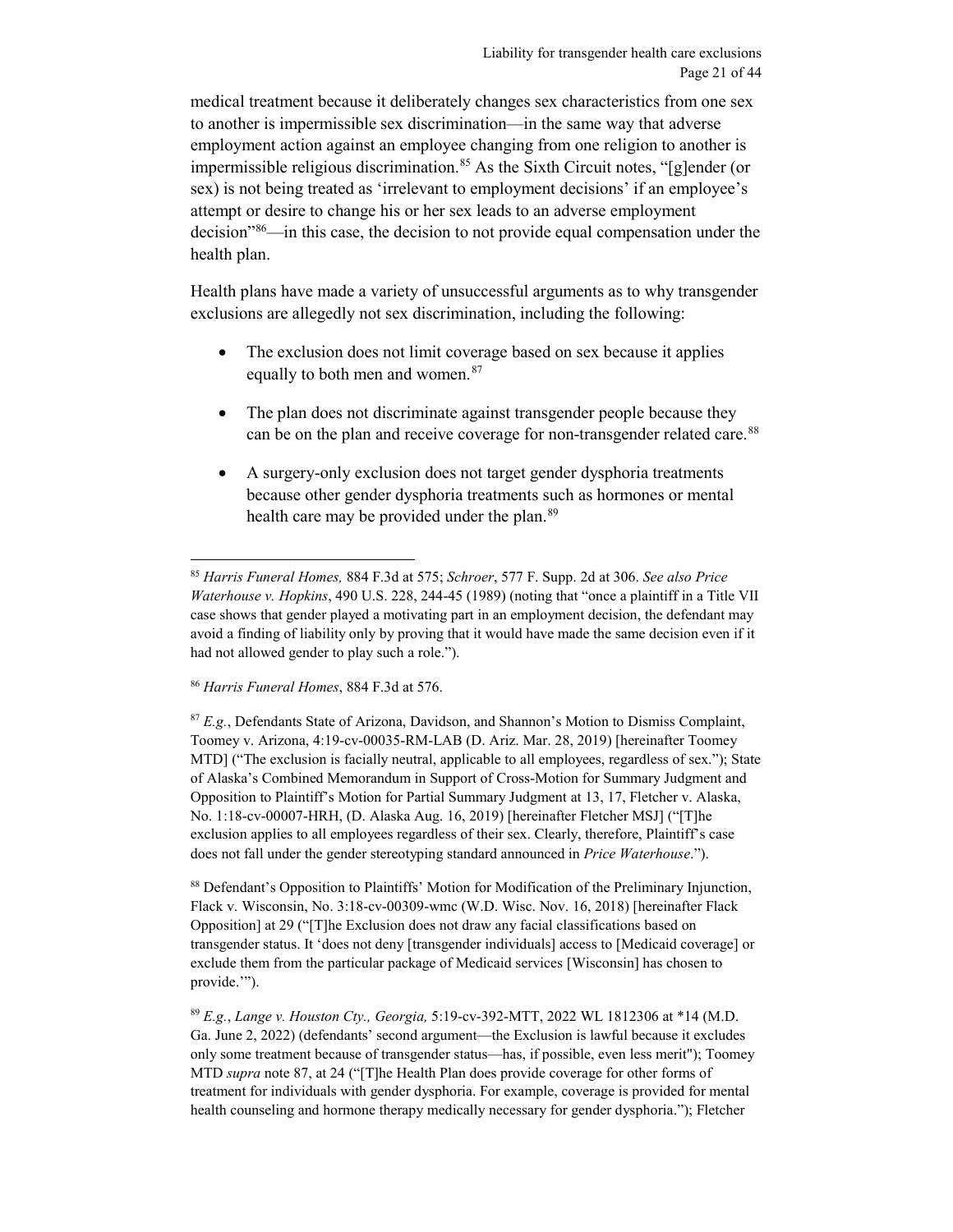- The exclusion cannot be rooted in sex discrimination because the plan contains many other exclusions, i.e., not all medically necessary care is covered under the plan.<sup>[90](#page-21-0)</sup>
- It is not a sex-based classification because the exclusion does not target transgender people, it targets a procedure; gender-transition surgeries are simply not provided to anyone.<sup>[91](#page-21-1)</sup>
- The exclusion is just a specific example clarifying a broader, facially-neutral exclusion, such as a cosmetic exclusion.<sup>[92](#page-21-2)</sup>

Courts have rejected all of these arguments.<sup>[93](#page-21-3)</sup> The only court that has denied a Title VII claim did so by erroneously citing outdated pre-*Price Waterhouse* Eighth Circuit precedent, [94](#page-21-4) and has now been plainly overruled by *Bostock*.

<span id="page-21-1"></span><sup>91</sup> Memorandum in Support of Motion to Dismiss by Treasurer Dale Folwell, Executive Administrator Dee Jones, and the North Carolina State Health Plan for Teachers and State Employees at 11-12, Kadel v. Folwell, No. 1:19-cv-272-LCB-LPA (M.D.N.C. July 8, 2019) ("Nowhere do Plaintiffs allege the Health Plan classifies on the basis of gender or transgender status, because the Plan does not. The challenged benefits exclusions do not mention transgender individuals; no person—regardless of gender or gender identity—receives assistance with "gender transformation" or "sex changes or modifications."); Flack Opposition, *supra* note [88,](#page-20-6) at 23 (The exclusion "does not even draw lines between different types of *people*—it excludes coverage for particular *procedures* (transsexual surgeries and related hormone therapy), only given to persons with a particular condition (gender dysphoria)." (emphasis added)).

<span id="page-21-2"></span><sup>92</sup> State Defendants' Brief in Support of Motion for Summary Judgment at 20, Boyden v. Conlin, 341 F. Supp. 3d 979 (W.D. Wis. June 1, 2018) (No. 3:17-cv-00264-WMC) ("Since the Exclusion simply specifies procedures that are generally excluded for all Group Health Plan members—cosmetic procedures meant to alleviate psychological distress—Plaintiffs are not subjected to discrimination on the basis of sex or transgender status."); *Id*. at 16 ("They cannot [establish discrimination] because the Uniform Benefits neutrally exclude all coverage for cosmetic procedures meant to treat psychological conditions. The Exclusion merely states that surgical services associated with gender dysphoria are subject to the same generally-applicable cosmetic exclusion.").

<span id="page-21-3"></span><sup>93</sup> *See* cases cited *supra* notes [1](#page-1-2)[-2.](#page-2-5)

<span id="page-21-4"></span><sup>94</sup> *Krei v. Nebraska*, 4:19-cv-03068-BCB-SMB (D. Neb Mar. 16, 2020) (dismissing Title VII claim regarding Nebraska state employee health plan where plaintiff didn't make sex stereotyping arguments and the court narrowly viewed the issue as one of "transgender" discrimination, which it rejected under *Sommers v. Budget Marketing, Inc.*, 667 F.2d 748 (8th Cir. 1982)). However, even the Eighth Circuit has assumed that transgender people can bring sex discrimination claims. *Tovar v. Essentia Health*, 857 F.3d 771, 775 (8th Cir. 2017); *Hunter v. United Parcel Serv., Inc.*, 697 F.3d 697, 704 (8th Cir. 2012); *see also Lewis v. Heartland Inns* 

MSJ *supra* note [87,](#page-20-0) at 13 (citing coverage for hormone therapy and counseling as evidence of nondiscrimination).

<span id="page-21-0"></span><sup>90</sup> *E.g.*, Toomey MTD *supra* note [87,](#page-20-0) at 24 ("Thus, not all services and procedures deemed medically necessary by a clinician are covered under the Health Plan; certain medically necessary procedures may be excluded from coverage.").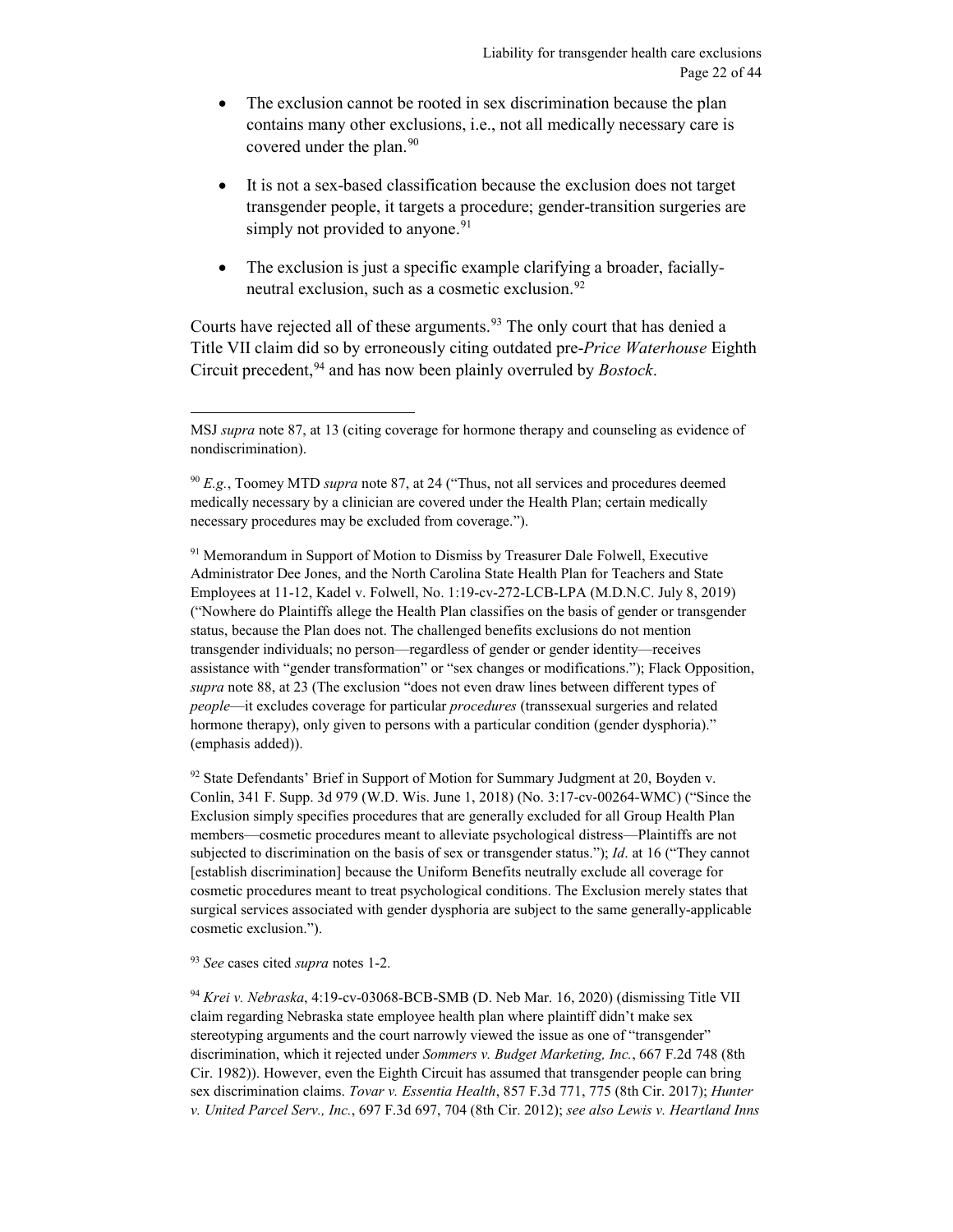<span id="page-22-0"></span>In fact, the Supreme Court did no more than confirm what had been the prevailing understanding of federal law for decades.<sup>95</sup> In 2012, the Equal Employment Opportunity Commission (EEOC) held that "intentional discrimination against a transgender individual because that person is transgender is, by definition, discrimination based on sex and such discrimination therefore violates Title VII."[96](#page-22-2) Federal courts, including the First, Sixth, Seventh, Eighth, Ninth, Eleventh and D.C. Circuits explicitly or implicitly agreed pre-*Bostock* that discrimination against transgender people is actionable sex discrimination.<sup>[97](#page-22-3)</sup> The Third and Tenth Circuits have assumed that a sex stereotyping claim is available to transgender plaintiffs.<sup>[98](#page-22-4)</sup>

 $\overline{a}$ 

<span id="page-22-3"></span><sup>97</sup> *See Rosa v. Park W. Bank & Trust Co*., 214 F.3d 213 (1st Cir. 2000) (recognizing claim for sex discrimination under Equal Credit Opportunity Act, analogizing to Title VII); *R.G. & G.R. Harris Funeral* Homes , 884 F.3d 560, 575-76 (holding "that discrimination on the basis of transgender and transitioning status violates Title VII"); *Smith v. City of Salem*, 378 F.3d 566, 574-75 (6th Cir. 2004) ("*Price Waterhouse*…does not make Title VII protection against sex stereotyping conditional or provide any reason to exclude Title VII coverage for non sexstereotypical behavior simply because the person is transsexual."); *Hively v. Ivy Tech Cmty. Coll. of Indiana*, 853 F.3d 339, 341 (7th Cir. 2017) (en banc) (upholding a Title VII sexual orientation discrimination claim and implicitly rejecting *Ulane v. Eastern Airlines, Inc.*, 742 F.2d 1081 (7th Cir. 1984)); *Hunter v. United Parcel Serv.*, 697 F.3d 697, 702 (8th Cir. 2012) (evaluating a transgender man's Title VII claim "based on his non-conformity to gender stereotypes or his being perceived as transgendered"); *Schwenk v. Hartford*, 204 F.3d 1187, 1202 (9th Cir. 2000) (relying on Title VII cases to conclude that violence against a transgender woman was violence because of gender under the Gender Motivated Violence Act); *Chavez v. Credit Nation Auto Sales*, 641 F. App'x 883, 883 (11th Cir. 2016) ("Sex discrimination includes discrimination against a transgender person for gender nonconformity.") (citing *Glenn v. Brumby*, 663 F.3d 1312, 1316–17 (11th Cir. 2011)); *Schroer v. Billington*, 577 F. Supp. 2d 293, 306-08 (D.D.C. 2008).

<span id="page-22-4"></span><sup>98</sup> *See Stacy v. LSI Corp.*, 544 F. App'x 93, 97-98 (3d Cir. 2013); *Etsitty v. Utah Transit Auth.*, 502 F.3d 1215, 1224 (10th Cir. 2007). Additionally, the Second Circuit's reasoning in *Zarda v. Altitude Express*, recognizing sexual orientation discrimination as sex discrimination under Title VII, would apply equally to recognizing transgender discrimination as sex discrimination. *Zarda v. Altitude Express, Inc.*, 883 F.3d 100, 115 (2d Cir. 2018), *cert. granted sub nom. Altitude Exp., Inc. v. Zarda*, No. 17-1623, 2019 WL 1756678 (U.S. Apr. 22, 2019) (finding both that sexual orientation discrimination is a function of sex and that heterosexuality is a core sex stereotype to which gay employees do not conform); *see also Christiansen v. Omnicom Grp., Inc.*, 852 F.3d 195, 200-01 (2d Cir. 2017) (per curiam) (holding that a plaintiff had stated a plausible Title VII

*of Am., LLC*, 591 F.3d 1033, 1039 (8th Cir. 2010) (endorsing sex stereotyping claims under *Price Waterhouse* and approvingly citing *Smith v. City of Salem, Ohio*, 378 F.3d 566 (6th Cir. 2004): "As the Sixth Circuit concluded in *Smith*, an adverse employment decision based on 'gender non-conforming behavior and appearance' is impermissible under *Price Waterhouse*.").

<span id="page-22-1"></span><sup>95</sup> *See* cases cited *infra* notes [96](#page-22-0)[-99;](#page-23-0) *see also* National Center for Transgender Equality, Federal Case Law on Transgender People and Discrimination, [http://www.transequality.org/federal](http://www.transequality.org/federal-case-law-on-transgender-people-and-discrimination)[case-law-on-transgender-people-and-discrimination.](http://www.transequality.org/federal-case-law-on-transgender-people-and-discrimination)

<span id="page-22-2"></span><sup>96</sup> *Macy v. Dep't. of Justice*, E.E.O.C. App. No. 0120120821, 2012 WL 1435995, at \*12 (Apr. 20, 2012). *See also Tamara Lusardi v. John McHugh, Sec'y, Dep't of the Army*, No. 0120133395, 2015 WL 1607756, at \*9 (E.E.O.C. Apr. 1, 2015) (finding that "denying transgender individuals access to a restroom consistent with gender identity discriminates on the basis of sex in violation of Title VII.").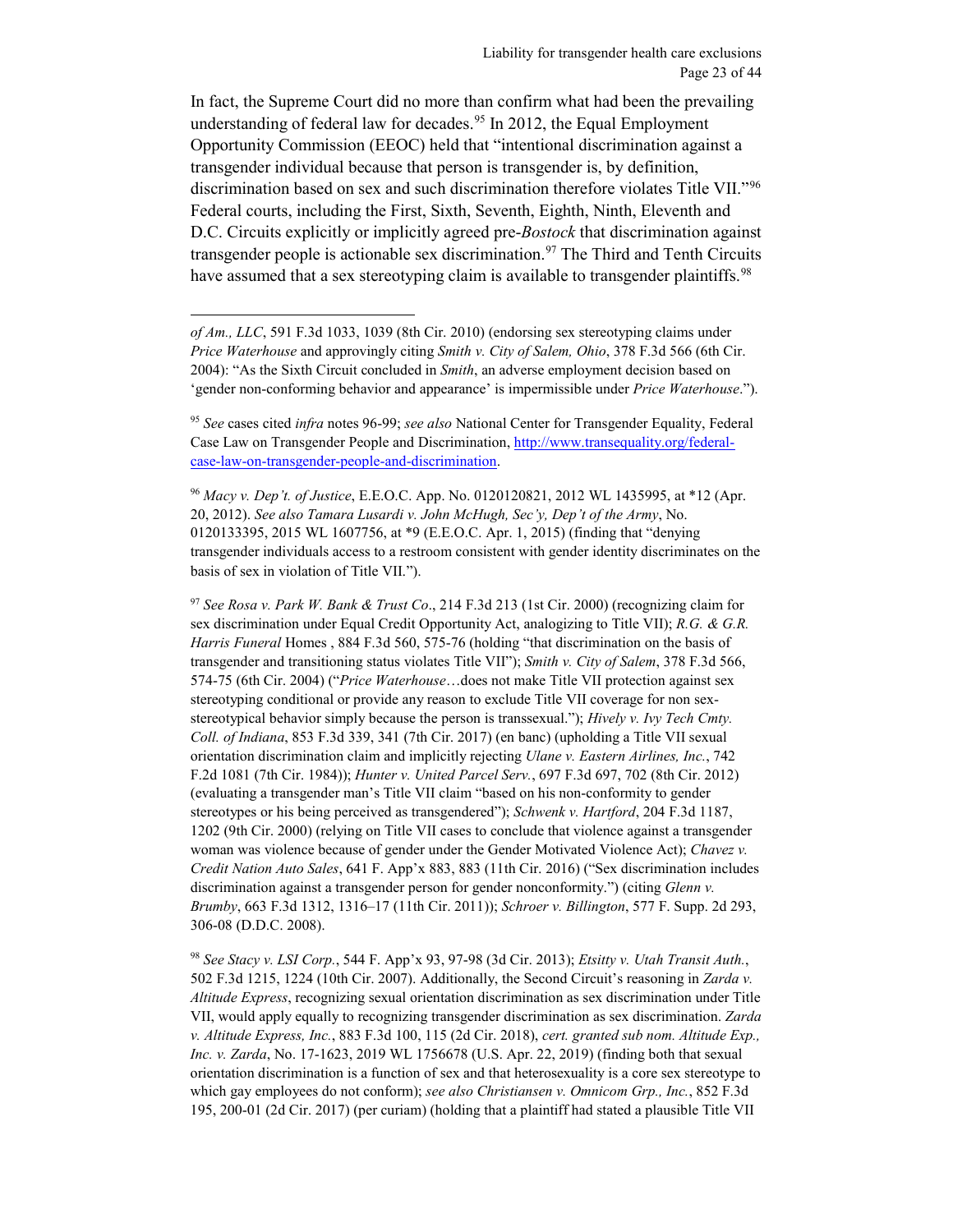Furthermore, dozens of district courts—both within and outside of the circuits that have explicitly recognized sex discrimination claims by transgender people—have long found that anti-transgender discrimination is unlawful sex discrimination.<sup>[99](#page-23-1)</sup>

<span id="page-23-0"></span>In 2017, a jury awarded a \$1.1 million verdict to a transgender professor after it found her employer's discrimination based on her transgender status violated Title VII.[100](#page-23-2) The court had previously declined to dismiss a hostile work environment claim based in part on the university's health plan, which contained a transgender exclusion.<sup>[101](#page-23-3)</sup> Since 2013 the EEOC has obtained \$35.2 million in settlements and awards on behalf of LGBT claimants bringing sex discrimination claims, and it has filed numerous cases for LGBT charging parties in federal court.<sup>[102](#page-23-4)</sup> As employer-

 $\overline{a}$ 

<span id="page-23-1"></span><sup>99</sup> *See, e.g.*, *Fabian v. Hosp. of Cent. Conn.*, 172 F. Supp. 3d 509, 527 (D. Conn. 2016) ("Employment discrimination on the basis of transgender identity is employment discrimination 'because of sex' and constitutes a violation of Title VII of the Civil Rights Act."); *E.E.O.C. v. Rent-a-Center East, Inc.*, 2017 WL 4021130 (C.D. Ill., Sept. 8, 2017) (holding transgender discrimination is actionable under Title VII, relying on 7th Circuit rulings under Title IX (gender identity as sex discrimination) and Title VII (sexual orientation discrimination as sex discrimination) to justify not following an old circuit precedent); *Roberts v. Clark Cnty. Sch. Dist.*, 215 F. Supp. 3d 1001, 1014 (D. Nev. 2016) (finding the weight of authority in the 9th Circuit holds discrimination based on transgender status is sex discrimination); *U.S. v. S.E. Okla. State Univ.*, No. 5:15-CV-324, 2015 WL 4606079 at \*2 (W.D. Okla. July 10, 2015) (rejecting motion to dismiss premised on *Etsitty v. Utah Transit Auth.*, 502 F.3d 1215 (10th Cir. 2007) and allowing claim based on harassment, health insurance exclusion, and termination based on gender transition to proceed as sex stereotyping discrimination under Title VII); *Finkle v. Howard Cty., Md.*, 12 F. Supp. 3d 780, 789 (D. Md. 2014) (denying motion to dismiss Title VII claim where plaintiff plausibly alleged that she was rejected both "because of her obvious transgendered status" and also her gender nonconformity); *Hughes v. William Beaumont Hosp.,*  No. 13-cv-13806, 2014 WL 5511507 (E.D. Mich. Oct. 31, 2014) (transgender woman subjected to disparate treatment where decision maker testified that people would be uncomfortable with "a man acting as a woman"); *Lopez v. River Oaks Imaging & Diagnostic Grp., Inc.*, 542 F. Supp. 2d. 653 (S.D. Tex. 2008) (holding that a transgender woman stated a claim under Title VII where the employer rescinded a job offer because she was transgender); *Tronetti v. TLC HealthNet Lakeshore Hosp.*, No. 03-CV- 0375E(SC), 2003 WL 22757935 (W.D.N.Y. Sept. 26, 2003) (finding an actionable claim where employer advised a transgender woman to avoid wearing overtly feminine attire and ultimately fired her because she failed to act like a man).

<span id="page-23-2"></span><sup>100</sup> John Paul Brammer, *Jury awards transgender professor \$1.1 million in discrimination case*, NBCnews.com*,* Nov. 20, 2017, [https://www.nbcnews.com/feature/nbc-out/jury-awards](https://www.nbcnews.com/feature/nbc-out/jury-awards-transgender-professor-1-1-million-discrimination-case-n822646)[transgender-professor-1-1-million-discrimination-case-n822646.](https://www.nbcnews.com/feature/nbc-out/jury-awards-transgender-professor-1-1-million-discrimination-case-n822646) 

<span id="page-23-3"></span><sup>101</sup> *United States v. Se. Oklahoma State Univ.*, No. 5:15-cv-00324, 2015 WL 4606079 (W.D. Okla. July 10, 2015).

<span id="page-23-4"></span><sup>102</sup> *See* U.S. Equal Emp't Opportunity Comm'n, *LGBT-Based Sex Discrimination Charges*, [https://www.eeoc.gov/eeoc/statistics/enforcement/lgbt\\_sex\\_based.cfm.](https://www.eeoc.gov/eeoc/statistics/enforcement/lgbt_sex_based.cfm) *See also* U.S. Equal Emp't Opportunity Comm'n, *Sexual Orientation and Gender Identity (SOGI) Discrimination*, [https://www.eeoc.gov/sexual-orientation-and-gender-identity-sogi-discrimination;](https://www.eeoc.gov/sexual-orientation-and-gender-identity-sogi-discrimination) U.S. Equal Emp't Opportunity Comm'n, *Fact Sheet: Notable EEOC Litigation Regarding Title VII & Discrimination Based on Sexual Orientation and Gender Identity*[, https://www.eeoc.gov/fact-](https://www.eeoc.gov/fact-sheet-notable-eeoc-litigation-regarding-title-vii-discrimination-based-sexual-orientation-and)

claim based on a gender stereotyping theory).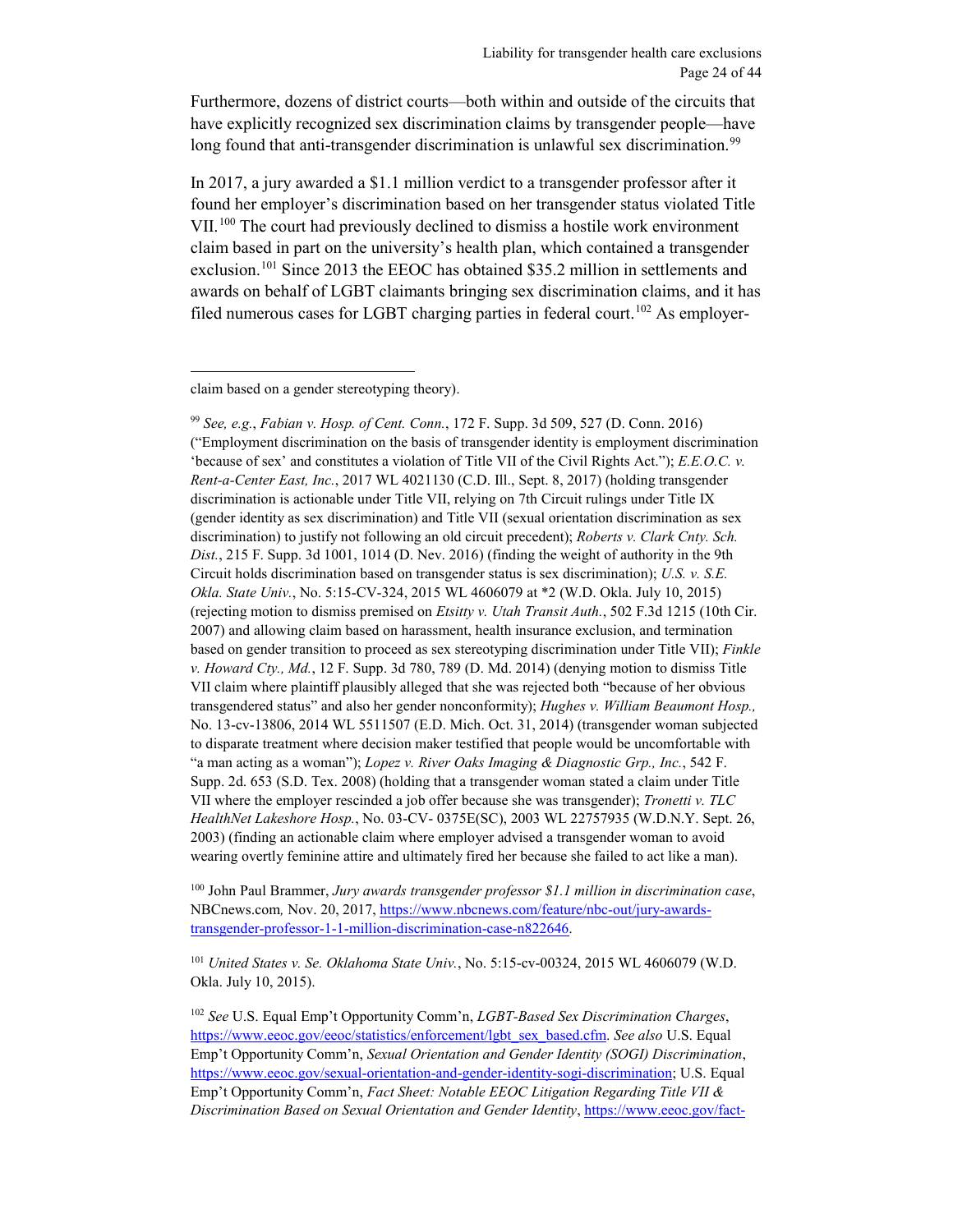defense counsel have concluded, "[b]ased on litigation and conciliation activity, the EEOC's stance on benefits for transgender employees appears to be that partial or categorical exclusions for otherwise medically necessary care solely on the basis of sex, including transgender status and gender dysphoria, violates Title VII."[103](#page-24-1)

#### **D. Title IX – Sex Discrimination**

 $\overline{a}$ 

<span id="page-24-0"></span>As is the case with other federal nondiscrimination statutes described above, courts consistently recognize discrimination based on transgender status to be covered under Title IX's prohibition on sex discrimination,  $104$  including specifically in the insurance exclusion context.<sup>[105](#page-24-3)</sup> Cases to the contrary are readily distinguished.<sup>[106](#page-24-4)</sup>

<span id="page-24-2"></span><sup>104</sup> *See, e.g., Grimm v. Gloucester Cty. Sch. Bd.*, 972 F.3d 586, 619 (4th Cir. 2020), *as amended* (Aug. 28, 2020), *cert. denied*, No. 20-1163, 2021 WL 2637992 (U.S. June 28, 2021) (denying a transgender student the use of a restroom corresponding with his gender violated Title IX); *Whitaker by Whitaker v. Kenosha Unified Sch. Dist. No. 1 Bd. of Educ.*, 858 F.3d 1034, 1046–47 (7th Cir. 2017) (distinguishing *Ulane v. Eastern Airlines, Inc.*, 742 F.2d 1081 (7th Cir. 1984) and holding that Title IX prohibits treating transgender students differently from non-transgender students), *cert. dismissed sub nom. Kenosha Unified Sch. Dist. No. 1 Bd. of Educ. v. Whitaker ex rel. Whitaker*, 138 S. Ct. 1260, 200 L. Ed. 2d 415 (2018); *Dodds v. U.S. Dep't of Educ.*, 845 F.3d 217, 221 (6th Cir. 2016) (denying motion to stay preliminary injunction that prevented school district from excluding transgender girl from the girls' restroom); *M.A.B. v. Bd. of Educ. of Talbot Cty.*, 286 F. Supp. 3d 704 (D. Md. 2018); *A.H. v. Minersville Area Sch. Dist.*, 290 F. Supp. 3d 321 (M.D. Pa. Nov. 22, 2017); *Bd. of Educ. of the Highland Local Sch. Dist. v. U.S. Dep't. of Educ.*, 208 F. Supp. 3d 850, 856-58 (S.D. Ohio 2016), *stay pending appeal denied sub nom.*, *Dodds v. U.S. Dep't of Educ.*, 845 F.3d 217 (6th Cir. 2016). *See also Parents for Privacy v. Barr*, 949 F.3d 1210 (9th Cir. 2020), *cert. denied*, 141 S. Ct. 894 (2020); *Doe by & through Doe v. Boyertown Area Sch. Dist.*, 897 F.3d 518, 533 (3d Cir. 2018) (concluding after evidentiary hearing that allowing boys and girls who are transgender to use sex-specific restrooms and locker rooms did not violate privacy), *cert. denied sub nom. Doe v. Boyertown Area Sch. Dist.*, 139 S. Ct. 2636 (2019); *Students & Parents for Privacy v. U.S. Dep't of Educ*., No. 16-cv-4945, 2016 WL 6134121, at \*28-29 (N.D. Ill. Oct. 18, 2016) (report and recommendation) (same), *adopted by* 2017 WL 6629520 (N.D. Ill. Dec. 29, 2017).

<span id="page-24-3"></span><sup>105</sup> *Kadel*, 446 F. Supp. 3d at 14.

<span id="page-24-4"></span><sup>106</sup> *Johnston v. Univ. of Pittsburgh*, 97 F. Supp. 3d 657 (W.D. Pa. Mar. 31, 2015) (relying on outdated precedent to hold that Title IX does not prohibit discrimination based on gender identity or transgender status per se; the same district court later chose not to follow that decision, *see Evancho v. Pine–Richland Sch. Dist*., 237 F. Supp. 3d 267, 287 (W.D. Pa. 2017) ("*Johnston* also acutely recognized that cases involving transgender status implicate a fastchanging and rapidly-evolving set of issues that must be considered in their own factual contexts. To be sure, *Johnston's* prognostication of that reality was profoundly accurate." (citation omitted)); *Texas v. United States*, 201 F. Supp. 3d 810 (N.D. Tex. Aug. 21, 2016) (finding in a preliminary injunction that Title IX permitted bathrooms to be separated by

[sheet-notable-eeoc-litigation-regarding-title-vii-discrimination-based-sexual-orientation-and.](https://www.eeoc.gov/fact-sheet-notable-eeoc-litigation-regarding-title-vii-discrimination-based-sexual-orientation-and)

<span id="page-24-1"></span><sup>103</sup> Nonnie L. Shivers, *A Gender Transition Primer: The Evolution of ADA Protections and Benefits Coverage*, 11th Annual ABA Labor and Employment Law Conference (Nov. 9, 2017), [https://www.americanbar.org/content/dam/aba/events/labor\\_law/2017/11/conference/papers/Du](https://www.americanbar.org/content/dam/aba/events/labor_law/2017/11/conference/papers/Duncan-%20Gender%20Transition%20Materials.authcheckdam.pdf) [ncan-%20Gender%20Transition%20Materials.authcheckdam.pdf.](https://www.americanbar.org/content/dam/aba/events/labor_law/2017/11/conference/papers/Duncan-%20Gender%20Transition%20Materials.authcheckdam.pdf)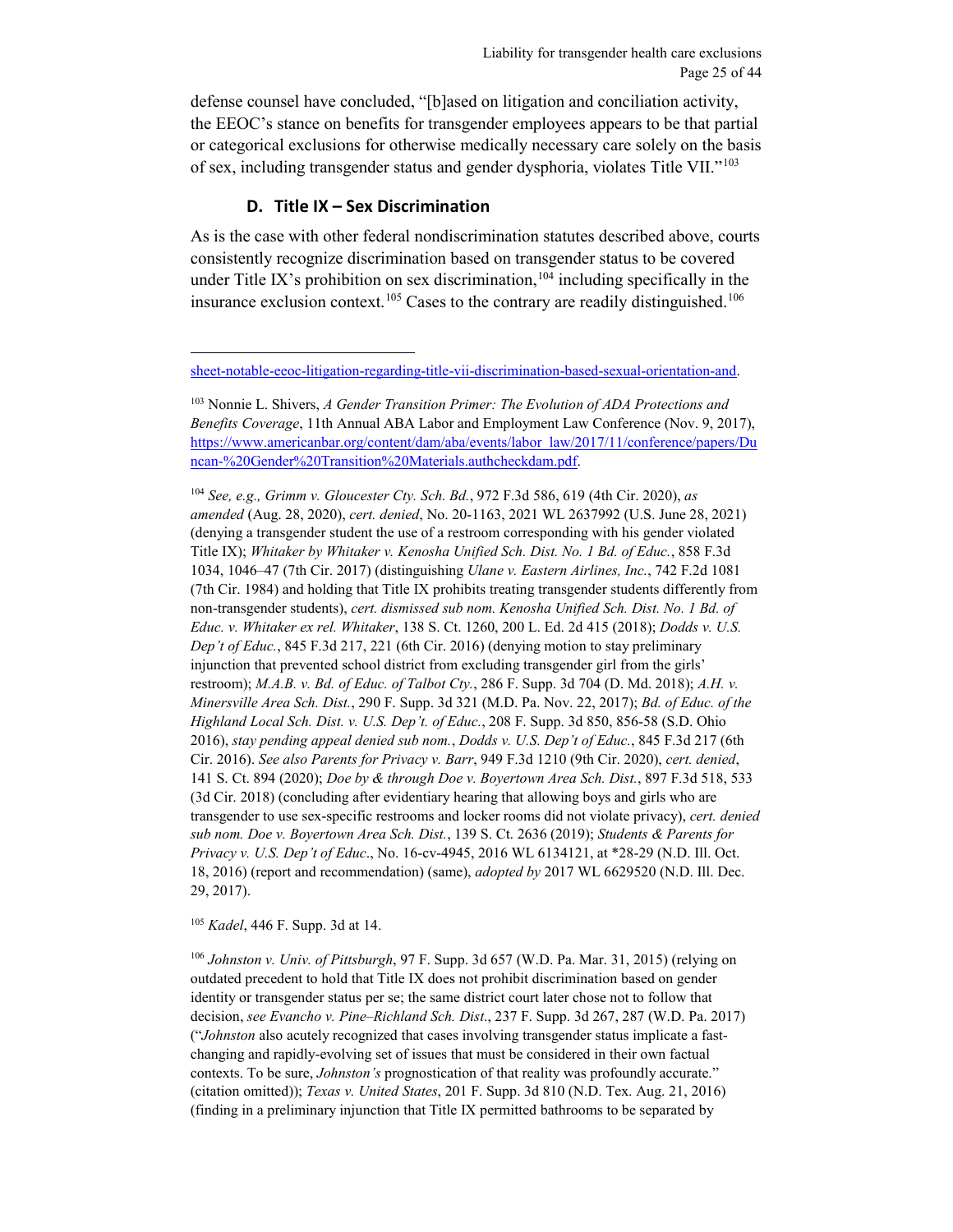Education programs receiving federal funding are prohibited from discriminating on the basis of sex,<sup>[107](#page-25-1)</sup> including in employment,<sup>[108](#page-25-2)</sup> compensation,<sup>109</sup> and fringe benefits.<sup>110</sup> Just as it is under Title VII, discriminating in the provision of benefits on the basis that the care sought is intended to change sex characteristics is inherently sex discrimination under Title IX.<sup>[111](#page-25-5)</sup>

#### **E. Liability of Third-Party Administrators**

<span id="page-25-0"></span>An employer is liable for discriminatory conduct by a third-party administrator, even if the discriminatory terms and coverage determinations were made by or influenced by a third-party administrator. [112](#page-25-6) Likewise, third-party administrators are also liable as agents under Title VII and the ADA, as the statutes include an employer's "agent" within the definition of "employer."[113](#page-25-7) In *Lange,* the court granted summary judgment for plaintiff on her Title VII claims not only against her employer—a sheriff's office—but also against the county that administered her health plan.<sup>[114](#page-25-8)</sup> Because that because the county "provided a health insurance plan

<span id="page-25-1"></span><sup>107</sup> 20 U.S.C. § 1681.

<span id="page-25-2"></span><sup>108</sup> 34 C.F.R. § 106.51(a)(1) ("No person shall, on the basis of sex, be excluded from participation in, be denied the benefits of, or be subjected to discrimination in employment … under any education program or activity operated by a recipient which receives Federal financial assistance.").

<span id="page-25-3"></span><sup>109</sup> 34 C.F.R. § 106.54 ("A recipient shall not make or enforce any policy or practice which, on the basis of sex: (a) Makes distinctions in rates of pay or other compensation.").

<span id="page-25-4"></span><sup>110</sup> 34 C.F.R. § 106.56(b) ("A recipient shall not: (1) Discriminate on the basis of sex with regard to making fringe benefits available to employees."); 34 C.F.R. § 106.51(a)(3) ("A recipient shall not enter into any contractual or other relationship which directly or indirectly has the effect of subjecting employees or students to discrimination prohibited by this subpart, including relationships with … organizations providing or administering fringe benefits to employees of the recipient."); 34 C.F.R. § 106.51(b)(7) (applying employment discrimination protections to "[f]ringe benefits available by virtue of employment, whether or not administered by the recipient").

<span id="page-25-5"></span><sup>111</sup> *See, e.g., Kadel*, 446 F. Supp. 3d at 14-15 (reviewing Title VII caselaw pre-*Bostock* and holding a transgender health exclusion violates Title IX).

<span id="page-25-6"></span><sup>112</sup> *Ariz. Governing Comm. for Tax Deferred Annuity and Deferred Comp. Plans v. Norris*, 463 U.S. 1073, 1090-91 (1983) ("It would be inconsistent with the broad remedial purposes of Title VII to hold that an employer who adopts a discriminatory fringe-benefit plan can avoid liability on the ground that he could not find a third party willing to treat his employees on a nondiscriminatory basis. An employer who confronts such a situation must either supply the fringe benefit himself, without the assistance of any third party, or not provide it at all."); *Los Angeles Dep't of Water and Power v. Manhart*, 435 U. S. 702, 717, n.33 (1978) (employer cannot avoid its responsibilities under Title VII "by delegating discriminatory programs" to third parties).

<span id="page-25-7"></span><sup>113</sup> 42 U.S.C. § 2000e-(b) (Title VII); 42 U.S.C. § 12111(5)(A) (ADA).

<span id="page-25-8"></span><sup>114</sup> *Lange v. Houston County Georgia,* 5:19-cv-392-MTT, 2022 WL 1812306 at \*14 (M.D. Ga.

biological sex in light of specific regulations under Title IX).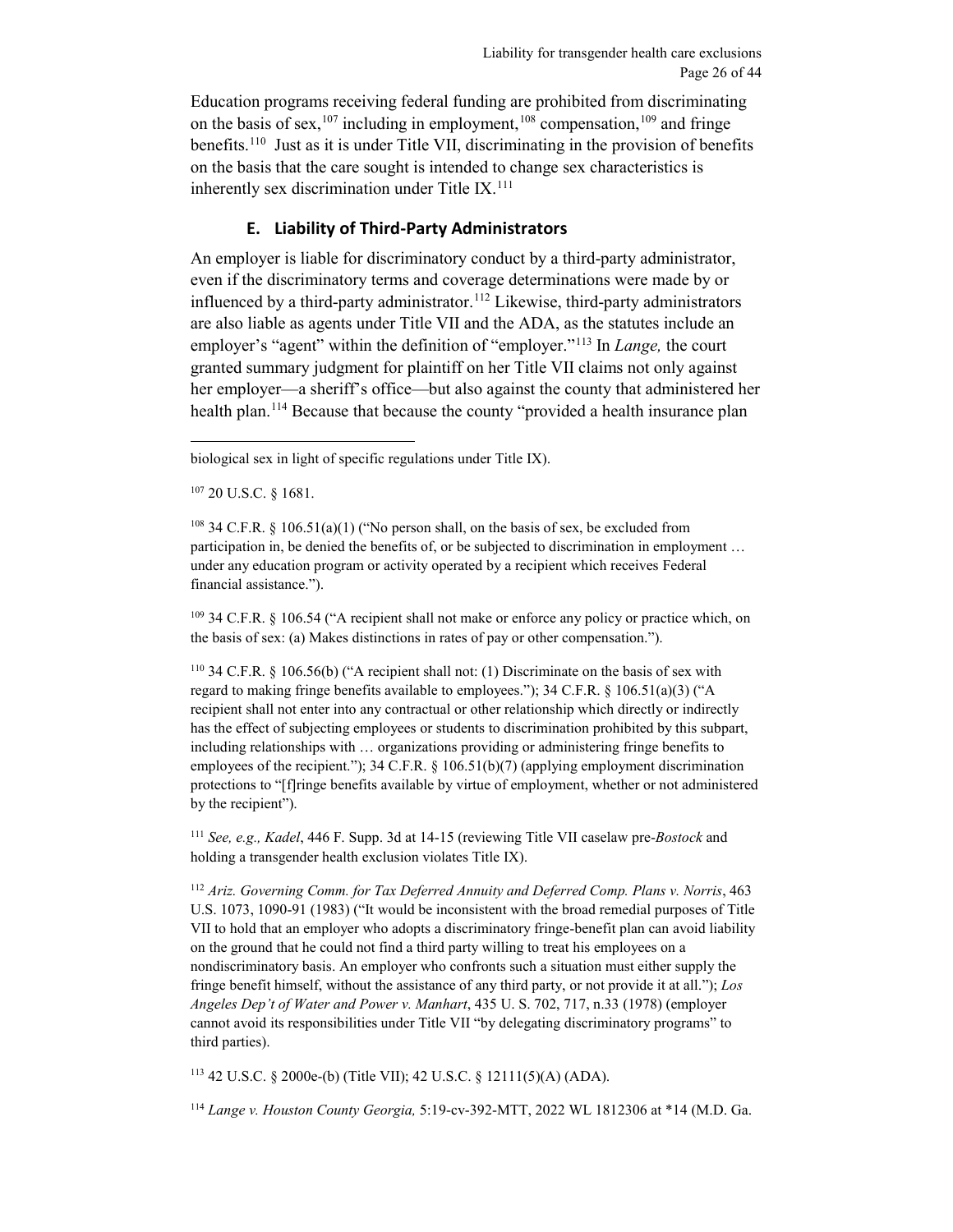to the Sheriff's deputies—a function traditionally exercised by an employer," the county was the sheriff's agent and liable under Title VII.[115](#page-26-1) In *Boyden*, the court found that in the context of a state employee health plan, the agencies that were responsible for administering the benefits and determining which benefits, although not the direct employer, were likewise "agents" under Title VII.<sup>[116](#page-26-2)</sup> The court applied the rule that "to be an agent under Title VII, one must be empowered with respect to employment practices, like the right to hire and fire, supervise work, set schedules, pay salary, withhold taxes, *or provide benefits*."[117](#page-26-3) The agencies were found liable.<sup>[118](#page-26-4)</sup> Other courts have adopted the agency theory a wide variety of factual situations consistent with the law of agency.<sup>[119](#page-26-5)</sup>

### **F. Duty of Fair Representation**

<span id="page-26-0"></span>Unions have a duty to fairly represent all employees in the bargaining unit.<sup>[120](#page-26-6)</sup> This duty of fair representation (DFR) obligates a union to serve the interests of all members "without hostility or discrimination toward any, to exercise its discretion with complete good faith and honesty, and to avoid arbitrary conduct."<sup>[121](#page-26-7)</sup> The DFR governs union conduct in the negotiation<sup>[122](#page-26-8)</sup> and administration<sup>[123](#page-26-9)</sup> of collective

<span id="page-26-3"></span><sup>117</sup> *Id*.

<span id="page-26-4"></span><sup>118</sup> *Boyden v. Conlin*, 341 F. Supp. 3d 979, 998 (W.D. Wis. 2018).

<span id="page-26-5"></span><sup>119</sup> *See, e.g., Manhart*, 435 U. S. 702, 717, n.33 (finding agency liability over city agency's administrative board as the agency's agent as well as the agency itself as the plaintiffs' direct employer); *Jacobs v. Maricopa Cty.*, *Ariz.,* 1994 WL 175424, at \*3 (9th Cir. May 9, 1994) (reversing dismissal of Title VII claims against Maricopa County as agent of Maricopa County judiciary where plaintiff alleged County exercised control over court personnel through involvement with Judicial Merit System); *Tovar v. Essentia Health*, 857 F.3d 771, 778 (8th Cir. 2017) (rejecting third-party administrator's argument in § 1557 claim that because the employer retained "all powers and discretion necessary to administer the Plan"—including the power to change its terms—that Tovar's alleged injuries were not fairly traceable to or redressable by the third-party administrator); *Tovar v. Essentia Health*, 342 F. Supp. 3d 947, 954 (D. Minn. 2018) (same).

<span id="page-26-6"></span><sup>120</sup> This arises separately from federal common law and  $\S 8(b)(1)(A)$  of the National Labor Relations Act.

<span id="page-26-7"></span><sup>121</sup> *Vaca v. Sipes*, 386 U.S. 171, 177 (1967).

<span id="page-26-8"></span><sup>122</sup> *See Ford Motor Co. v. Huffman*, 345 U.S. 330, 337–38 (1953); see also *Air Line Pilots Ass'n v. O'Neill*, 499 U.S. 65, 78–80 (1991).

<span id="page-26-9"></span><sup>123</sup> *See Vaca*, 386 U.S. at 177–78 (statutory duty of fair representation in administering

June 2, 2022).

<span id="page-26-1"></span><sup>115</sup> *Id.* at \*5-6. *See also, Lange*, 499 F. Supp. 3d at 1273 (rejecting argument that plaintiff and county did not have an employment relationship because the sheriff's office was a separate entity under Georgia law and denying defendant's motion to dismiss).

<span id="page-26-2"></span><sup>116</sup> *Boyden v. Conlin*, No. 17-CV-264-WMC, 2017 WL 5592688, at \*3 (W.D. Wis. Nov. 20, 2017); *accord Boyden v. Conlin*, No. 17-CV-264-WMC, 2018 WL 2191733, at \*1 (W.D. Wis. May 11, 2018).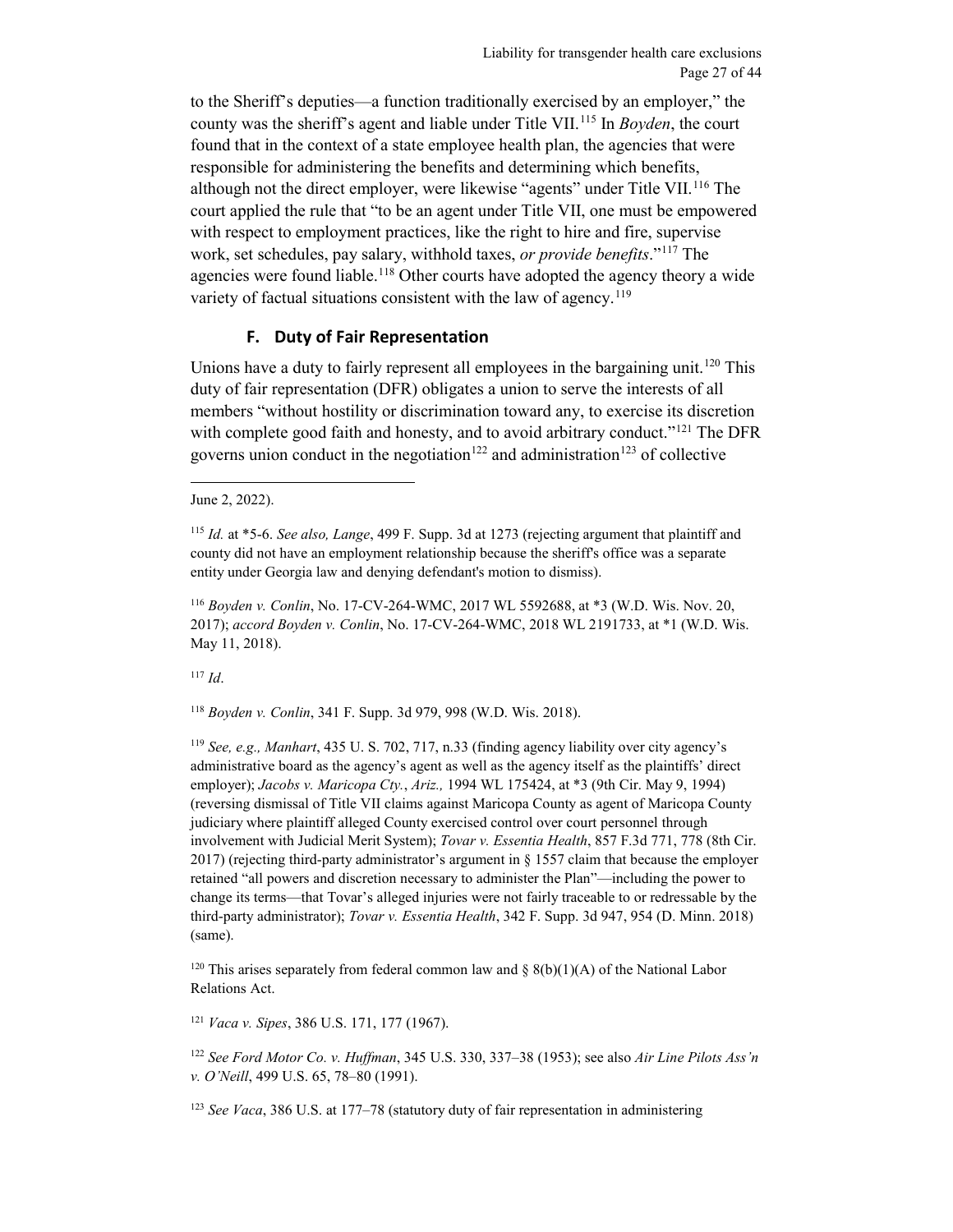bargaining agreements. Demonstrating "that the union's actions or omissions during the grievance process were arbitrary, discriminatory, or in bad faith" proves a breach of the DFR.<sup>[124](#page-27-1)</sup> More specifically, discrimination against a worker for being transgender states a claim of breach of the DFR.<sup>125</sup> Unions therefore have an obligation to ensure that welfare plans provide non-discriminatory benefits to transgender workers, and the presence of a discriminatory exclusion constitutes a breach of the DFR.

### **G. Executive Order (EO) 11246 – Federal Contractors**

<span id="page-27-0"></span>For federal contractors, a transgender exclusion is prohibited under Executive Order (EO) 11246, as amended by EO 13672.<sup>[126](#page-27-3)</sup> Federal contractors are prohibited from discriminating against employees on the basis of transgender status.<sup>127</sup> The Department of Labor's Employment Standards Administration's Office of Federal Contract Compliance Programs (OFCCP) enforces EO 11246 and is accepting complaints based on sex and gender identity.<sup>[128](#page-27-5)</sup> OFCCP specifically notes that "trans-exclusive health benefits offerings may constitute unlawful discrimination."<sup>[129](#page-27-6)</sup> OFCCP states, "an explicit, categorical exclusion of coverage for all care related to gender dysphoria or gender transition is facially discriminatory because such an exclusion singles out services and treatments for individuals on the basis of their gender identity or transgender status, which violates EO 11246's prohibitions on both sex and gender identity

 $\overline{a}$ 

<span id="page-27-2"></span><sup>125</sup> *Fowlkes v. Ironworkers Local 40*, 790 F.3d 378, 388-89 (2d Cir. 2015) (recognizing DFR claim of transgender ironworker who "alleg[ed] that the union refused to refer him for work for which he was qualified because of his transgender status").

<span id="page-27-3"></span><sup>126</sup> Exec. Order No. 11,246 § 202, 30 Fed. Reg. 12319, 3 CFR, 1964-1965 Comp., p. 339; Exec Order No. 13672, 79 Fed. Reg. 42971 (July 23, 2014).

<span id="page-27-4"></span> $127$  41 C.F.R. § 60-20.2(a) ("It is unlawful for a contractor to discriminate against any employee or applicant for employment because of sex. The term sex includes … gender identity; transgender status; and sex stereotyping."); 41 C.F.R. § 60-20.7(b)) (listing "[a]dverse treatment of employees or applicants because of their actual or perceived gender identity or transgender status" as an example unlawful discrimination based on sex-based stereotypes); 41 C.F.R. § 60- 20.2(14) (contractors may not treat employees adversely "because they have received, are receiving or are planning to receive transition-related medical services designed to facilitate the adoption of a sex or gender other than the individual's designated sex at birth."); contractors may not discriminate on the basis of sex or gender identity in "rates of pay or other forms of compensation," 41 C.F.R. § 60-1.4, or in fringe benefits on the basis of sex, 41 C.F.R. § 60-  $20.6(a)$ .

<span id="page-27-5"></span><sup>128</sup> OFCCP, Directive 2015-01, Handling individual and systemic sexual orientation and gender identity discrimination complaints (April 16, 2015), [https://www.dol.gov/agencies/ofccp/directives/2015-01.](https://www.dol.gov/agencies/ofccp/directives/2015-01) 

<span id="page-27-6"></span><sup>129</sup> OFCCP, Discrimination on the Basis of Sex, 81 Fed. Reg. 39107-39169 at 39135-39137 (June 15, 2016).

collective bargaining agreement); *Conley v. Gibson*, 355 U.S. 41, 45–46 (1957) (same).

<span id="page-27-1"></span><sup>124</sup> *Garrison v. Cassens Transp. Co.*, 334 F.3d 528, 539 (6th Cir. 2003).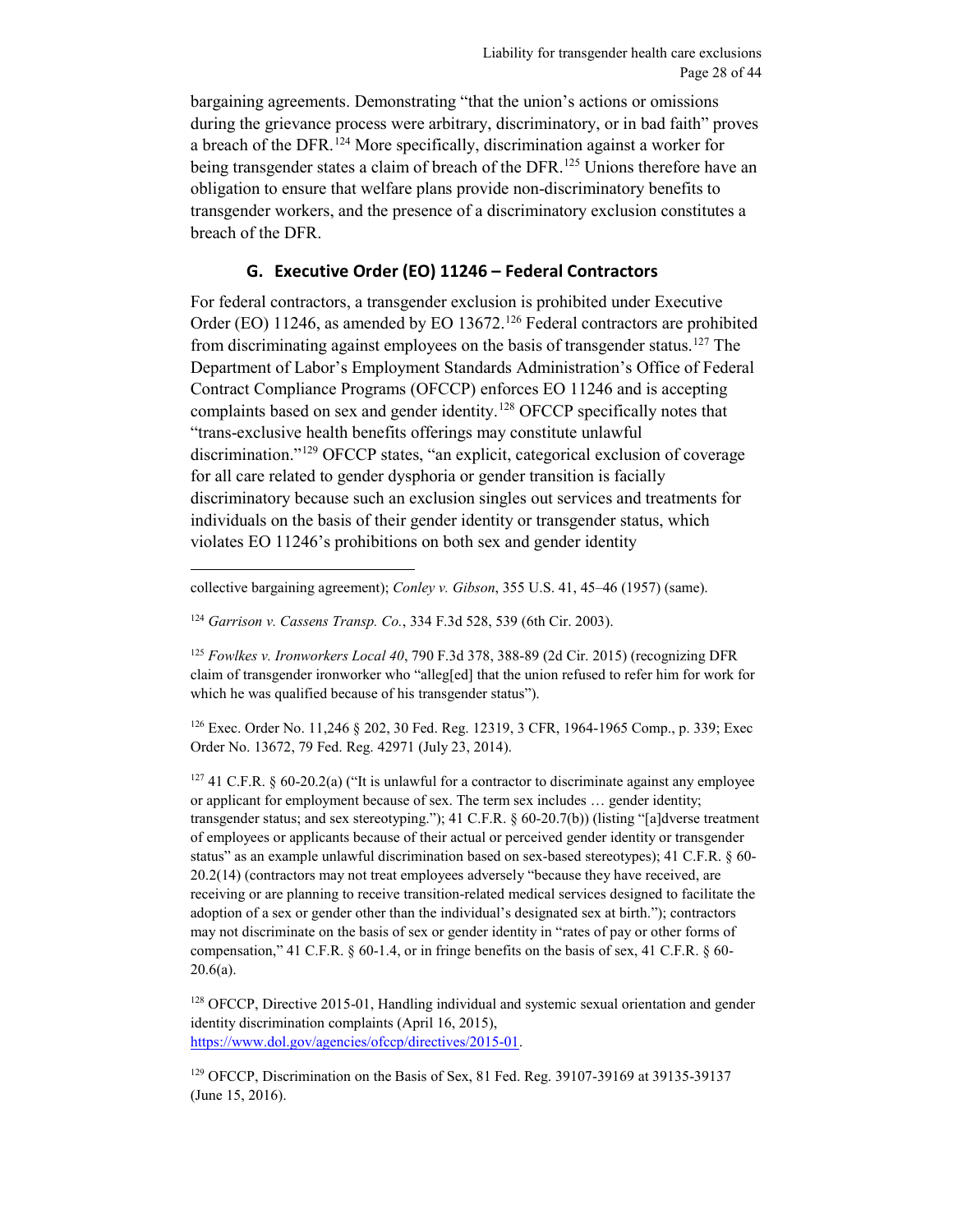discrimination."<sup>[130](#page-28-1)</sup>

A contractor in violation of EO 11246 may have its contracts canceled, terminated, or suspended in whole or in part, and the contractor may be debarred, i.e., declared ineligible for future government contracts. [131](#page-28-2) 

## **H. Section 1557 of the Affordable Care Act**

<span id="page-28-0"></span>Section 1557 of the Patient Protection and Affordable Care Act (ACA) prohibits sex and disability discrimination in health programs or activities that receive federal financial assistance, [132](#page-28-3) which includes, for example, the Retiree Drug Subsidy Program. Additionally, covered entities that are principally engaged in providing healthcare are liable for violations of § 1557 in their employee health plans.<sup>[133](#page-28-4)</sup>

#### 1. Sex discrimination under § 1557

Section 1557 has been in force since the passage of the ACA in March 2010 and includes a private right of action.<sup>134</sup> Courts have and continue to find that  $\S$  1557 itself—independent of any regulation—protects transgender individuals from discrimination in health care in general,  $135$  and that transgender insurance exclusions in particular trigger sex discrimination protections under  $\S 1557$ .<sup>[136](#page-28-7)</sup> These cases have all settled.<sup>[137](#page-28-8)</sup> Trump-era regulations have not changed this

<span id="page-28-2"></span> $131$  41 C.F.R. § 60-1.4(a).

 $\overline{a}$ 

<span id="page-28-3"></span><sup>132</sup> 42 U.S.C. 18116(a); 45 C.F.R. § 92.2.

<span id="page-28-4"></span><sup>133</sup> 45 C.F.R. § 92.3(b).

<span id="page-28-5"></span><sup>134</sup> *See*, *e.g.*, *Doe v. BlueCross BlueShield of Tennessee, Inc.*, 926 F.3d 235, 239 (6th Cir. 2019); *Boyden v. Conlin*, 341 F. Supp. 3d 979, 998 (W.D. Wisc. Sept. 18, 2018); *Weinreb v. Xerox Bus. Servs., LLC Health & Welfare Plan*, 323 F. Supp. 3d 501, 521 (S.D.N.Y. 2018); *Flack v. Wis. Dep't of Health Servs.*, 328 F. Supp. 3d 931 (W.D. Wis. Jul. 25, 2018); *Edmo v. Idaho Dept. of Correction*, No. 1:17-cv-00151, 2018 WL 2745898, at \*8-\*9 (D. Idaho June 7, 2018); *Audia v. Briar Place, Ltd.*, No. 17-cv-6618, 2018 WL 1920082, at \*3 (N.D. Ill. Apr. 24, 2018); *Briscoe v. Health Care Serv. Corp.*, 281 F. Supp. 3d 725, 737 (N.D. Ill. 2017); *Esparza v. Univ. Med. Ctr. Mgmt. Corp.*, No. CV 17-4803, 2017 WL 4791185, at \*5 (E.D. La. Oct. 24, 2017); *Callum v. CVS Health Corp.*, 137 F. Supp. 3d 817 (D.S.C. Sept. 29, 2015); *Southeastern Pa. Transp. Auth. v. Gilead*, 102 F. Supp. 3d 688 (E.D. Pa. 2015); *Rumble v. Fairview Health Servs*., No. 14-cv-2037, 2015 WL 1197415 at \*7 n.3 (D. Minn. Mar. 16, 2015).

<span id="page-28-6"></span><sup>135</sup> *Rumble*, 2015 WL 1197415, at \*2; *Prescott v. Rady Children's Hospital-San Diego*, 265 F. Supp. 3d 1090, 1099 (S.D. Cal. Sept. 27, 2017) ("Because Title VII, and by extension Title IX, recognize that discrimination on the basis of transgender identity is discrimination on the basis of sex, the Court interprets the ACA to afford the same protections.").

<span id="page-28-7"></span><sup>136</sup> *See* cases cited *supra* not[e 2.](#page-2-5)

<span id="page-28-8"></span><sup>137</sup> *Flack* settled for \$2.2 million. Relman Dane & Colfax, Transgender Medicaid Beneficiaries Secure Victory in Landmark Class Action Health Care Rights Lawsuit Against State of

<span id="page-28-1"></span><sup>&</sup>lt;sup>130</sup> OFCCP, Frequently Asked Questions Sexual Orientation and Gender Identity, [https://www.dol.gov/ofccp/LGBT/LGBT\\_FAQs.html#Q29.](https://www.dol.gov/ofccp/LGBT/LGBT_FAQs.html#Q29)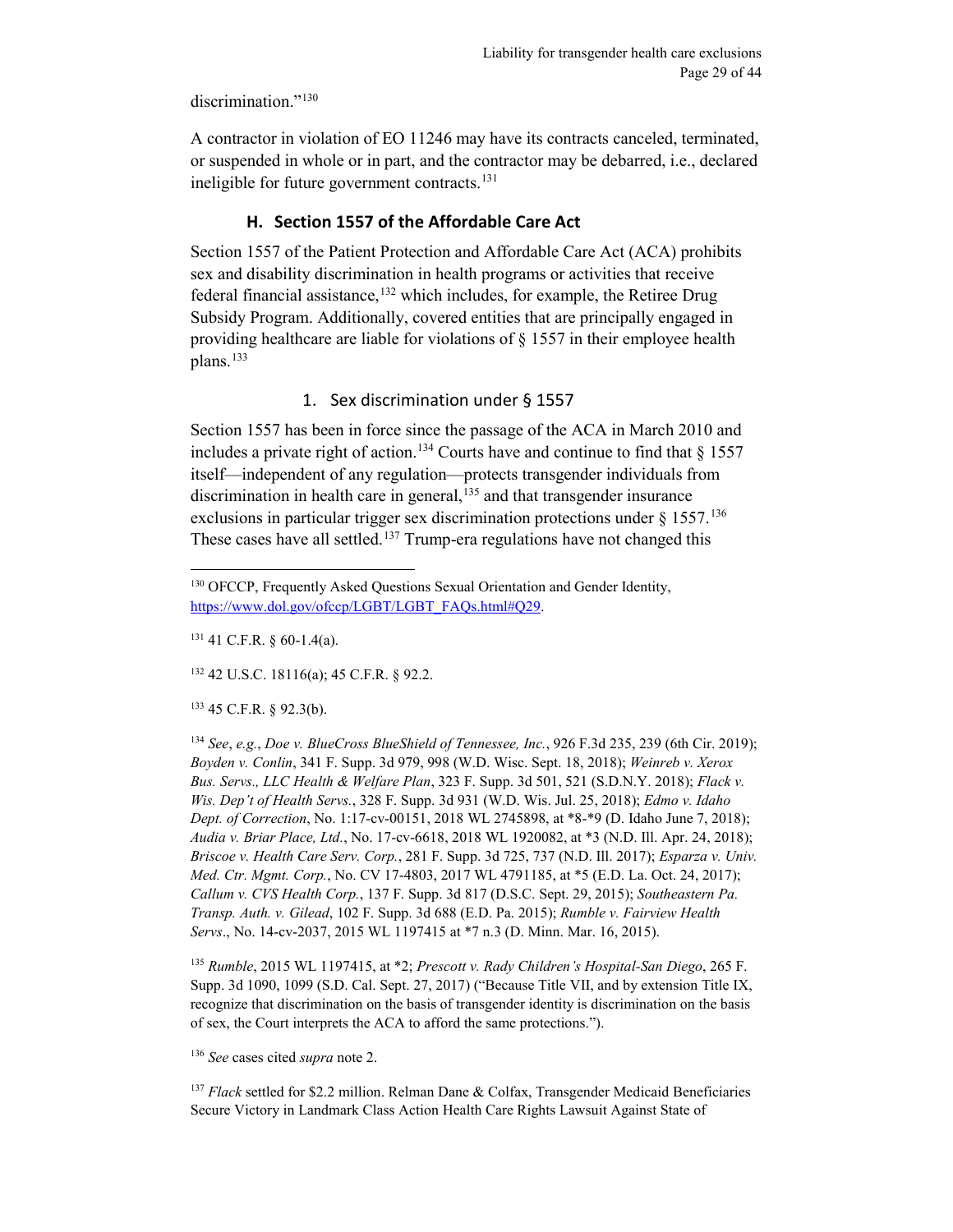result.<sup>[138](#page-29-0)</sup> To the extent that a court may look to Title IX to interpret  $\S$  1557, courts consistently recognize discrimination based on transgender status to be sex discrimination under Title  $IX$ ,  $^{139}$  $^{139}$  $^{139}$  including specifically in the insurance exclusion context.[140](#page-29-2)

Additionally, under the Department of Health and Human Services Office of Civil Rights (OCR) 2016 implementing regulations, discriminatory denials of coverage—including categorical exclusions—for treatments related to gender

<span id="page-29-0"></span><sup>138</sup> *Pritchard v. Blue Cross Blue Shield of Illinois*, No. 3:20-CV-06145-RJB, 2021 WL 1758896, at \*4 (W.D. Wash. May 4, 2021) (finding that a transgender exclusion can give rise to a claim because a "claim of discrimination in violation of Section 1557 does not depend on an HHS rule.")

<span id="page-29-1"></span><sup>139</sup> *See, e.g., Grimm v. Gloucester Cty. Sch. Bd.*, 972 F.3d 586, 619 (4th Cir. 2020), *as amended* (Aug. 28, 2020), *cert. denied*, No. 20-1163, 2021 WL 2637992 (U.S. June 28, 2021) (denying a transgender student the use of a restroom corresponding with his gender violated Title IX); *Whitaker by Whitaker v. Kenosha Unified Sch. Dist. No. 1 Bd. of Educ.*, 858 F.3d 1034, 1046–47 (7th Cir. 2017) (distinguishing *Ulane v. Eastern Airlines, Inc.*, 742 F.2d 1081 (7th Cir. 1984) and holding that Title IX prohibits treating transgender students differently from non-transgender students), *cert. dismissed sub nom. Kenosha Unified Sch. Dist. No. 1 Bd. of Educ. v. Whitaker ex rel. Whitaker*, 138 S. Ct. 1260, 200 L. Ed. 2d 415 (2018); *Dodds v. U.S. Dep't of Educ.*, 845 F.3d 217, 221 (6th Cir. 2016) (denying motion to stay preliminary injunction that prevented school district from excluding transgender girl from the girls' restroom); *M.A.B. v. Bd. of Educ. of Talbot Cty.*, 286 F. Supp. 3d 704 (D. Md. 2018); *A.H. v. Minersville Area Sch. Dist.*, 290 F. Supp. 3d 321 (M.D. Pa. Nov. 22, 2017); *Bd. of Educ. of the Highland Local Sch. Dist. v. U.S. Dep't. of Educ.*, 208 F. Supp. 3d 850, 856-58 (S.D. Ohio 2016), *stay pending appeal denied sub nom.*, *Dodds v. U.S. Dep't of Educ.*, 845 F.3d 217 (6th Cir. 2016). *See also Parents for Privacy v. Barr*, 949 F.3d 1210 (9th Cir. 2020), *cert. denied*, 141 S. Ct. 894 (2020); *Doe by & through Doe v. Boyertown Area Sch. Dist.*, 897 F.3d 518, 533 (3d Cir. 2018) (concluding after evidentiary hearing that allowing boys and girls who are transgender to use sex-specific restrooms and locker rooms did not violate privacy), *cert. denied sub nom. Doe v. Boyertown Area Sch. Dist.*, 139 S. Ct. 2636 (2019); *Students & Parents for Privacy v. U.S. Dep't of Educ*., No. 16-cv-4945, 2016 WL 6134121, at \*28-29 (N.D. Ill. Oct. 18, 2016) (report and recommendation) (same), *adopted by* 2017 WL 6629520 (N.D. Ill. Dec. 29, 2017). Cases to the contrary are readily distinguished, especially in light of *Bostock*. *Johnston v. Univ. of Pittsburgh*, 97 F. Supp. 3d 657 (W.D. Pa. Mar. 31, 2015) (relying on outdated precedent to hold that Title IX does not prohibit discrimination based on gender identity or transgender status per se); *Texas v. United States*, 201 F. Supp. 3d 810 (N.D. Tex. Aug. 21, 2016) (finding in a preliminary injunction that Title IX permitted bathrooms to be separated by biological sex in light of specific regulations under Title IX).

<span id="page-29-2"></span><sup>140</sup> *Kadel*, 446 F. Supp. 3d at 14.

 $\overline{a}$ 

Wisconsin (Dec. 10, 2019), [https://www.relmanlaw.com/news-213;](https://www.relmanlaw.com/news-213) Nat'l Center for Lesbian Rights, Case: *Prescott v. RCHSD*, [http://www.nclrights.org/cases-and-policy/cases-and](http://www.nclrights.org/cases-and-policy/cases-and-advocacy/case-prescott-v-rchsd)[advocacy/case-prescott-v-rchsd;](http://www.nclrights.org/cases-and-policy/cases-and-advocacy/case-prescott-v-rchsd) *Tovar v. Essentia Health*, No. 0:16-cv-00100-DWF-LIB (D. Minn. July 25, 2019), ECF No. 123 (order for dismissal with prejudice); *Rumble v. Fairview Health Services*, No. 0:14-cv-02037-SRN-FLN (D. Minn. Jun. 28, 2017), ECF No. 257 (stipulation for dismissal with prejudice). *See also* Stipulated Settlement Agreement and Order, Being v. Crum, No. 3:19-cv-00060-HRH (D. Alaska Jan. 25, 2021) (paying \$255,000 in damages and attorneys' fees in Alaska Medicaid settlement).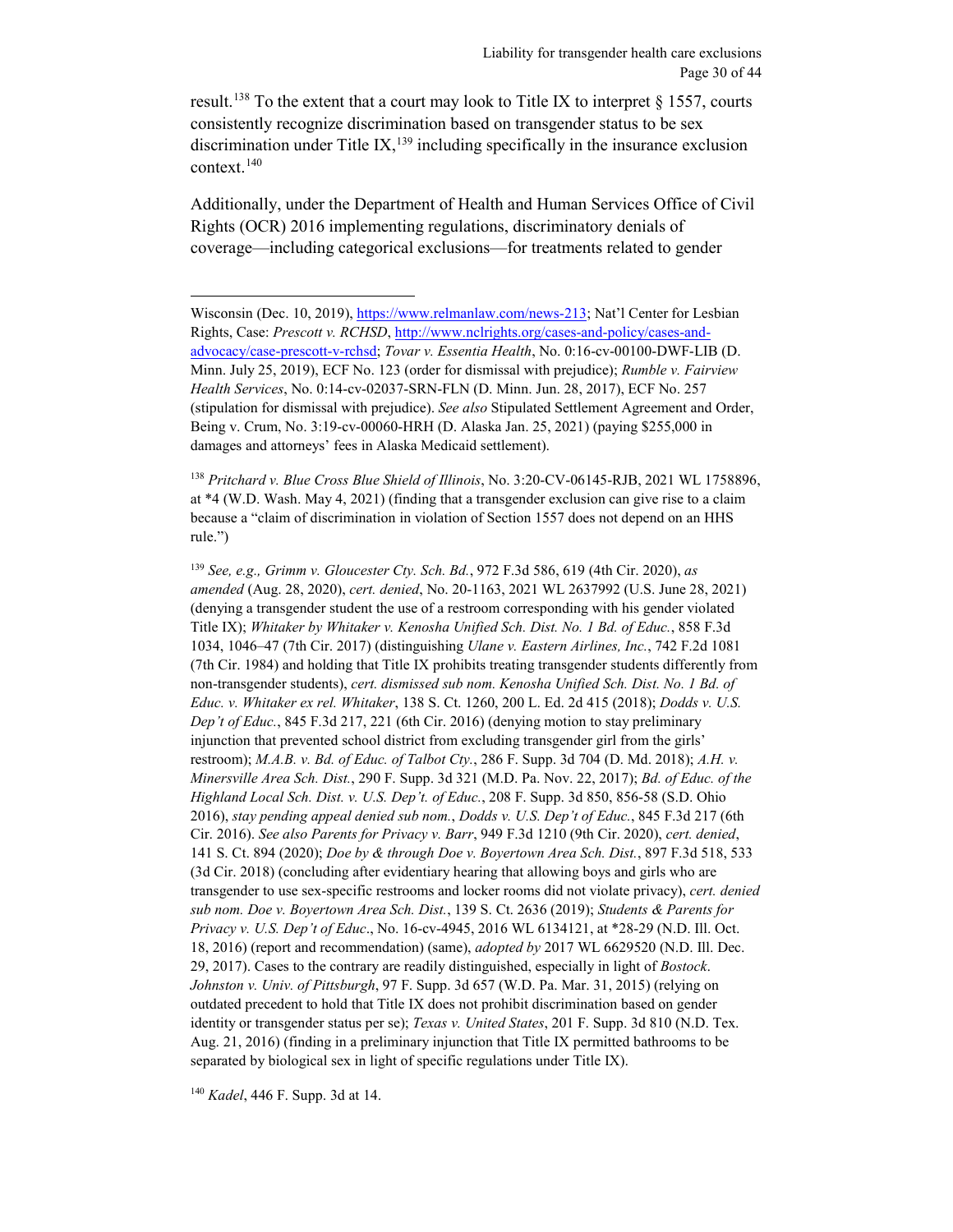transition were explicitly prohibited.<sup>[141](#page-30-0)</sup> The Trump administration repealed those regulations, but five lawsuits challenged the repeal.<sup>[142](#page-30-1)</sup> The repeal of the 2016 definition of discrimination on the basis of sex, including sex stereotyping, has been stayed and HHS is enjoined from enforcing the repeal.<sup>[143](#page-30-2)</sup>

#### 2. Disability discrimination under § 1557

Finally, § 1557 wholly separately prohibits claim denials and benefit designs that discriminate on the basis of disability. Those protections are independent of sexbased protections and, as outlined in the ADA section above, prohibit categorical gender dysphoria exclusions. To state a disability claim under § 1557, one must allege facts adequate to state a claim under Section 504 of the Rehabilitation Act.<sup>[144](#page-30-3)</sup> A court will then look to the underlying statute—the ACA—to determine the "benefit" that someone cannot be excluded from based on their disability.<sup>[145](#page-30-4)</sup> Under the ACA, a group health plan includes an employee welfare benefit plan.<sup>[146](#page-30-5)</sup> A qualified health plan under the ACA must provide essential health benefits,  $147$ including ambulatory patient services, hospitalization, mental health services, prescription drugs, and laboratory services.<sup>[148](#page-30-7)</sup> The court will analyze if the plan

<span id="page-30-2"></span><sup>143</sup> *Walker v. Azar*, 480 F. Supp. 3d 417, 430 (E.D.N.Y. 2020); *Whitman-Walker Clinic, Inc. v. U.S. Dep't of Health & Human Servs.*, 485 F. Supp. 3d 1, 64 (D.D.C. 2020).

<span id="page-30-3"></span><sup>144</sup> *Doe v. CVS Pharmacy, Inc.*, 982 F.3d 1204, 1209 (9th Cir. 2020); *Doe v. BlueCross BlueShield of Tennessee, Inc.*, 926 F.3d 235, 239 (6th Cir. 2019).

<span id="page-30-4"></span><sup>145</sup> *Doe v. CVS*, 982 F.3d at 1210 (quoting 29 U.S.C. § 794).

<span id="page-30-5"></span><sup>146</sup> 42 U.S.C.A. § 300gg-91(a)(1).

<span id="page-30-7"></span><sup>148</sup> 42 U.S.C.A. § 18022(b)(1).

<span id="page-30-0"></span> <sup>141</sup> *See* 42 U.S.C. § 18116; 45 C.F.R. § 92.207(b) (providing that a covered entity shall not "[h]ave or implement a categorical coverage exclusion or limitation for all health services related to gender transition"). While OCR is presently enjoined under *Franciscan Alliance v. Azar* from enforcing limited portions of its regulations and it is reviewing the regulations, Dep't of Health and Human Services, Nondiscrimination in Health and Health Education Programs or Activities, 84 Fed. Reg. 27846-27895 (June 14, 2019), that injunction is not applicable here. It only applies to government enforcement and is expressly limited to the "prohibition against discrimination on the basis of gender identity." *Franciscan Alliance, Inc. v. Burwell*, 227 F. Supp. 3d 660, 695 (N.D. Tex. 2016) ("Only the Rule's command this Court finds is contrary to law and exceeds statutory authority—the prohibition of discrimination on the basis of "gender identity" and "termination of pregnancy"—is hereby enjoined."). Prohibitions against discrimination on the basis of sex and disability are still enforceable by OCR and courts.

<span id="page-30-1"></span><sup>142</sup> *New York v. U.S. Dep't of Health and Human Serv.*, No. 1:20-cv-05583-AKH-JLC (S.D.N.Y. filed July 20, 2020); *Washington v. U.S. Dep't of Health and Human Serv.*, No. 2:20 cv-01105-JLR (W.D. Wash. filed July 16, 2020); *Boston Alliance v. U.S. Dep't of Health and Human Serv.*, No. 1:20-cv-11297-PBS (D. Mass. filed July 9, 2020); *Walker v. Azar*, No. 1:20 cv-02834-FB-SMG (E.D.N.Y. filed June 26, 2020); *Whitman-Walker Clinic v. U.S. Dep't of Health and Human Serv.*, No. 20-cv-01630-JEB (D.D.C. filed June 22, 2020).

<span id="page-30-6"></span><sup>147</sup> 42 U.S.C.A. § 18021(1)(B).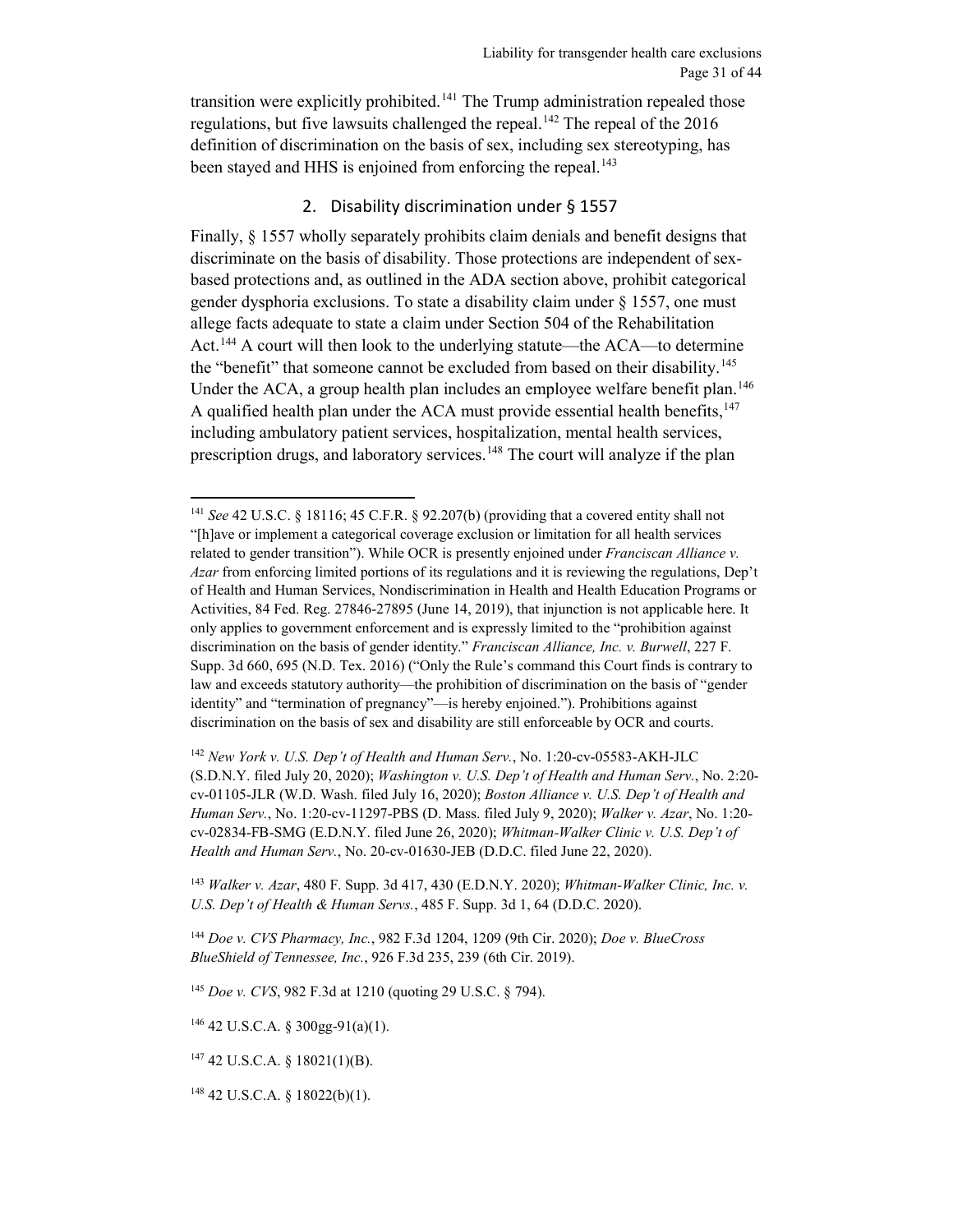provides "meaningful access to the benefit."[149](#page-31-2) In this case, the ACA-defined essential health benefit that is being denied. In *Doe v. CVS*, an allegation that the structure and implementation of a facially-neutral specialty pharmacy program discriminated against plaintiffs on the basis of HIV/AIDS by preventing them "from obtaining the same quality of pharmaceutical care that non-HIV/AIDS patients may obtain in filling non-specialty prescriptions, thereby denying them meaningful access to their prescription drug benefit" was sufficient to state an ACA disability discrimination claim.<sup>150</sup> In the case of a transgender exclusion, the exclusion itself is diagnosis-based and thus the disability discrimination is even more clear.

## <span id="page-31-0"></span>**V. ERISA prohibits clinical policies that do not reflect current standards of care.**

For employer-based plans, using a claims administrator that has an overlyrestrictive clinical policy that does not accord with generally-accepted standards of care is unlawful under the Employee Retirement Income Security Act ("ERISA"). In a class-action case against United Behavioral Health ("UBH"), the court found that UBH's process for developing its clinical guidelines "breached its fiduciary duty by violating its duty of loyalty, its duty of due care, and its duty to comply with plan terms by adopting Guidelines that are unreasonable and do not reflect generally accepted standards of care."[151](#page-31-4) Furthermore, applying its restrictive policy to deny claims was also unlawful, making UBH liable with respect to the denial of benefits claims.[152](#page-31-5) A clinical policy that categorically excludes, for example, facial gender reassignment surgery or surgery for people under eighteen is out of line with generally-accepted standards of care. When a claims administrator applies such a clinical policy to deny care that otherwise would meet the plan's definition of medical necessity, the plan risks liability for breach of fiduciary duty and denial of benefit claims.<sup>[153](#page-31-6)</sup>

## <span id="page-31-1"></span>**VI. The Federal Equal Protection Clause prohibits transgender exclusions.**

Finally, for government employers, the disparate treatment of transgender employees violates the federal Equal Protection Clause.

 $\overline{a}$ 

<span id="page-31-5"></span> $152$  *Id.* at \*55.

<span id="page-31-6"></span><sup>153</sup> *See* TLDEF, Medical Necessity Literature Reviews, [https://transhealthproject.org/tools/medical-necessity-literature-reviews.](https://transhealthproject.org/tools/medical-necessity-literature-reviews)

<span id="page-31-2"></span><sup>149</sup> *Doe v. CVS*, 982 F.3d at 12010.

<span id="page-31-3"></span><sup>150</sup> *Id.*

<span id="page-31-4"></span><sup>151</sup> *Wit v. United Behavioral Health*, No. 14-CV-02346-JCS, 2019 WL 1033730, at \*53 (N.D. Cal. Mar. 5, 2019).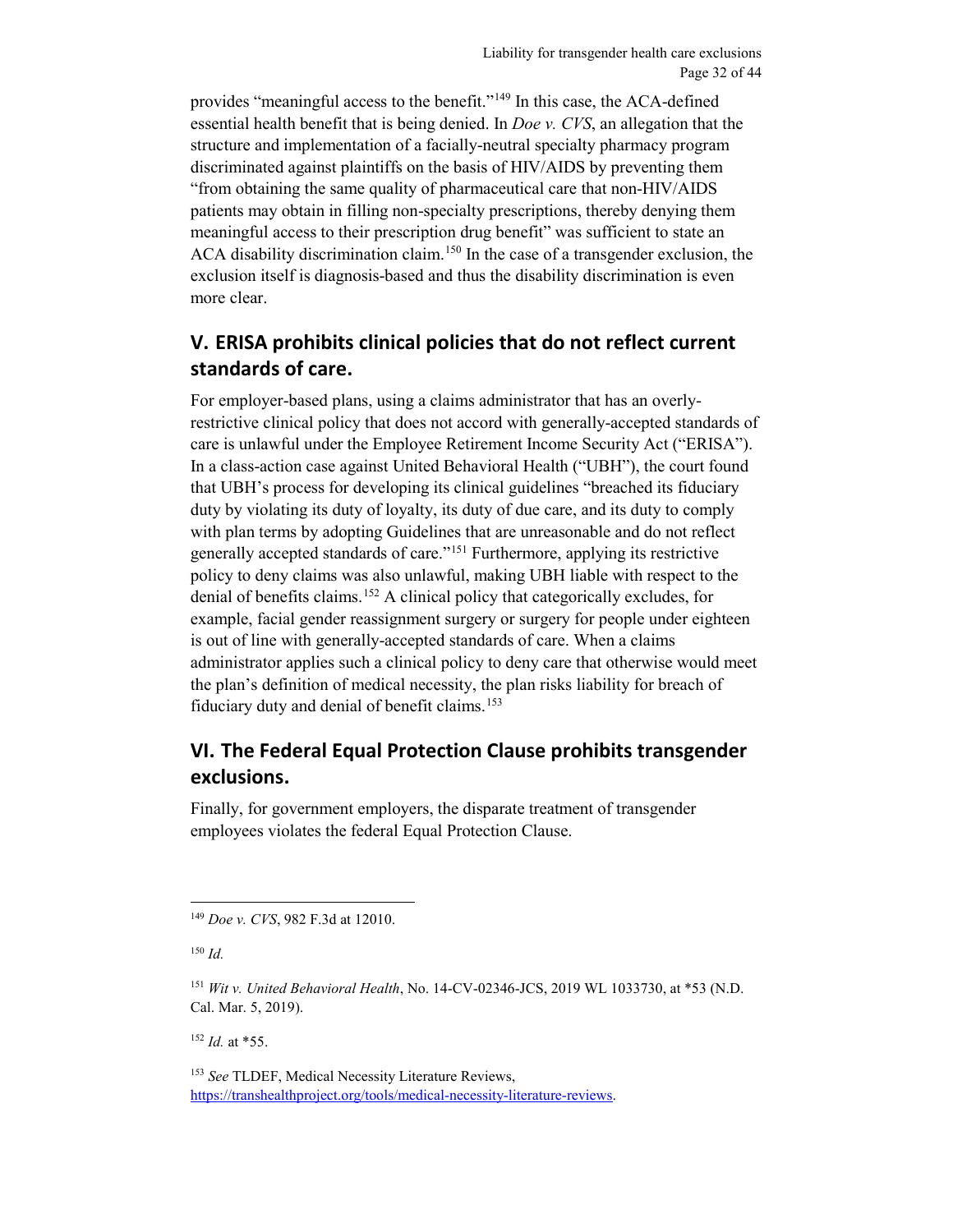#### **A. Sex-Based Classification – Heightened Scrutiny**

 $\overline{a}$ 

<span id="page-32-0"></span>Transgender discrimination has been widely regarded as an unconstitutional sexbased classification triggering heightened scrutiny.[154](#page-32-1) One court explained that

<span id="page-32-1"></span><sup>154</sup> *Kadel v. Folwell*, No. 1:19-CV-272-LCB-LPA, 2022 WL 2106270 at \*18-24 (M.D.N.C. June 10, 2022) (applying heightened scrutiny to transgender exclusion in North Carolina state employee health plan and granting plaintiffs' motion for summary judgment on Equal Protection Claims); *Toomey*, 2019 WL 7172144, at \*8 ("Plaintiff has alleged sufficient facts that, if true, could justify a heightened level of scrutiny" in Arizona employee health plan); *Flack*, 395 F. Supp. 3d at 1020 (applying heightened scrutiny to transgender Medicaid exclusion); *Boyden*, 341 F. Supp. 3d at 1000 (W.D. Wis. 2018) (applying heightened scrutiny to transgender exclusion in Wisconsin state employee health plan). *See also Adams by & through Kasper v. Sch. Bd. of St. Johns Cty*., No. 18-13592, 2021 WL 2944396, at \*4 (11th Cir. July 14, 2021) (applying intermediate scrutiny because a transgender school bathroom policy was sex discrimination); *Morris v. Pompeo*, No. 219CV00569GMNDJA, 2020 WL 6875208, at \*7 (D. Nev. Nov. 23, 2020) (applying heightened scrutiny where the U.S. passport gender-correction policy discriminates on the basis of transgender status); *Grimm*, 972 F.3d at 609 (applying intermediate scrutiny to a transgender school bathroom policy because (a) it facially referenced sex, (b) it relied on sex stereotypes, and (c) transgender people are a quasi-suspect class); *Whitaker by Whitaker v. Kenosha Unified Sch. Dist. No. 1 Bd. of Educ.*, 858 F.3d 1034, 1046– 47 (7th Cir. 2017) (holding that heightened scrutiny used for sex-based classifications applied to school policy requiring transgender student to use bathroom of sex listed on his birth certificate because it "treat[ed] transgender students . . . who fail to conform to the sex-based stereotypes associated with their assigned sex at birth, differently."), *cert. dismissed sub nom. Kenosha Unified Sch. Dist. No. 1 Bd. of Educ. v. Whitaker ex rel. Whitaker*, 138 S. Ct. 1260, 200 L. Ed. 2d 415 (2018); *Glenn v. Brumby*, 663 F.3d 1312, 1320 (11th Cir. 2011) (holding that discriminating against a transgender woman based on gender non-conformity constitutes sexbased discrimination and applying heightened scrutiny); *Smith v. City of Salem, Ohio*, 378 F.3d 566, 577 (6th Cir. 2004) (holding that the facts alleged by transgender plaintiff to support claims of gender discrimination on the basis of sex stereotyping "easily constitute a claim of sex discrimination" under Equal Protection); *Doe v. Mass. Dep't of Correction*, 2018 WL 2994403, at \*9 ("[W]here a State creates a classification based on transgender status, the classification is tantamount to discrimination based on sex and is therefore subject to heightened judicial scrutiny."); *M.A.B. v. Bd. of Educ. of Talbot Cty.*, 286 F. Supp. 3d 704, 718-19 (D. Md. 2018) (reviewing *Glenn* and *Whitaker* and determining that heightened scrutiny applied in transgender school bathroom case); *A.H. v. Minersville Area Sch. Dist.*, 290 F. Supp. 3d 321, 331 (M.D. Pa. 2017) (holding intermediate scrutiny applied in transgender school bathroom case); *Stone v. Trump*, 280 F. Supp. 3d 747, 755 (D. Md. 2017) (applying intermediate scrutiny to decision to exclude transgender individuals from the military), *appeal dismissed*, No. 17-2398, 2018 WL 2717050 (4th Cir. Feb. 2, 2018) (staying preliminary injunction); *Doe 1 v. Trump*, 275 F. Supp. 3d 167, 210 (D.D.C. 2017) (subjecting military bans on transgender individuals to heightened scrutiny because they "punish individuals for failing to adhere to gender stereotypes"), *vacated sub nom. Doe 2 v. Shanahan*, 755 F. App'x 19 (D.C. Cir. 2019) (vacating following change in federal policy); *Evancho v. Pine-Richland Sch. Dist.*, 237 F. Supp. 3d 267, 288 (W.D. Pa. 2017) (applying intermediate scrutiny to find that excluding transgender students from restrooms consistent with their affirmed sex likely constitutes sex-based discrimination); *Norsworthy*, 87 F. Supp. 3d at 1119 (applying intermediate scrutiny to discrimination on the basis of transgender status in prison context in part under sex-stereotyping theory); *Morris v. Pompeo*, No. 19-00569, 2020 WL 6875208, at \*7 (D. Nev. Nov. 23, 2020) (applying heightened scrutiny to a discriminatory State Department policy requiring transgender individuals to provide verification of gender-affirming care when applying for a passport).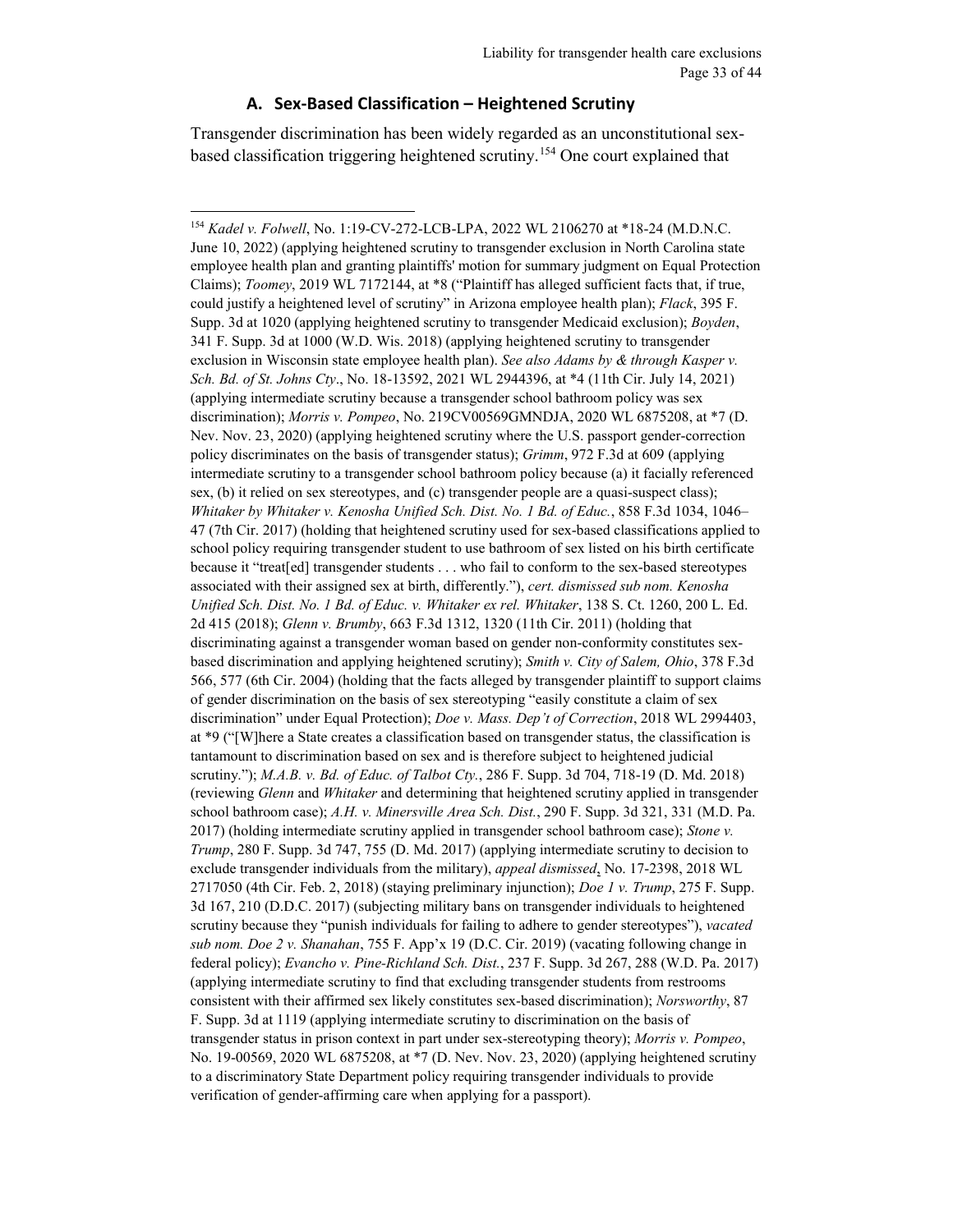transgender exclusions:

facially discriminate based on sex and transgender status. First, like in Grimm, this exclusion 'necessarily rests on a sex classification' because it cannot be stated or effectuated 'without referencing sex.' *See Grimm*, 972 F.3d at 608; c.f. *Hunter,* 393 U.S. at 391. As reasoned by the U.S. Supreme Court, 'try writing out instructions' for which treatments are excluded 'without using the words man, woman, or sex (or some synonym). It can't be done.' *Bostock v. Clayton Cty.,* 140 S. Ct. 1731, 1746 (2020). It is impossible to determine whether a particular treatment is connected to 'sex changes or modifications and related care'—and thus, whether the exclusion applies—without comparing the member's biological sex before the treatment to how it might be impacted by the treatment.<sup>[155](#page-33-0)</sup>

Transgender-related exclusions are also "text book sex discrimination" because they overtly discriminate against members based on sex-stereotypes.<sup>[156](#page-33-1)</sup>

Under heightened scrutiny, the government must demonstrate an "exceedingly persuasive justification" for its actions.<sup>[157](#page-33-2)</sup> "The burden of justification is demanding and it rests entirely on" the government.<sup>[158](#page-33-3)</sup> The government "must" show 'at least that the [challenged] classification serves important governmental objectives and that the discriminatory means employed are substantially related to the achievement of those objectives.'"[159](#page-33-4) "The justification must be genuine, not hypothesized or invented *post hoc* in response to litigation."[160](#page-33-5) "And it must not rely on overbroad generalizations about the different talents, capacities, or preferences of males and females,"<sup>[161](#page-33-6)</sup> such as that it is inappropriate to change sex characteristics from one sex to the other.

Cost saving is also an insufficient interest under heightened scrutiny to discriminate in the award of benefits.<sup>[162](#page-33-7)</sup> Justifying cost savings through

<span id="page-33-1"></span><sup>156</sup> *Id.*

<span id="page-33-2"></span><sup>157</sup> *United States v. Virginia*, 518 U.S. 515, 531 (1996).

<span id="page-33-3"></span><sup>158</sup> *Id.* at 533.

<span id="page-33-4"></span><sup>159</sup> *Id.* (quoting *Mississippi Univ. for Women v. Hogan*, 458 U.S. 718, 724 (1982) (internal quotations omitted)).

<span id="page-33-5"></span><sup>160</sup> *Id.*

<span id="page-33-6"></span><sup>161</sup> *Id.*

<span id="page-33-7"></span><sup>162</sup> *Kadel,* 2022 WL 2106270 at \*22 (rejecting cost savings justification for trans-related exclusion in state employee health plan); *Flack*, 395 F. Supp. 3d at 1021 (rejecting cost-savings

<span id="page-33-0"></span> <sup>155</sup> *Kadel v. Folwell*, No. 1:19CV272, 2022 WL 2106270, at \*19 (M.D.N.C. June 10, 2022).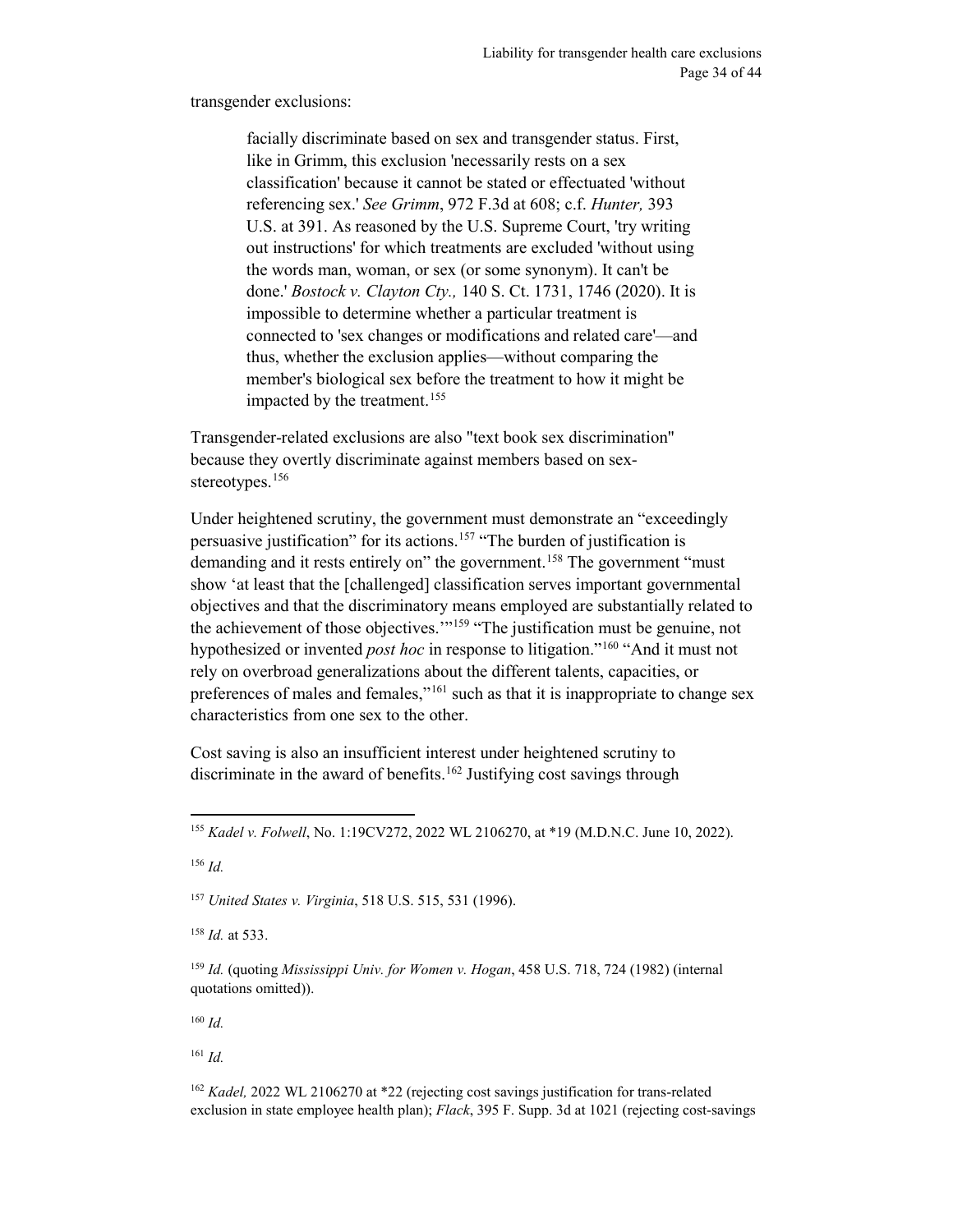discrimination is merely "a concise expression of an intention to discriminate."<sup>[163](#page-34-1)</sup> Once it has offered health coverage, an employer cannot selectively deny it for discriminatory reasons such as failure to conform to gender stereotypes.<sup>[164](#page-34-2)</sup>

Because there is no important government interest in ensuring that employees do not physically alter their sex characteristics in order to treat a medical condition, a transgender exclusion will be struck down under heightened scrutiny.<sup>[165](#page-34-3)</sup>

### **B. Transgender-Based Classification - Heightened Scrutiny**

<span id="page-34-0"></span>A transgender exclusion is also subject to heightened scrutiny because transgender people are a quasi-suspect class.<sup>[166](#page-34-4)</sup> This applies to transgender people as a class

<span id="page-34-1"></span><sup>163</sup> *Plyler*, 457 U.S. at 227.

<span id="page-34-2"></span><sup>164</sup> *See Hishon v. King & Spalding*, 467 U.S. 69, 75 (1984) ("A benefit that is part and parcel of the employment relationship may not be doled out in a discriminatory fashion, even if the employer would be free under the employment contract simply not to provide the benefit at all."). *Cf*. *Maher v. Roe*, 432 U.S. 464, 469–70 (1977) ("The Constitution imposes no obligation on the States to pay . . . medical . . . expenses. But when a State decides to . . . provid[e] medical care, the manner in which it dispenses benefits is subject to constitutional limitations.").

<span id="page-34-3"></span><sup>165</sup> *Kadel v. Folwell*, No. 1:19-CV-272-LCB-LPA, 2022 WL 2106270 at \*24 (M.D.N.C. June 10, 2022) (rejecting defendants' use of cost and efficacy of transgender related care as justification for its exclusion and granting summary judgment on plaintiff's Equal Protection claim).

<span id="page-34-4"></span><sup>166</sup> *See*, *e.g.*, *Kadel,* 2022 WL 2106270 at \*20 (applying heightened scrutiny because health plan exclusion discriminates against members based on their transgender status); *Ray v. McCloud*, No. 2:18-CV-272, slip op. at 20 (S.D. Ohio Dec. 16, 2020) (holding "transgender individuals are a quasi-suspect class entitled to heightened scrutiny" where transgender individuals were barred from correcting the sex on their birth certificates); *Grimm*, 972 F.3d at 609 (applying intermediate scrutiny to a transgender school bathroom policy because transgender people are a quasi-suspect class); *Karnoski v. Trump,* 926 F.3d 1180, 1201 (9th Cir. 2019) (applying "something more than rational basis but less than strict scrutiny" to the class of transgender persons); *Doe 1 v. Trump*, 275 F. Supp. 3d 167, 208–09 (D.D.C. 2017), *vacated sub nom. Doe 2 v. Shanahan*, 755 F. App'x 19 (D.C. Cir. 2019) (vacating following change in federal policy); *Stone v. Trump*, 280 F. Supp. 3d 747, 768 (D. Md. 2017) (applying intermediate scrutiny to transgender people as a quasi-suspect class to find that military personnel denied coverage for

justification for transgender Medicaid exclusion); *Boyden*, 341 F. Supp. 3d at 1000 (W.D. Wis. 2018) (finding no evidence that cost efficacy was basis for the transgender exclusion in Wisconsin state employee health plan); *Kadel*, 446 F. Supp. 3d (noting that "when heightened scrutiny applies, 'a State may not protect the public fisc by drawing an invidious distinction between classes of its citizens.' *Mem. Hosp. v. Maricopa Cty.*, 415 U.S. 250, 263, 94 S. Ct. 1076, 39 L. Ed. 2d 306 (1974)"); *Shapiro v. Thompson*, 394 U.S. 618, 633 (1969), *overruled in part on other grounds by Edelman v. Jordan*, 415 U.S. 651 (1974) (same); *accord Plyler v. Doe*, 457 U.S. 202, 229 (1982); *Graham v. Richardson*, 403 U.S. 365, 374-75 (1971). *See also Massachusetts v. U.S. Dep't of Health & Human Servs*., 682 F.3d 1, 14 (1st Cir. 2012) (holding costs savings an insufficient interest to deny same-sex married couples benefits, including insurance, even under a searching form of rational basis review); *Collins v. Brewer*, 727 F. Supp. 2d 797, 811 (D. Ariz. 2010), *aff'd sub nom. Diaz v. Brewer*, 656 F.3d 1008 (9th Cir. 2011) (cost concerns could not justify denying insurance coverage to same-sex couples under rational basis review).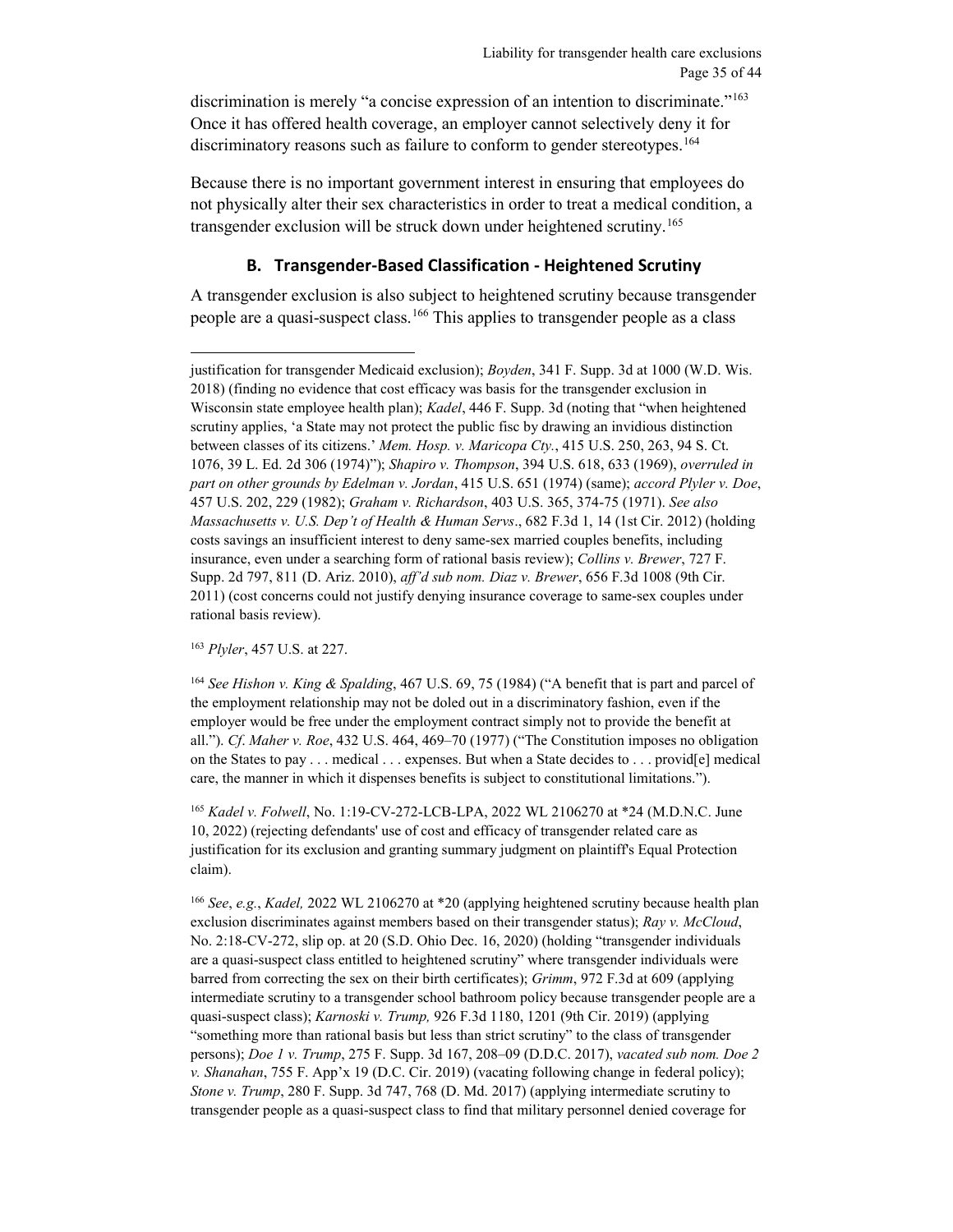regardless of whether the action in question constitutes statutory discrimination on the basis of sex or disability.

The need for transgender-related medical care is inextricably linked to the status of being transgender.<sup>[167](#page-35-1)</sup> The exclusion is based on transgender status because only transgender people use these services—by definition anyone who would access "sex transformation surgery" or "gender reassignment services" is transgender. Because only transgender people need treatments that change sex characteristics for the purpose of treating gender dysphoria, the exclusion unlawfully targets transgender people, who receive unequal benefits. For the same reasons as above, this exclusion will not survive heightened scrutiny.

#### **C. Animus-Based Exclusion - Rational Basis**

 $\overline{a}$ 

<span id="page-35-0"></span>There is not even a rational basis to single out and exclude transgender care over any other type of medically necessary care. Lack of medical necessity is not a basis for the exclusion<sup>[168](#page-35-2)</sup>—health plans already contain a separate exclusion for any non-medically necessary treatment. And, as detailed above, significant cost savings cannot be demonstrated. The inevitable inference is that the exclusion solely exists due to animus toward transgender people and the medical treatment they need.

surgery have an Equal Protection claim), *appeal dismissed*, No. 17-2398, 2018 WL 2717050 (4th Cir. Feb. 2, 2018) (staying preliminary injunction); *F.V. v. Barron*, 286 F. Supp. 3d 1131, 1145 (D. Idaho Mar. 5, 2018) (applying intermediate scrutiny because "transgender people bear all of the characteristics of a quasi-suspect class"); *Evancho v. Pine-Richland Sch. Dist.*, 237 F. Supp. 3d 267, 288 (W.D. Pa. 2017) (holding that "all of the indicia for the application of the heightened intermediate scrutiny standard are present" for transgender individuals); *Bd. of Educ. of the Highland Local Sch. Dist. v. United States Dep't of Educ.*, 208 F. Supp. 3d 850, 872–74 (S.D. Ohio 2016) (finding that "transgender status is a quasi-suspect class"); *Adkins v. City of New York*, 143 F. Supp. 3d 134, 140 (S.D.N.Y. 2015) (concluding "that transgender people are a quasi-suspect class"); *Norsworthy v. Beard*, 87 F. Supp. 3d 1104, 1119 (N.D. Cal. 2015) (applying intermediate scrutiny where an transgender inmate was denied access to surgery to treat gender dysphoria).

<span id="page-35-1"></span><sup>167</sup> *See Bray v. Alexandria Women's Health Clinic*, 506 U.S. 263, 271 (1993) ("Some activities may be such an irrational object of disfavor that, if they are targeted, and if they also happen to be engaged in exclusively or predominantly by a particular class of people, an intent to disfavor that class can readily be presumed. A tax on wearing yarmulkes is a tax on Jews."); *Telescope Media Group v. Lucero*, 936 F.3d 740, 770 (8th Cir. 2019) ("it is well established that some protected characteristics are so intertwined with particular conduct that discrimination against the conduct becomes discrimination against the protected class"). *See also, e.g.,DaVita, Inc. v. Marietta Meml. Hosp. Employee Health Benefit Plan*, 978 F.3d 326, 349 (6th Cir. 2020) (where there is a 'near-perfect overlap between [end-stage renal disease] patients and dialysis patients,' . . . a jury could reasonably conclude that discrimination against the latter constitutes [disability] discrimination against the former."); *Norman-Bloodsaw v. Lawrence Berkeley Lab.*, 135 F.3d 1260, 1271-73 (9th Cir. 1998) (pre-employment testing for sickle-cell trait created Title VII cause of action for discrimination based on race).

<span id="page-35-2"></span><sup>168</sup> *Flack*, 395 F. Supp. 3d at 1021 ("[T]he medical consensus is that gender-confirming treatment, including surgery, is accepted, safe, and effective in the treatment of gender dysphoria, meaning that the denial of Medicaid benefits for needed medical treatment completely fails to protect the public health.").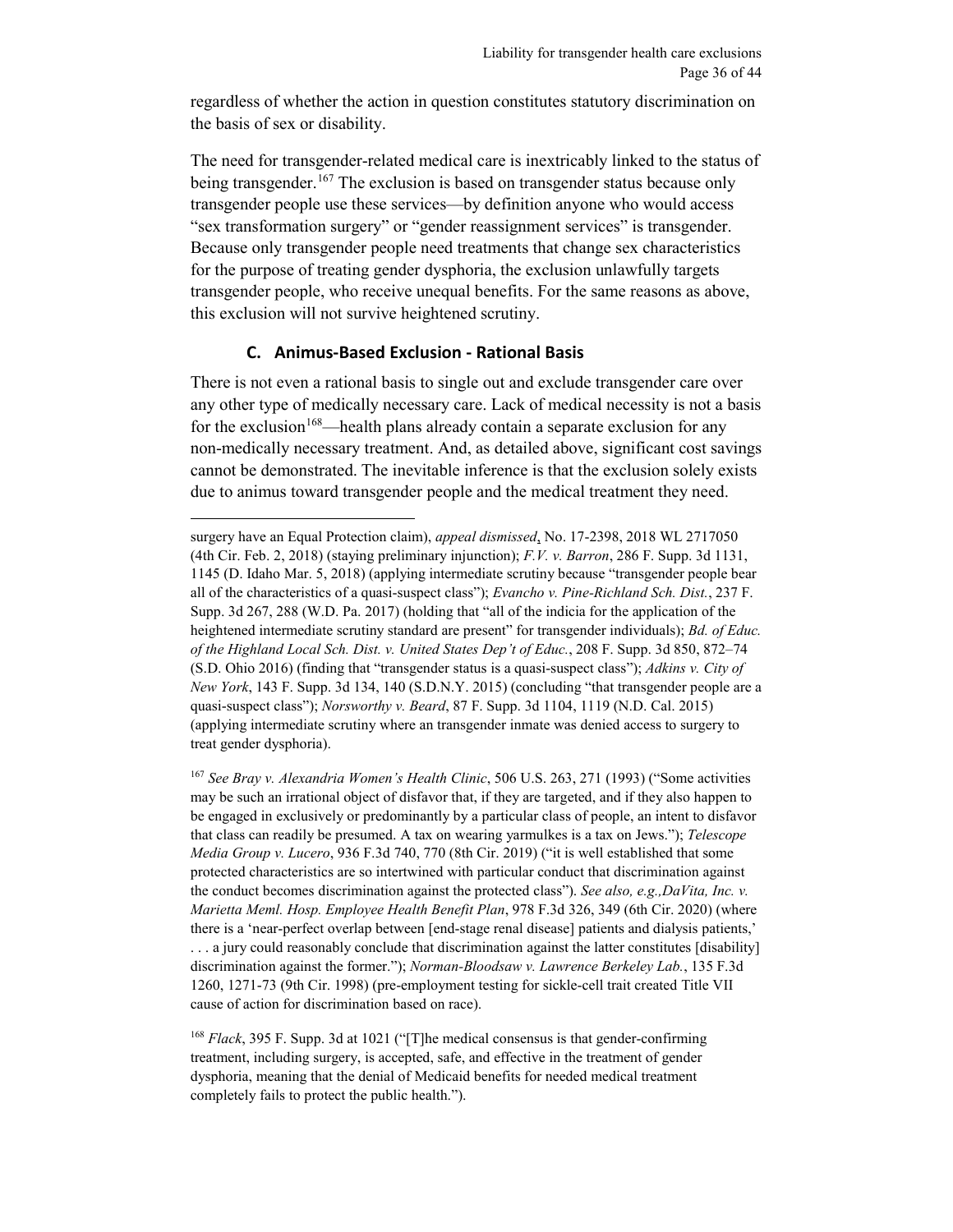Animus-based classifications are not legitimate bases for government classification and do not withstand rational basis review.<sup>169</sup>

## <span id="page-36-0"></span>**VII. Settlements and pending cases involving transgender exclusions in employer health plans.**

## **A. Pending Matters**

- <span id="page-36-1"></span>• *Pritchard v. Blue Cross Blue Shield of Illinois*, No. 3:20-cv-06145-RJB (W.D. Wash. filed Nov. 23, 2020). Lambda Legal represents a transgender teen and his parents in challenging under § 1557 BCBS of Illinois' administration of a self-funded plan with a categorical exclusion.<sup>170</sup> The court found that claims were stated under Section 1557 notwithstanding the Trump-era regulations. $171$
- *Holt v. City of Springfield* (Ill. Dep't. of Human Rights and EEOC, filed Nov. 18, 2020). The ACLU of Illinois represents a former Springfield employee in challenging under the Illinois Human Rights Act and federal law an exclusion in the City's self-funded employee health plan.<sup>[172](#page-36-5)</sup>
- *Fain v. Crouch*, No. 3:20-cv-00740 (S.D. W.Va. filed Nov. 12, 2020) Lambda Legal represents individuals in a class action that jointly challenges exclusions in West Virginia's state employee and Medicaid plans. There are § 1557, federal Equal Protection, and Medicaid availability and comparability claims. The case is proceeding after the court denied a motion to dismiss by defendant.<sup>[173](#page-36-6)</sup>
- *Scruggs v. Unified Police Department Greater Salt Lake*, No. 2:20-cv-

 $\overline{a}$ 

<span id="page-36-4"></span><sup>171</sup> *Pritchard v. Blue Cross Blue Shield of Illinois*, No. 3:20-CV-06145-RJB, 2021 WL 1758896, at \*4 (W.D. Wash. May 4, 2021) ("A claim of discrimination in violation of Section 1557 does not depend on an HHS rule.")

<span id="page-36-5"></span><sup>172</sup> ACLU of Illinois, Springfield Woman Files Charge Challenging City's Anti-Transgender Employee Insurance Plan (Nov. 24, 2020), [https://www.aclu-il.org/en/news/springfield-woman](https://www.aclu-il.org/en/news/springfield-woman-files-charge-challenging-citys-anti-transgender-employee-insurance-plan)[files-charge-challenging-citys-anti-transgender-employee-insurance-plan.](https://www.aclu-il.org/en/news/springfield-woman-files-charge-challenging-citys-anti-transgender-employee-insurance-plan)

<span id="page-36-2"></span><sup>169</sup> *Toomey*, 2019 WL 7172144, at \*9 ("Limiting health care costs is a legitimate state interest, but that interest cannot be furthered by arbitrary classifications or by harming a politically unpopular or vulnerable group."); *Romer v. Evans*, 517 U.S. 620, 634-35 (1996); *U.S. Dep't of Agric. v. Moreno*, 413 U.S. 528, 534 (1973) ("a bare . . . desire to harm a politically unpopular group cannot constitute a legitimate governmental interest."). Cf. *OutFront Minnesota v. Johnson Piper,* No. 62-CV-15-7501 (Minn. Dist. Ct. Nov. 14, 2016) (finding a categorical exclusion for sex reassignment surgery violates equal protection and the right to privacy under the Minnesota Constitution), [https://www.aclu.org/legal-document/outfront-minnesota-v](https://www.aclu.org/legal-document/outfront-minnesota-v-johnson-piper-order)[johnson-piper-order.](https://www.aclu.org/legal-document/outfront-minnesota-v-johnson-piper-order) 

<span id="page-36-3"></span><sup>170</sup> [https://www.lambdalegal.org/in-court/cases/cp-v-bcbsil.](https://www.lambdalegal.org/in-court/cases/cp-v-bcbsil) 

<span id="page-36-6"></span><sup>173</sup> *Fain v. Crouch*, No. 2:19-cv-00569 (S.D. W. Va. May 19, 2021) (order on motion to dismiss), [https://www.courtlistener.com/docket/18620247/57/fain-v-crouch.](https://www.courtlistener.com/docket/18620247/57/fain-v-crouch)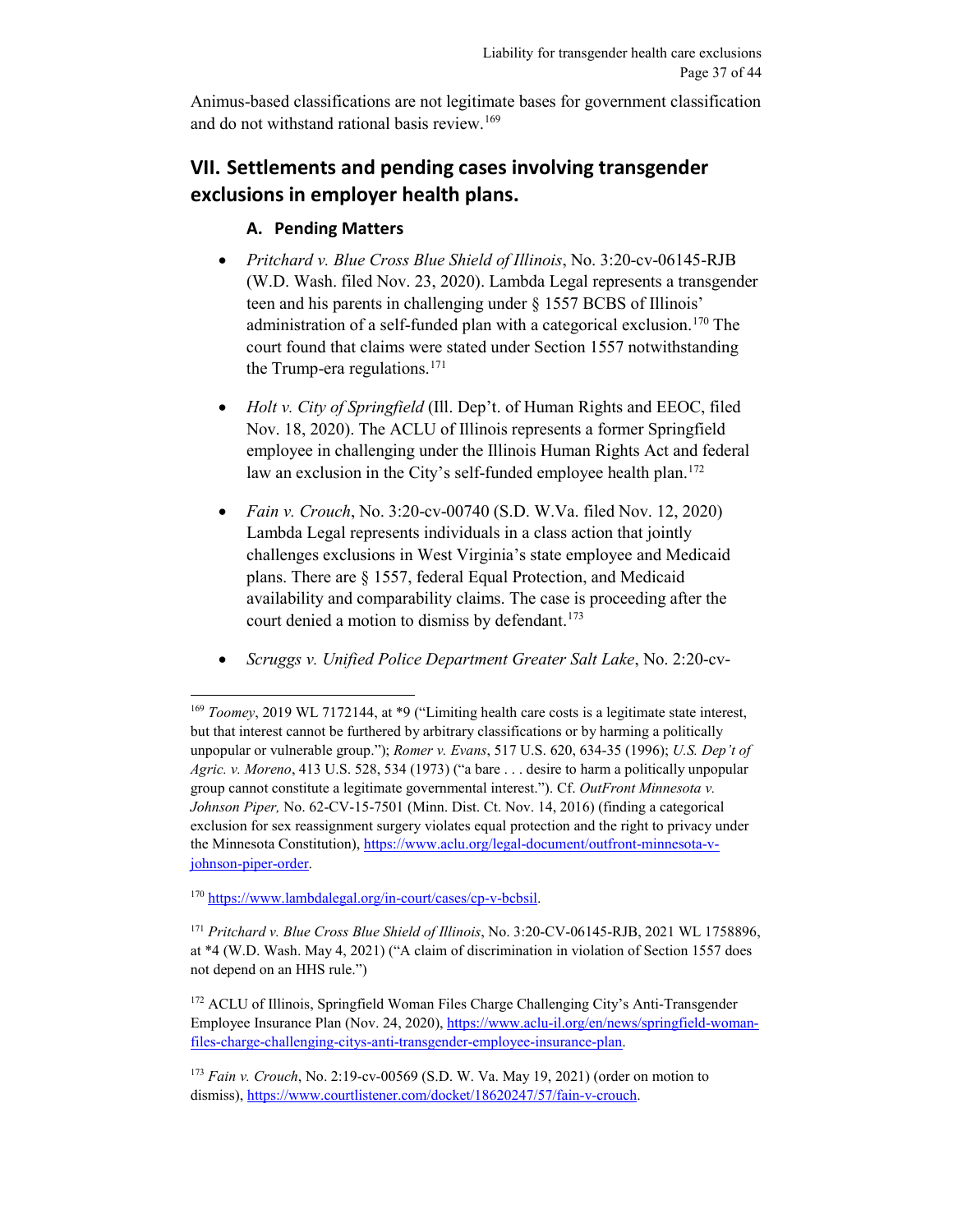00259 (D. Utah filed April 17, 2020). Plaintiff Scruggs brings claims against his former employer and the third-party administrator, Public Employees Health Program, due to an exclusion in a self-funded plan. There are Title VII, ADA (Title I), and Equal Protection claims.

- *Claire v. Florida Dep't of Mgmt. Serv.*, No. 4:20-cv-00020 (N.D. Florida filed Jan. 13, 2020). The ACLU, Southern Legal Counsel, and Legal Services of Greater Miami filed on behalf of Florida state employees who have been denied care under an exclusion in their self-funded plans.<sup>[174](#page-37-0)</sup> There are Title VII and Equal Protection claims.
- *Pangborn v. Care Alternatives of Mass.*, No. 3:20-cv-30005-MGM (D. Mass. filed Jan. 10, 2020).<sup>[175](#page-37-1)</sup> GLAD filed on behalf of an employee who was denied surgery due to an explicit exclusion in a self-funded plan. There are Title VII, ADA, Rehabilitation Act, § 1557, and equivalent state-law claims. *Pangborn* had been stayed pending the Supreme Court's decision in *Bostock*. Post-*Bostock*, the employer promptly removed the exclusion from its plan,  $176$  and the court denied a motion to dismiss.  $177$ Finding that it could be an "employer," the court declined to dismiss the corporate entity that owns the health plan but is not the employer identified on the paychecks or otherwise acting as an employer in a day-to-day relationship with the employee. The court also declined to dismiss claims based on receipt of federal financial assistance where the parent company may have received the funds indirectly through a separate corporate entity.
- *Lange v. Houston County, Georgia*, No. 5:19-cv-00392-MTT (M.D. Ga. filed Oct. 2, 2019).<sup>[178](#page-37-4)</sup> TLDEF filed this case on behalf of a Houston County sheriff's deputy who was denied coverage for surgery due to an explicit exclusion in a self-funded plan. The court held that the exclusion discriminates on the basis of sex in violation of Title VII and granted plaintiff's motion for summary judgment. The court also held that her

 $\overline{a}$ 

<span id="page-37-0"></span><sup>&</sup>lt;sup>174</sup> [https://www.aclufl.org/en/press-releases/advocacy-groups-sue-florida-government-agencies](https://www.aclufl.org/en/press-releases/advocacy-groups-sue-florida-government-agencies-university-florida-over)[university-florida-over.](https://www.aclufl.org/en/press-releases/advocacy-groups-sue-florida-government-agencies-university-florida-over)

<span id="page-37-1"></span><sup>175</sup> [http://www.glad.org/cases/pangborn-v-ascend.](http://www.glad.org/cases/pangborn-v-ascend)

<span id="page-37-2"></span><sup>176</sup> Defendant Care Alternatives of Massachusetts, LLC's Answer To Plaintiff Alexander Pangborn's Complaint at 1, Pangborn v. Care Alternatives of Massachusetts, LLC, No. 3:20-cv-30005 (D. Mass. July 15, 2020) (removing the exclusion effective July 10, 2020), [https://www.courtlistener.com/docket/16702124/pangborn-v-care-alternatives-of](https://www.courtlistener.com/docket/16702124/pangborn-v-care-alternatives-of-massachusetts-llc/#entry-16)[massachusetts-llc/#entry-16.](https://www.courtlistener.com/docket/16702124/pangborn-v-care-alternatives-of-massachusetts-llc/#entry-16) 

<span id="page-37-3"></span><sup>177</sup> *Pangborn v. Care Alternatives of Massachusetts, LLC,* No. 3:20-cv-30005 (D. Mass. Dec. 16, 2020) (order on motion to dismiss), [https://www.courtlistener.com/docket/16702124/pangborn-v-care-alternatives-of](https://www.courtlistener.com/docket/16702124/pangborn-v-care-alternatives-of-massachusetts-llc/#entry-27)[massachusetts-llc/#entry-27.](https://www.courtlistener.com/docket/16702124/pangborn-v-care-alternatives-of-massachusetts-llc/#entry-27) 

<span id="page-37-4"></span><sup>&</sup>lt;sup>178</sup> [http://transgenderlegal.org/headline\\_show.php?id=985.](http://transgenderlegal.org/headline_show.php?id=985)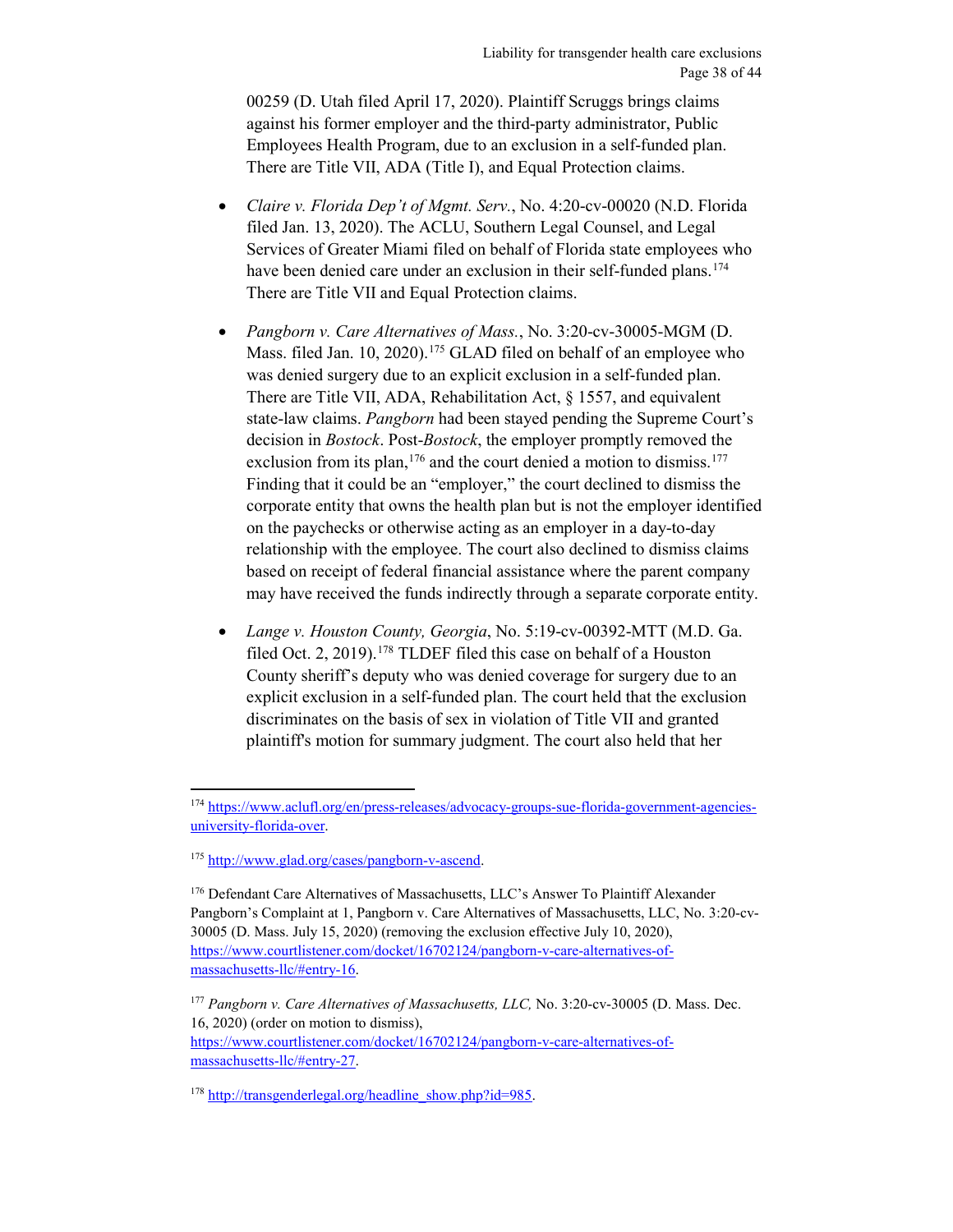Equal Protection claims could proceed to trial.<sup>[179](#page-38-1)</sup>

- *Kadel v. Folwell*, No. 1:19-cv-00272-LCB-LPA (M.D.N.C. filed March 11, 2019).[180](#page-38-2) In this TLDEF/Lambda Legal case, state employees who are transgender or have transgender dependents are challenging an explicit exclusion under Title IX, § 1557, Title VII and Equal Protection. The court concluded "[d]efendants' belief that gender affirming care is ineffective and unnecessary is simply not supported by the record" and that the exclusion of transgender-related care "unlawfully discriminates against Plaintiffs in violation of the U.S. Constitution and Title VII" and granted plaintiffs' motion for summary judgement on those claims. The court permanently enjoined defendants from enforcing the exclusion and ordered them to reinstate coverage of medically necessary transgender related care.[181](#page-38-3)
- *Toomey v. Arizona*, No. 4:19-cv-00035-LCK (D. Ariz. filed Jan. 23, 2019). The ACLU is bringing a class-action case with Title VII and Equal Protection claims on behalf of Russel Toomey, a University of Arizona professor who was denied surgery under the state employee health plan's blanket exclusion.[182](#page-38-4)

## **B. Resolved Cases**

 $\overline{a}$ 

<span id="page-38-0"></span>• *Maloney v. Yellowstone County and Board of County Commissioners,* The ACLU filed an administrative charge on behalf of a former county employee denied coverage for facial gender reassignment surgery under a employer's self-funded plan. The Montana Department of Labor & Industry granted summary judgment for Ms. Maloney as to liability. *Maloney v. Yellowstone County*, Montana Dep't. of Labor and Industry Office of Admin. Hearings Nos. 1570-2019 and 1572-2019 (Aug. 14, 2020). The tribunal also found that by offering health plans that excluded transgender-related care the respondents constructively discharged Ms. Maloney and awarded her \$66,531 in backpay. *Maloney v. Yellowstone* 

<span id="page-38-1"></span><sup>179</sup>*Lange v. Houston County Georgia,* 5:19-cv-392-MTT, 2022 WL 1812306 (M.D. Ga. June 2, 2022). The court rejected the plaintiff's ADA claims because it concluded she had not submitted sufficient evidence her gender dysphoria fell within the scope of the ADA. Lange, 2022 WL 1812306 at \*16. This portion of the opinion is an outlier in that the same reasoning has been rejected by other courts. *Supra* notes 55-57.

<span id="page-38-2"></span><sup>180</sup> [https://www.lambdalegal.org/in-court/cases/kadel-v-folwell.](https://www.lambdalegal.org/in-court/cases/kadel-v-folwell)

<span id="page-38-3"></span><sup>181</sup> *Kadel v. Folwell*, No. 1:19-CV-272-LCB-LPA, 2022 WL 2106270, at \*32-33 (M.D.N.C. June 10, 2022). The court reserved judgment on plaintiffs' ACA claims and reserved the issue of damages for trial.

<span id="page-38-4"></span><sup>&</sup>lt;sup>182</sup> ACLU Files Lawsuit against the State of Arizona, Arizona Board of Regents for Denying Gender-Confirming Care to Transgender Employees, Jan. 24, 2018,

[https://www.acluaz.org/en/press-releases/aclu-files-lawsuit-against-state-arizona-arizona-board](https://www.acluaz.org/en/press-releases/aclu-files-lawsuit-against-state-arizona-arizona-board-regents-denying-gender)[regents-denying-gender.](https://www.acluaz.org/en/press-releases/aclu-files-lawsuit-against-state-arizona-arizona-board-regents-denying-gender)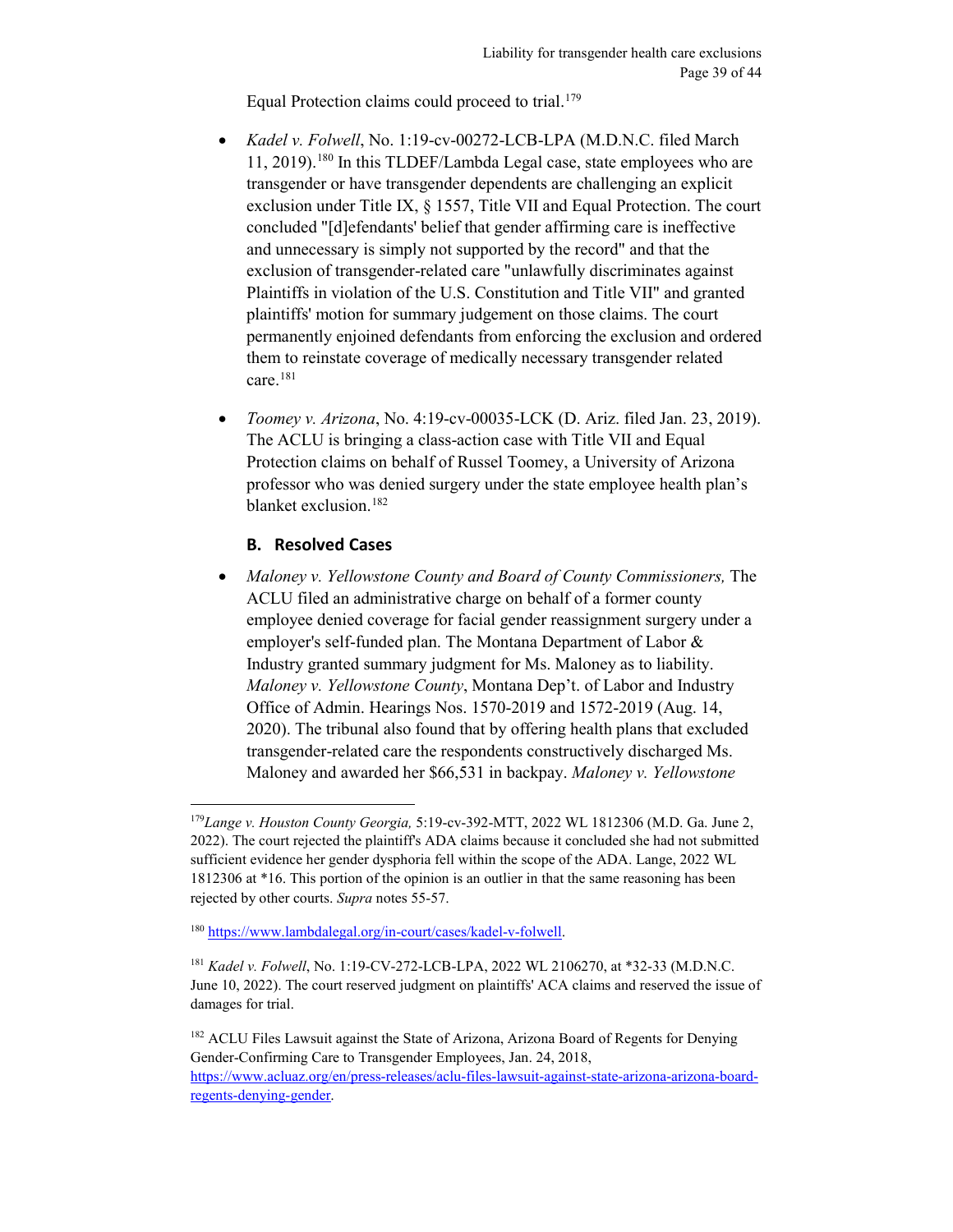*County*, Montana Dep't. of Labor and Industry Office of Admin. Hearings No. 1572-2019 (Jan. 24, 2022). Ms. Maloney had not sought, and so the award did not include, damages for uncovered medical expenses and emotional distress.

- *Duex v. Las Vegas Resort Holdings, LLC d/b/a Sahara Las Vegas*, No. 2:20-cv-02073 (D. Nev. filed Nov. 12, 2020). Private counsel brought Title VII and Nevada employment discrimination claims on behalf of a transgender woman who was denied coverage under her self-funded employer plan. The case settled pursuant to an Early Neutral Evaluation Conference.<sup>[183](#page-39-0)</sup>
- *In re Anderson* (Colo. Civil Rts. Div. 2020) Lambda Legal filed charges of discrimination on behalf of Niamh Anderson against the Town of Limon, the Colorado Employer Benefit Trust (CEBT) and health plan administrators alleging violations of the Colorado Anti-Discrimination Act, which prohibits discrimination on the basis of transgender status in employment. CEBT paid all of Anderson's claim and removed the categorical transgender healthcare exclusion from the plan, which covers 33,000 members and over 350 participating groups.[184](#page-39-1)
- *Ketcham v. Regence BlueCross BlueShield of Oregon*, No. 19CV31838 (Or. Cir. Ct. filed July 18, 2019). On behalf of a county employee, the National Center for Lesbian Rights brought state constitutional, employment, insurance, and public accommodation nondiscrimination claims against her employer, self-funded plan, and third-party administrator to challenge the denial of facial gender reassignment surgery*.* The employer and self-funded plan settled for \$345,000 in damages plus \$70,000 in attorneys' fees where a clinical policy excluded coverage for facial reassignment surgery. The third-party administrator paid an additional  $$60,000$  in damages.<sup>[185](#page-39-2)</sup>
- *Moore v. InnoSource*, (Colo. Civil Rts. Div. filed Feb. 11, 2019). The ACLU filed an employment discrimination complaint on behalf of Dashir Moore regarding an exclusion in a self-funded plan. The matter was

<span id="page-39-0"></span> $\overline{a}$ <sup>183</sup> [https://www.courtlistener.com/docket/18625423/duex-v-las-vegas-resort-holdings-llc.](https://www.courtlistener.com/docket/18625423/duex-v-las-vegas-resort-holdings-llc)

<span id="page-39-1"></span><sup>184</sup> Lambda Legal, Anti-Transgender Exclusion Removed from Colorado Group Health Plan, June 10, 2020, [https://www.lambdalegal.org/blog/20200610\\_victory-anti-trans-exclusion](https://www.lambdalegal.org/blog/20200610_victory-anti-trans-exclusion-colorao)[colorao.](https://www.lambdalegal.org/blog/20200610_victory-anti-trans-exclusion-colorao)

<span id="page-39-2"></span><sup>185</sup> National Center for Lesbian Rights, *Parties Settle Landmark Lawsuit by Transgender Employee Who Was Unlawfully Denied Medically Necessary Care* (Mar. 3, 2020), [http://www.nclrights.org/press-room/press-release/parties-settle-landmark-lawsuit-by](http://www.nclrights.org/press-room/press-release/parties-settle-landmark-lawsuit-by-transgender-employee-who-was-unlawfully-denied-medically-necessary-care)[transgender-employee-who-was-unlawfully-denied-medically-necessary-care;](http://www.nclrights.org/press-room/press-release/parties-settle-landmark-lawsuit-by-transgender-employee-who-was-unlawfully-denied-medically-necessary-care) *Ketcham v. Regence BlueCross BlueShield of Oregon*, No. 19CV31838 (Or. Cir. Ct. filed July 18, 2019); Email from NCLR to TLDEF (Sept. 2, 2020).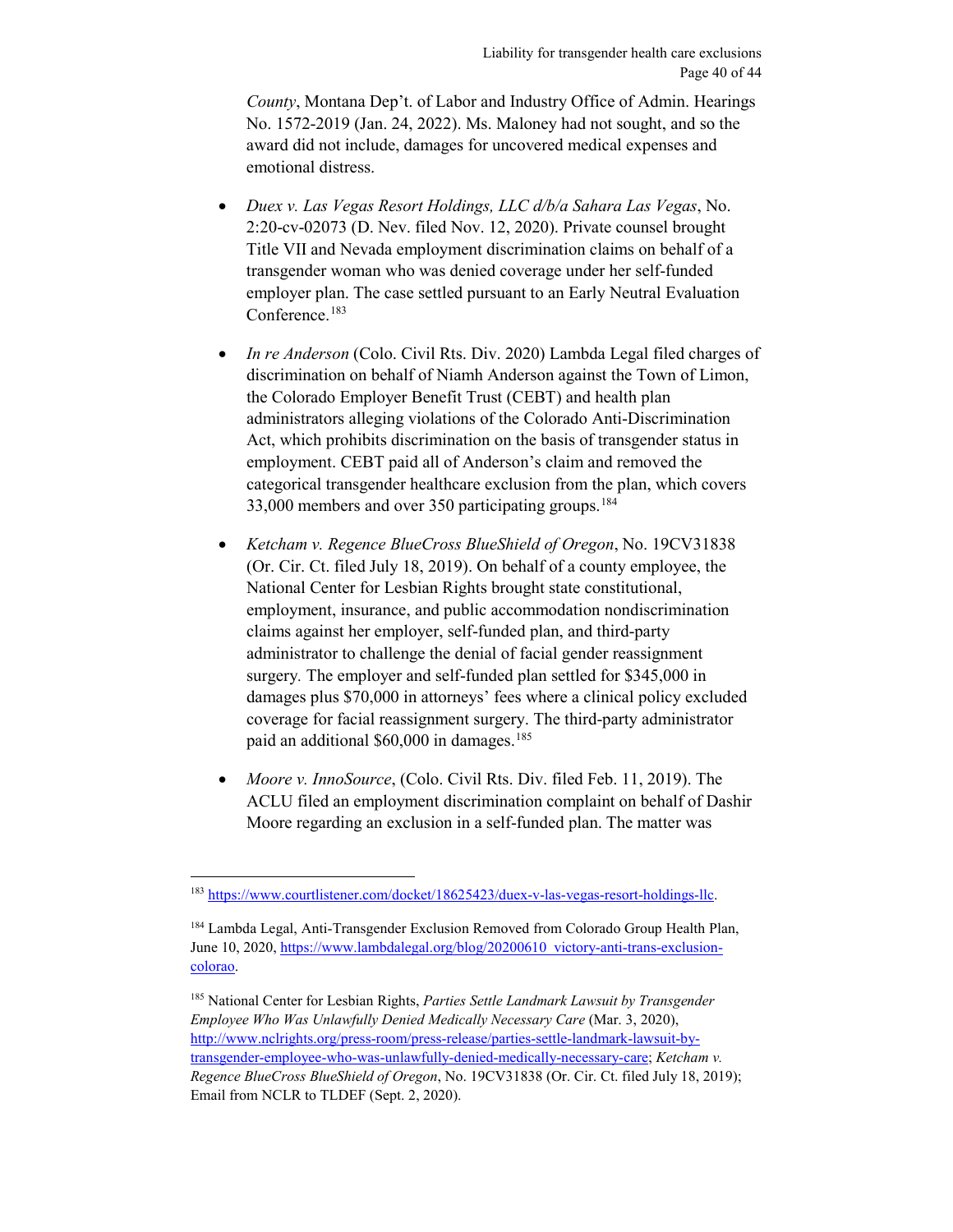settled, including removal of the exclusion.<sup>[186](#page-40-0)</sup>

- *Musgrove v. Board of Regents of the Univ. of Georgia*, No. 3:18-cv-00080-CDL (M.D. Ga. filed Jun. 28, 2018). This case was brought on behalf a University of Georgia employee who was denied coverage for surgery due to an explicit exclusion in a self-funded plan. There were Title VII, ADA, Rehabilitation Act, Title IX, and Equal Protection claims. The matter settled for \$100,000 and removal of the exclusion.<sup>[187](#page-40-1)</sup>
- *Fletcher v. Alaska*, No. 1:18-cv-00007-HRH (D. Alaska filed Jun. 5, 2018). In this Lambda Legal case, Ms. Fletcher, a State of Alaska legislative librarian, brought a Title VII challenge to a blanket exclusion in the state employee health plan.<sup>[188](#page-40-2)</sup> The court issued summary judgment in favor of the plaintiff, and the State agreed to damages of \$70,000 plus attorneys' fees.[189](#page-40-3)
- *Morton v. Spectrum Health*, No. 1:18-cv-00371 (W.D. Mich. filed Apr. 2, 2018). Ms. Morton brought § 1557 and Title VII claims against her employer, a health care provider, that had an explicit exclusion in its selffunded employee health plan. The matter was resolved.<sup>190</sup>
- *Elyn Fritz-Waters vs. Iowa State Univ.*, No. 02851 LACV050531 (Iowa Dist. Ct. filed Jan. 2, 2018). An Iowa State University employee won a settlement of \$28,000.<sup>[191](#page-40-5)</sup> The Iowa Board of Regents removed the exclusion from its self-funded plan after the suit was filed.
- *Simonson v. Oswego County*, No. 5:17-cv-01309-MAD-DEP (N.D.N.Y. filed Nov. 30, 2017). The EEOC found reasonable cause that Oswego

<span id="page-40-1"></span><sup>187</sup> Eric Stirgus, *UGA employee says settlement is step forward for transgender rights*, Atlanta Journal-Constitution, Oct. 1, 2019, [https://www.ajc.com/news/local-education/uga-employee](https://www.ajc.com/news/local-education/uga-employee-says-settlement-step-forward-for-transgender-rights/Rfq95Ylk4XmWrt2Idn5iNN)[says-settlement-step-forward-for-transgender-rights/Rfq95Ylk4XmWrt2Idn5iNN.](https://www.ajc.com/news/local-education/uga-employee-says-settlement-step-forward-for-transgender-rights/Rfq95Ylk4XmWrt2Idn5iNN)

<span id="page-40-2"></span><sup>188</sup> [https://www.lambdalegal.org/in-court/cases/fletcher-v-alaska.](https://www.lambdalegal.org/in-court/cases/fletcher-v-alaska) 

 $\overline{a}$ 

<span id="page-40-3"></span><sup>189</sup> Stipulated Final Judgment and Order, Fletcher v. State of Alaska, ECF 69, (D. Alaska June 15, 2020)[, https://www.courtlistener.com/docket/7047744/fletcher-v-state/#entry-69.](https://www.courtlistener.com/docket/7047744/fletcher-v-state/#entry-69)

<span id="page-40-5"></span><sup>191</sup> Jason Clayworth, *Transgender woman's health discrimination claim against Iowa State University settled for \$28,000*, Des Moines Register, May 7, 2019, [https://www.desmoinesregister.com/story/news/2019/05/07/iowa-state-university-may-settle](https://www.desmoinesregister.com/story/news/2019/05/07/iowa-state-university-may-settle-transgender-health-discrimination-claim/1129169001)[transgender-health-discrimination-claim/1129169001.](https://www.desmoinesregister.com/story/news/2019/05/07/iowa-state-university-may-settle-transgender-health-discrimination-claim/1129169001) 

<span id="page-40-0"></span><sup>&</sup>lt;sup>186</sup> ACLU: Colorado Company Denied Health Care Coverage to Transgender Man, Feb. 11, 2019, [https://www.aclu.org/news/aclu-colorado-company-denied-health-care-coverage](https://www.aclu.org/news/aclu-colorado-company-denied-health-care-coverage-transgender-man)[transgender-man;](https://www.aclu.org/news/aclu-colorado-company-denied-health-care-coverage-transgender-man) ACLU Settles Case: Colorado Company Can No Longer Discriminate Against Transgender Individuals, Sept. 25, 2019[, https://www.aclu.org/press-releases/aclu](https://www.aclu.org/press-releases/aclu-settles-case-colorado-company-can-no-longer-discriminate-against-transgender)[settles-case-colorado-company-can-no-longer-discriminate-against-transgender.](https://www.aclu.org/press-releases/aclu-settles-case-colorado-company-can-no-longer-discriminate-against-transgender)

<span id="page-40-4"></span><sup>&</sup>lt;sup>190</sup> Stipulation of Dismissal, Morton v. Spectrum Health, No. 1:18-cv-00371 (W.D. Mich. Oct. 5, 2018), ECF No. 12.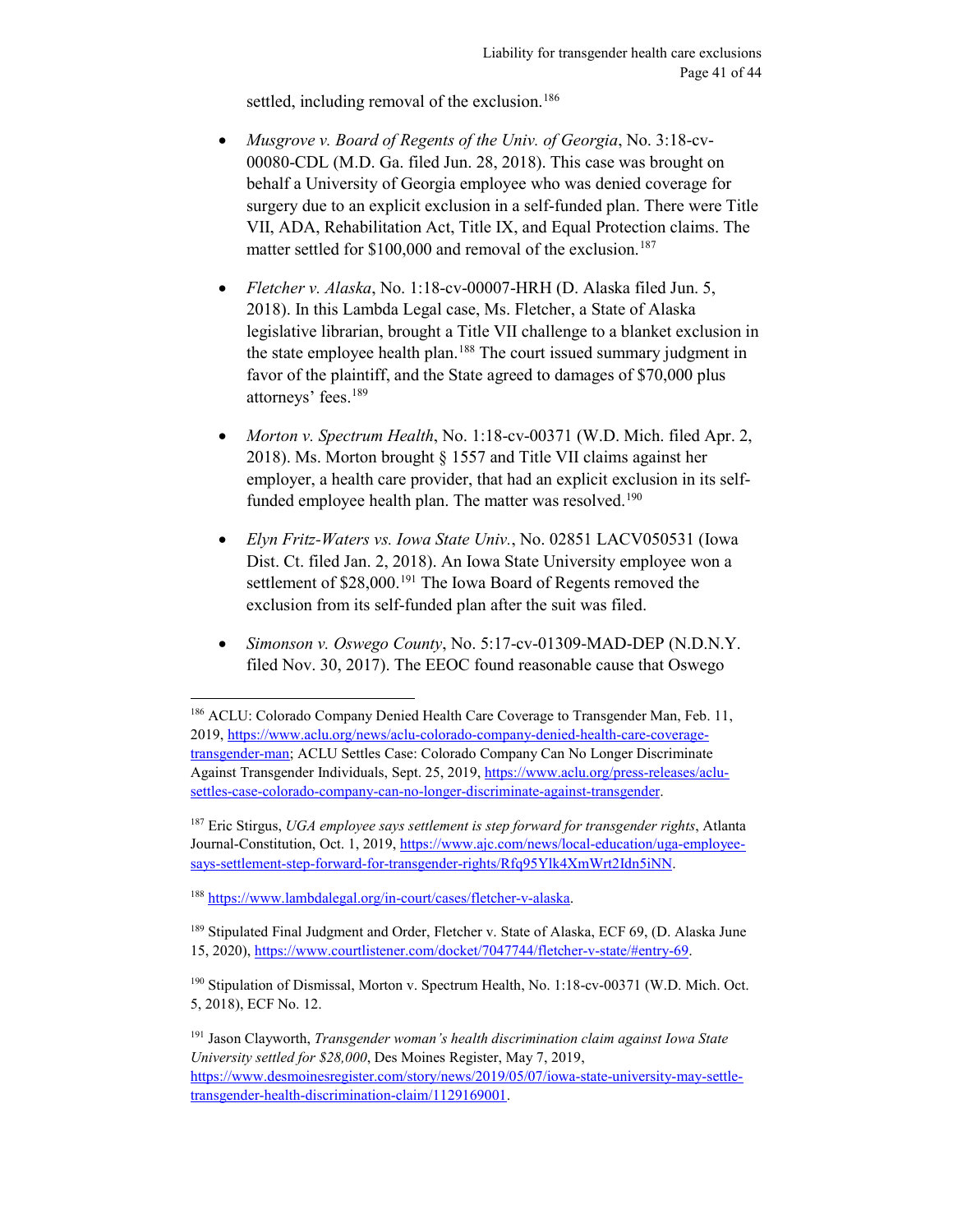County discriminated against a retired employee under Title VII due to his "sex (transgender status/gender identity)" by denying him medical benefit coverage pursuant to a blanket gender dysphoria treatment exclusion.<sup>[192](#page-41-0)</sup> The NY Attorney General announced a settlement in the case, stating that Oswego County's categorical exclusion violated Title VII and the NY State Human Rights Law.[193](#page-41-1) Lambda Legal filed suit on behalf of Mr. Simonson seeking compensation for past care denied to him.<sup>[194](#page-41-2)</sup> The case settled for \$35,000[.195](#page-41-3)

- *Bruce v. South Dakota*, No. 5:17-cv-05080-JLV (D.S.D. filed Oct. 13, 2017). In this ACLU case, Mr. Bruce brought Title VII and Equal Protection claims challenging a blanket exclusion in the South Dakota state employee health plan. He had been unable to access treatment, and the case was voluntarily dismissed following Mr. Bruce's death by suicide.<sup>[196](#page-41-4)</sup>
- *Enstad v. PeaceHealth*, No. 2:17-cv-01496-RSM (W.D. Wash. filed Oct. 6, 2017). The ACLU filed a lawsuit against PeaceHealth, a Catholic healthcare organization, on behalf of an employee and her teenage son for denying coverage for trans-related surgery under its selffunded employee health benefits plan. She brought § 1557 and Washington Law Against Discrimination claims. The plan removed the

[docs/downloads/simonson\\_ny\\_20170626\\_eeoc-letter-of-determination.pdf.](https://www.lambdalegal.org/sites/default/files/legal-docs/downloads/simonson_ny_20170626_eeoc-letter-of-determination.pdf) *See also* Benjamin Kail, *Facing legal action, Oswego County eyes changes to transgender health coverage*, Oswego County News Now (Aug. 17, 2017),

<span id="page-41-0"></span> $\overline{a}$ <sup>192</sup> Simonson v. Oswego County Letter of Determination, EEOC Charge No.: 520-2016-00377 (Jun. 26, 2017)[, https://www.lambdalegal.org/sites/default/files/legal-](https://www.lambdalegal.org/sites/default/files/legal-docs/downloads/simonson_ny_20170626_eeoc-letter-of-determination.pdf)

[http://www.oswegocountynewsnow.com/news/facing-legal-action-oswego-county-eyes](http://www.oswegocountynewsnow.com/news/facing-legal-action-oswego-county-eyes-changes-to-transgender-health/article_4ea2c730-82d3-11e7-a36e-6f0fc6f12da5.html)[changes-to-transgender-health/article\\_4ea2c730-82d3-11e7-a36e-6f0fc6f12da5.html.](http://www.oswegocountynewsnow.com/news/facing-legal-action-oswego-county-eyes-changes-to-transgender-health/article_4ea2c730-82d3-11e7-a36e-6f0fc6f12da5.html)

<span id="page-41-1"></span><sup>&</sup>lt;sup>193</sup> A.G. Schneiderman Announces Settlement With Oswego County To Ensure Health Insurance Coverage for Transgender Employees (Nov. 20, 2017), [https://ag.ny.gov/press](https://ag.ny.gov/press-release/ag-schneiderman-announces-settlement-oswego-county-ensure-health-insurance-coverage)[release/ag-schneiderman-announces-settlement-oswego-county-ensure-health-insurance](https://ag.ny.gov/press-release/ag-schneiderman-announces-settlement-oswego-county-ensure-health-insurance-coverage)[coverage.](https://ag.ny.gov/press-release/ag-schneiderman-announces-settlement-oswego-county-ensure-health-insurance-coverage)

<span id="page-41-2"></span><sup>194</sup> Lambda Legal Sues Oswego County, NY for Refusal to Cover Medically Necessary Health Care for Transgender Employee (Nov. 30, 2017),

[https://www.lambdalegal.org/blog/20171130\\_lambda-legal-sues-oswego-county-transgender](https://www.lambdalegal.org/blog/20171130_lambda-legal-sues-oswego-county-transgender-health-care)[health-care.](https://www.lambdalegal.org/blog/20171130_lambda-legal-sues-oswego-county-transgender-health-care) 

<span id="page-41-3"></span><sup>195</sup> Lambda Legal, *Victory! Lambda Legal Obtains Settlement for Oswego County Transgender Employee Denied Coverage for Transition-Related Care* (Aug. 21, 2018), [https://www.lambdalegal.org/news/ny\\_20180821\\_victory-settlement-for-oswego-county](https://www.lambdalegal.org/news/ny_20180821_victory-settlement-for-oswego-county-transgender-employee)[transgender-employee.](https://www.lambdalegal.org/news/ny_20180821_victory-settlement-for-oswego-county-transgender-employee) Settlement agreement on file with TLDEF.

<span id="page-41-4"></span><sup>196</sup> Jonathan Ellis, *Lawsuit challenging state transgender policy dismissed after plaintiff dies*, Argus Leader, Jan 15, 2019, [https://www.argusleader.com/story/news/2019/01/15/lawsuit](https://www.argusleader.com/story/news/2019/01/15/lawsuit-challenging-s-d-transgender-policy-dismissed-after-plaintiff-dies-terri-bruce/2584567002)[challenging-s-d-transgender-policy-dismissed-after-plaintiff-dies-terri-bruce/2584567002.](https://www.argusleader.com/story/news/2019/01/15/lawsuit-challenging-s-d-transgender-policy-dismissed-after-plaintiff-dies-terri-bruce/2584567002)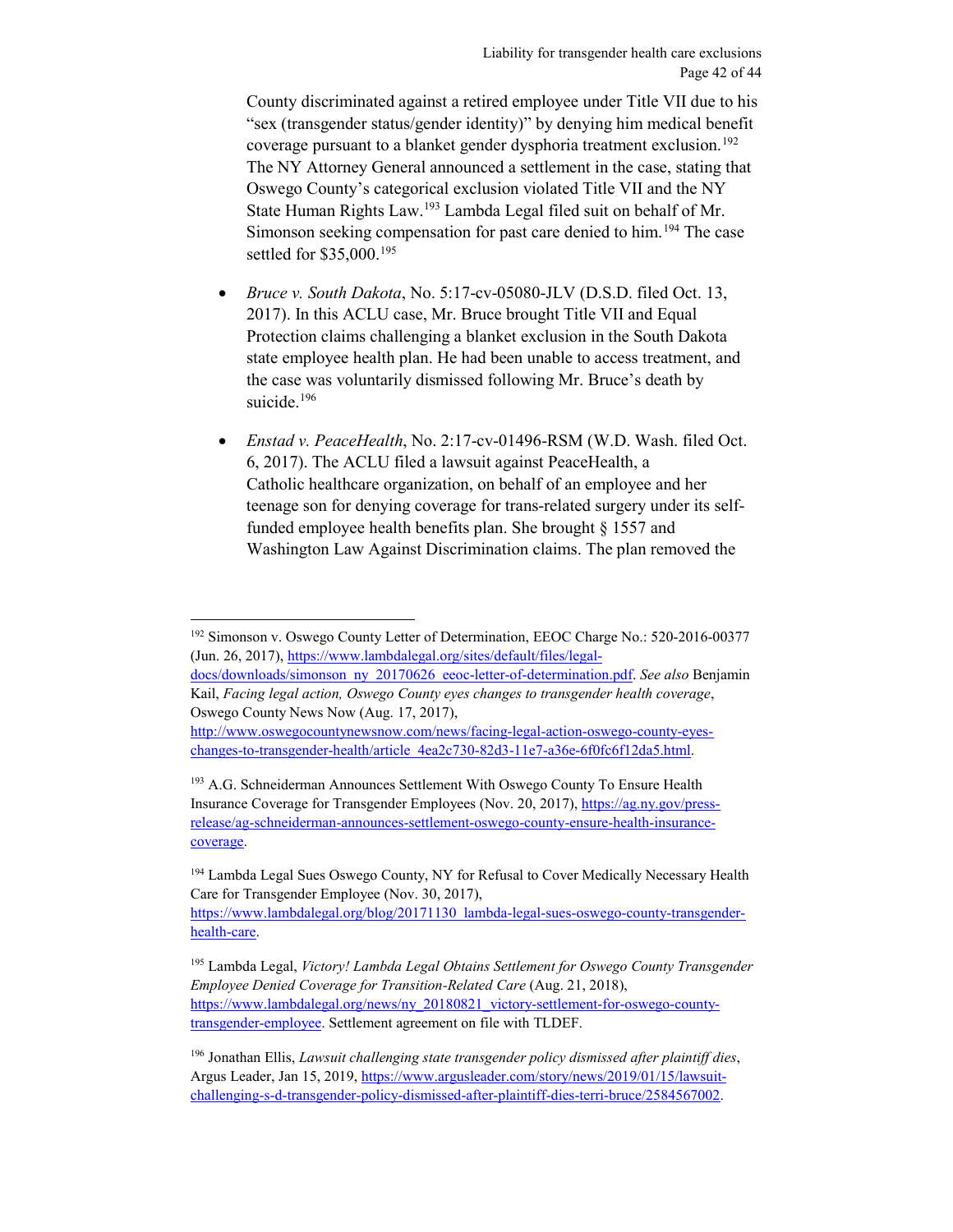exclusion prior to filing the complaint and the case settled.<sup>[197](#page-42-0)</sup>

- *Vroegh v. Iowa Dep't of Corr.* (filed Iowa 2017). The ACLU filed a complaint with the Iowa Civil Rights Commission, which found probable cause that the DOC had discriminated against the plaintiff for having a transgender exclusion in its self-funded employee health plan. Vroegh brought Iowa Civil Rights Act and state equal protection claims. A jury awarded him \$120,000 in damages.[198](#page-42-1)
- *Boyden v. Conlin* (filed April 7, 2017). The ACLU filed on behalf of Wisconsin state employees who were denied care under an exclusion in their self-funded plans. The court found the employer and third-party administrator liable under Title VII, § 1557, and Equal Protection. Just prior to the ruling, noting that the "legal landscape" had changed, the Wisconsin Group Insurance Board voted to voluntarily remove the exclusion. A jury issued a \$780,500 verdict for the plaintiffs, including reimbursement for facial gender reassignment surgery.<sup>[199](#page-42-2)</sup>
- *Dovel v. The Public Library of Cincinnati and Hamilton County*, No. 1:16 cv-955 (S.D. Ohio, filed Sept. 26, 2016). Rachel Dovel, an employee of the Public Library of Cincinnati and Hamilton County was denied coverage for surgery. The National Center for Lesbian Rights filed suit against the Library under Title VII and the federal Equal Protection Clause and against Anthem under  $\S$  1557. The case settled.<sup>[200](#page-42-3)</sup>
- *Robinson v. Dignity Health*, No. 4:16-cv-03035-YGR (N.D. Cal., filed Jun. 6, 2016). The ACLU filed suit because of a categorical exclusion for transgender care in Josef Robinson's employer-based self-funded health plan. The EEOC had found reasonable cause that the employer discriminated "by excluding 'sex transformation surgery' from all health

<span id="page-42-0"></span> $\overline{a}$ <sup>197</sup> Allan Brettman, *PeaceHealth, ACLU settle transgender lawsuit*, The Columbian, Dec. 21, 2018, [https://www.columbian.com/news/2018/dec/21/peacehealth-aclu-settle-transgender](https://www.columbian.com/news/2018/dec/21/peacehealth-aclu-settle-transgender-lawsuit)[lawsuit.](https://www.columbian.com/news/2018/dec/21/peacehealth-aclu-settle-transgender-lawsuit)

<span id="page-42-1"></span><sup>198</sup> Courtney Crowder, *Transgender nurse barred from using men's restroom wins discrimination suit against the state*, Des Moines Register, Feb. 13, 2019 [https://www.desmoinesregister.com/story/news/local/columnists/courtney](https://www.desmoinesregister.com/story/news/local/columnists/courtney-crowder/2019/02/13/transgender-prison-nurse-sues-iowa-alleged-discrimination-aclu-state-civil-rights-corrections/2863854002)[crowder/2019/02/13/transgender-prison-nurse-sues-iowa-alleged-discrimination-aclu-state](https://www.desmoinesregister.com/story/news/local/columnists/courtney-crowder/2019/02/13/transgender-prison-nurse-sues-iowa-alleged-discrimination-aclu-state-civil-rights-corrections/2863854002)[civil-rights-corrections/2863854002.](https://www.desmoinesregister.com/story/news/local/columnists/courtney-crowder/2019/02/13/transgender-prison-nurse-sues-iowa-alleged-discrimination-aclu-state-civil-rights-corrections/2863854002) 

<span id="page-42-2"></span><sup>&</sup>lt;sup>199</sup> Stenographic Transcript of Second Day of Jury Trial Held Before U.S. District Judge William M. Conley at 144-145, Boyden v. Wisconsin, No. 17-CV-264-WMC (D. Wisc. Jun. 7, 2019), ECF No. 261[, http://files.eqcf.org/cases/317-cv-00264-261](http://files.eqcf.org/cases/317-cv-00264-261) (awarding \$780,500 in damages to two plaintiffs, including for reimbursement of facial gender reassignment surgery).

<span id="page-42-3"></span><sup>200</sup> Sharon Coolidge, *Library settles transgender lawsuit, now covers transgender surgery*, Cincinnati.com, May 15, 2017,

[http://www.cincinnati.com/story/news/politics/2017/05/15/library-settles-transgender-lawsuit](http://www.cincinnati.com/story/news/politics/2017/05/15/library-settles-transgender-lawsuit-now-covers-transgender-surgery/101512662)[now-covers-transgender-surgery/101512662.](http://www.cincinnati.com/story/news/politics/2017/05/15/library-settles-transgender-lawsuit-now-covers-transgender-surgery/101512662)